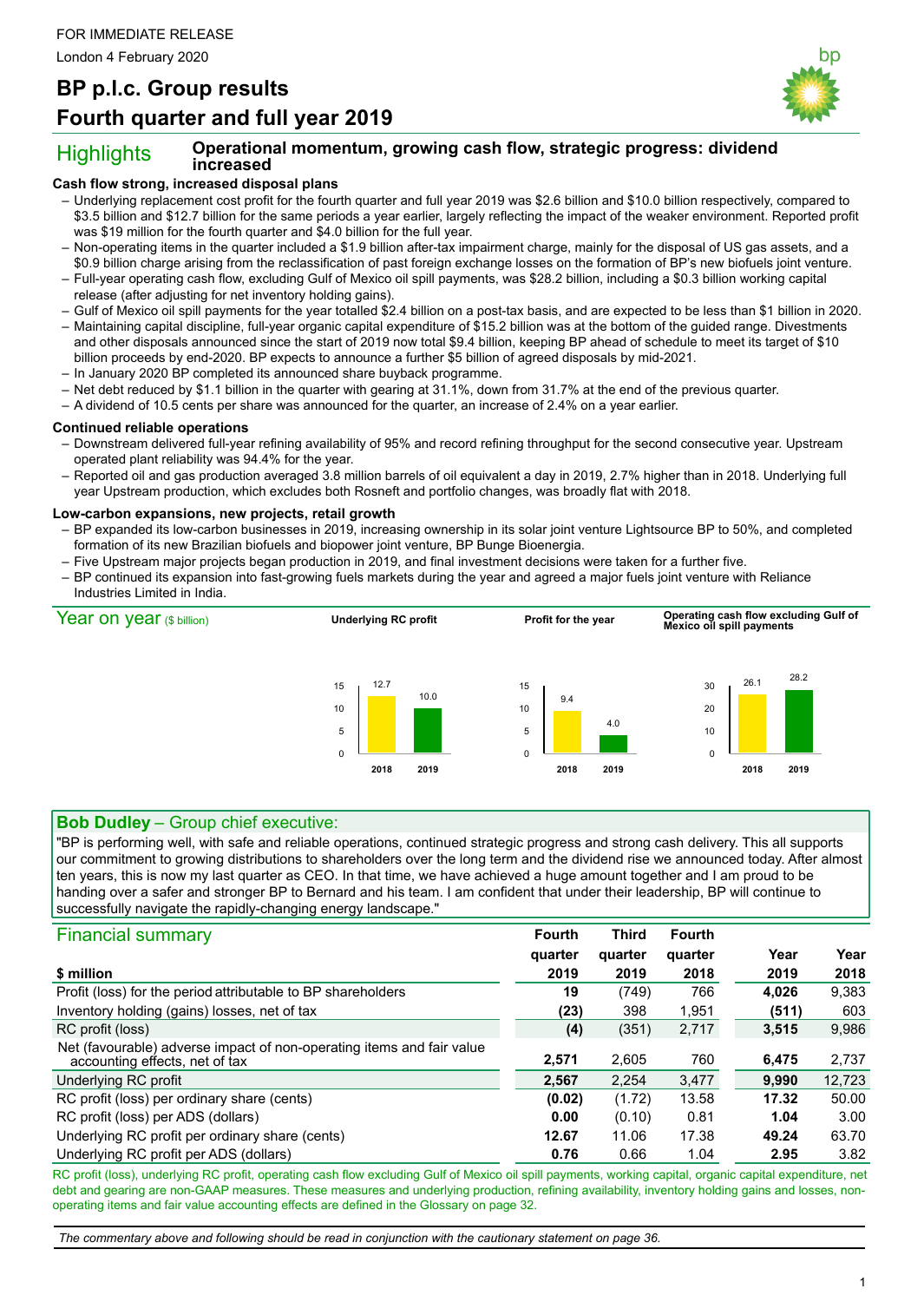# **Group headlines**

#### **Results**

For the full year, underlying replacement cost (RC) profit\* was \$9,990 million, compared with \$12,723 million in 2018. Underlying RC profit is after adjusting RC profit\* for a net charge for nonoperating items\* of \$7,186 million and net favourable fair value accounting effects\* of \$711 million (both on a post-tax basis).

RC profit was \$3,515 million for the full year, compared with \$9,986 million in 2018.

For the fourth quarter, underlying RC profit was \$2,567 million, compared with \$3,477 million in 2018. Underlying RC profit is after adjusting RC loss for a net charge for non-operating items of \$3,142 million primarily divestment-related impairment charges (see Note 3 and page 27) and reclassification of past foreign exchange losses on the formation of the BP Bunge Bioenergia joint venture, as well as net favourable fair value accounting effects of \$571 million (both on a post-tax basis).

RC loss was \$4 million for the fourth quarter, compared with a profit of \$2,717 million in 2018.

BP's profit for the fourth quarter and full year was \$19 million and \$4,026 million respectively, compared with \$766 million and \$9,383 million for the same periods in 2018.

See further information on pages 3, 27 and 28.

#### **Depreciation, depletion and amortization**

The charge for depreciation, depletion and amortization was \$4.4 billion in the quarter and \$17.8 billion in the full year. In the same periods in 2018 it was \$4.0 billion and \$15.5 billion respectively (prior to the implementation of IFRS 16). In 2020, we expect the fullyear charge to be slightly lower than the 2019 level reflecting impacts of divestments.

#### **Effective tax rate**

The effective tax rate (ETR) on RC profit or loss\* for the fourth quarter and full year was 102% and 51% respectively, compared with 45% and 42% for the same periods in 2018. Adjusting for nonoperating items and fair value accounting effects, the underlying ETR\* for the fourth quarter and full year was 27% and 36% respectively, compared with 38% and 38% for the same periods a year ago. The lower underlying ETR for the fourth quarter and full year reflects the reassessment of the recognition of deferred tax assets. In the current environment the underlying ETR in 2020 is expected to be lower than 40%. ETR on RC profit or loss and underlying ETR are non-GAAP measures.

#### **Dividend**

BP today announced a quarterly dividend of 10.5 cents per ordinary share (\$0.63 per ADS), which is expected to be paid on 27 March 2020. The corresponding amount in sterling will be announced on 16 March 2020. See page 23 for more information.

#### **Share buybacks**

BP repurchased 184 million ordinary shares at a cost of \$1,171 million in the fourth quarter, totalling 235 million ordinary shares at a

cost of \$1,511 million (including fees and stamp duty) for the full year. In January 2020, the share buyback programme had fully offset the impact of scrip dilution since the third quarter 2017.

#### **Operating cash flow\***

Operating cash flow excluding Gulf of Mexico oil spill payments\* was \$7.6 billion for the fourth quarter and \$28.2 billion for the full year. These amounts include a working capital\* build of \$0.2 billion in the fourth quarter and a release of \$0.3 billion in the full year, after adjusting for net inventory holding losses or gains\* and working capital effects of the Gulf of Mexico oil spill. The comparable amounts for the same periods in 2018 were \$7.1 billion and \$26.1 billion (prior to the implementation of IFRS 16).

Operating cash flow as reported in the group cash flow statement was \$7.6 billion for the fourth quarter and \$25.8 billion for the full year. These amounts include a working capital build of \$0.3 billion and \$2.9 billion respectively. The comparable amounts for the same periods in 2018 were \$6.8 billion and \$22.9 billion (prior to the implementation of IFRS 16).

See page 30 and Glossary for further information on Gulf of Mexico oil spill cash flows and on working capital.

#### **Capital expenditure\***

Organic capital expenditure\* for the fourth quarter and full year was \$4.0 billion and \$15.2 billion respectively. We reported \$4.4 billion and \$15.1 billion for the same periods in 2018 (prior to the implementation of IFRS 16).

Inorganic capital expenditure\* for the fourth quarter and full year was \$0.2 billion and \$4.2 billion respectively, including \$3.5 billion for the full year relating to the BHP acquisition, compared with \$8.5 billion and \$9.9 billion for the same periods in 2018.

Organic capital expenditure and inorganic capital expenditure are non-GAAP measures. See page 26 for further information.

#### **Divestment and other proceeds**

Divestment proceeds\* were \$0.8 billion for the fourth quarter and \$2.2 billion for the full year, in addition \$0.6 billion was received in the fourth quarter in relation to the sale of a 49% interest in BP's retail property portfolio in Australia. Divestment proceeds for the same periods in 2018 were \$2.4 billion and \$2.9 billion respectively.

#### **Gearing\***

Net debt<sup>\*</sup> at 31 December 2019 was \$45.4 billion, compared with \$43.5 billion a year ago. Gearing at 31 December 2019 was 31.1%, compared with 30.0% a year ago. Net debt and gearing are non-GAAP measures. See page 23 for more information.

#### **Reserves replacement ratio\***

The organic reserves replacement ratio on a combined basis of subsidiaries and equity-accounted entities was 67% for the year. Including acquisitions and divestments, the total reserves replacement ratio was 57%.

### **Brian Gilvary** – Chief financial officer:

"We continue to make strong progress on our divestment programme, with announced transactions totalling \$9.4 billion since the start of 2019. We are ahead of our target of \$10 billion of proceeds by end-2020, and now plan a further \$5 billion of agreed disposals by mid-2021. Net debt fell \$1 billion in the fourth quarter, and with further disposal proceeds expected, and assuming recent average oil prices, we continue to expect gearing to move towards the middle of the 20 to 30% range through this year. Together with the continued strong operational momentum, growing free cash flow, and our confidence in delivery of 2021 free cash flow targets, this underpins our announcement today of an increase in the dividend to 10.5 cents per ordinary share."

**\* For items marked with an asterisk throughout this document, definitions are provided in the Glossary on page 32. For more information on the impact of IFRS 16 'Leases' on key financial metrics, see page 25.**

*The commentary above contains forward-looking statements and should be read in conjunction with the cautionary statement on page 36.*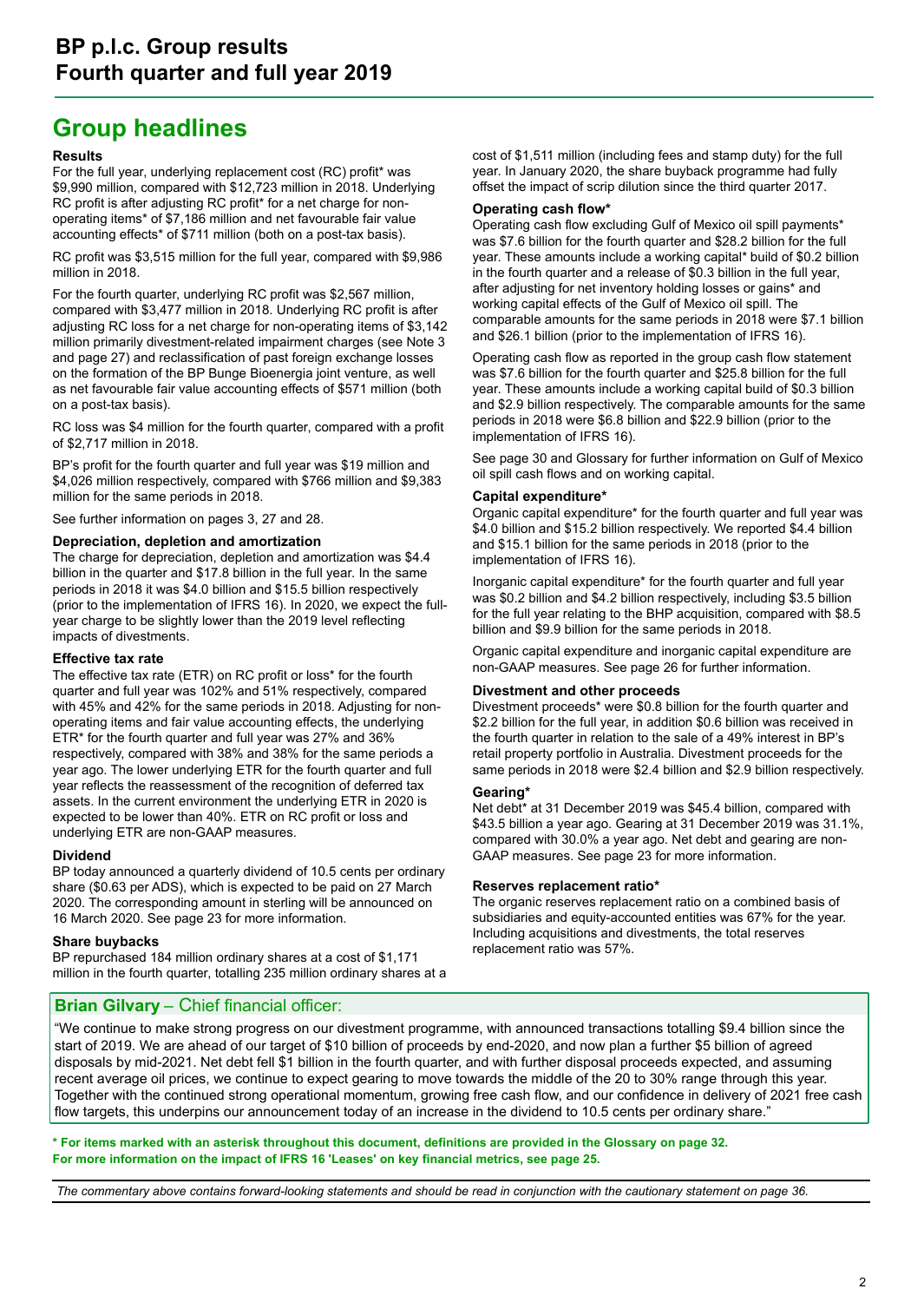### Analysis of underlying RC profit\* before interest and tax

| \$ million                                                                                       | Fourth<br>quarter<br>2019 | <b>Third</b><br>quarter<br>2019 | <b>Fourth</b><br>quarter<br>2018 | Year<br>2019 | Year<br>2018 |
|--------------------------------------------------------------------------------------------------|---------------------------|---------------------------------|----------------------------------|--------------|--------------|
| Underlying RC profit before interest and tax                                                     |                           |                                 |                                  |              |              |
| Upstream                                                                                         | 2.678                     | 2,139                           | 3,886                            | 11.158       | 14,550       |
| Downstream                                                                                       | 1.438                     | 1,883                           | 2,169                            | 6.419        | 7,561        |
| Rosneft                                                                                          | 412                       | 802                             | 431                              | 2.419        | 2,316        |
| Other businesses and corporate                                                                   | (250)                     | (322)                           | (344)                            | (1,280)      | (1,558)      |
| Consolidation adjustment - UPII*                                                                 | 24                        | 30                              | 142                              | 75           | 211          |
| Underlying RC profit before interest and tax                                                     | 4.302                     | 4,532                           | 6,284                            | 18,791       | 23,080       |
| Finance costs and net finance expense relating to pensions and other<br>post-retirement benefits | (781)                     | (754)                           | (654)                            | (3,041)      | (2, 176)     |
| Taxation on an underlying RC basis                                                               | (955)                     | (1,506)                         | (2, 148)                         | (5,596)      | (7,986)      |
| Non-controlling interests                                                                        |                           | (18)                            | (5)                              | (164)        | (195)        |
| Underlying RC profit attributable to BP shareholders                                             | 2.567                     | 2.254                           | 3.477                            | 9.990        | 12,723       |

Reconciliations of underlying RC profit or loss to the nearest equivalent IFRS measure are provided on page 1 for the group and on pages 6-11 for the segments.

### Analysis of RC profit (loss)\* before interest and tax and reconciliation to profit (loss) for the period

|                                                                                                  | <b>Fourth</b> | <b>Third</b> | <b>Fourth</b> |          |          |
|--------------------------------------------------------------------------------------------------|---------------|--------------|---------------|----------|----------|
|                                                                                                  | quarter       | quarter      | quarter       | Year     | Year     |
| \$ million                                                                                       | 2019          | 2019         | 2018          | 2019     | 2018     |
| <b>RC</b> profit before interest and tax                                                         |               |              |               |          |          |
| Upstream                                                                                         | 614           | (1,050)      | 4,168         | 4,917    | 14,328   |
| Downstream                                                                                       | 1,433         | 2,016        | 2,138         | 6,502    | 6,940    |
| Rosneft                                                                                          | 503           | 802          | 400           | 2,316    | 2,221    |
| Other businesses and corporate                                                                   | (1, 432)      | (412)        | (1, 110)      | (2,771)  | (3,521)  |
| Consolidation adjustment - UPII                                                                  | 24            | 30           | 142           | 75       | 211      |
| RC profit before interest and tax                                                                | 1,142         | 1,386        | 5,738         | 11,039   | 20,179   |
| Finance costs and net finance expense relating to pensions and other<br>post-retirement benefits | (903)         | (899)        | (776)         | (3, 552) | (2,655)  |
| Taxation on a RC basis                                                                           | (244)         | (820)        | (2,240)       | (3,808)  | (7, 343) |
| Non-controlling interests                                                                        |               | (18)         | (5)           | (164)    | (195)    |
| RC profit (loss) attributable to BP shareholders                                                 | (4)           | (351)        | 2,717         | 3,515    | 9,986    |
| Inventory holding gains (losses)*                                                                | 10            | (512)        | (2,574)       | 667      | (801)    |
| Taxation (charge) credit on inventory holding gains and losses                                   | 13            | 114          | 623           | (156)    | 198      |
| Profit (loss) for the period attributable to BP shareholders                                     | 19            | (749)        | 766           | 4,026    | 9,383    |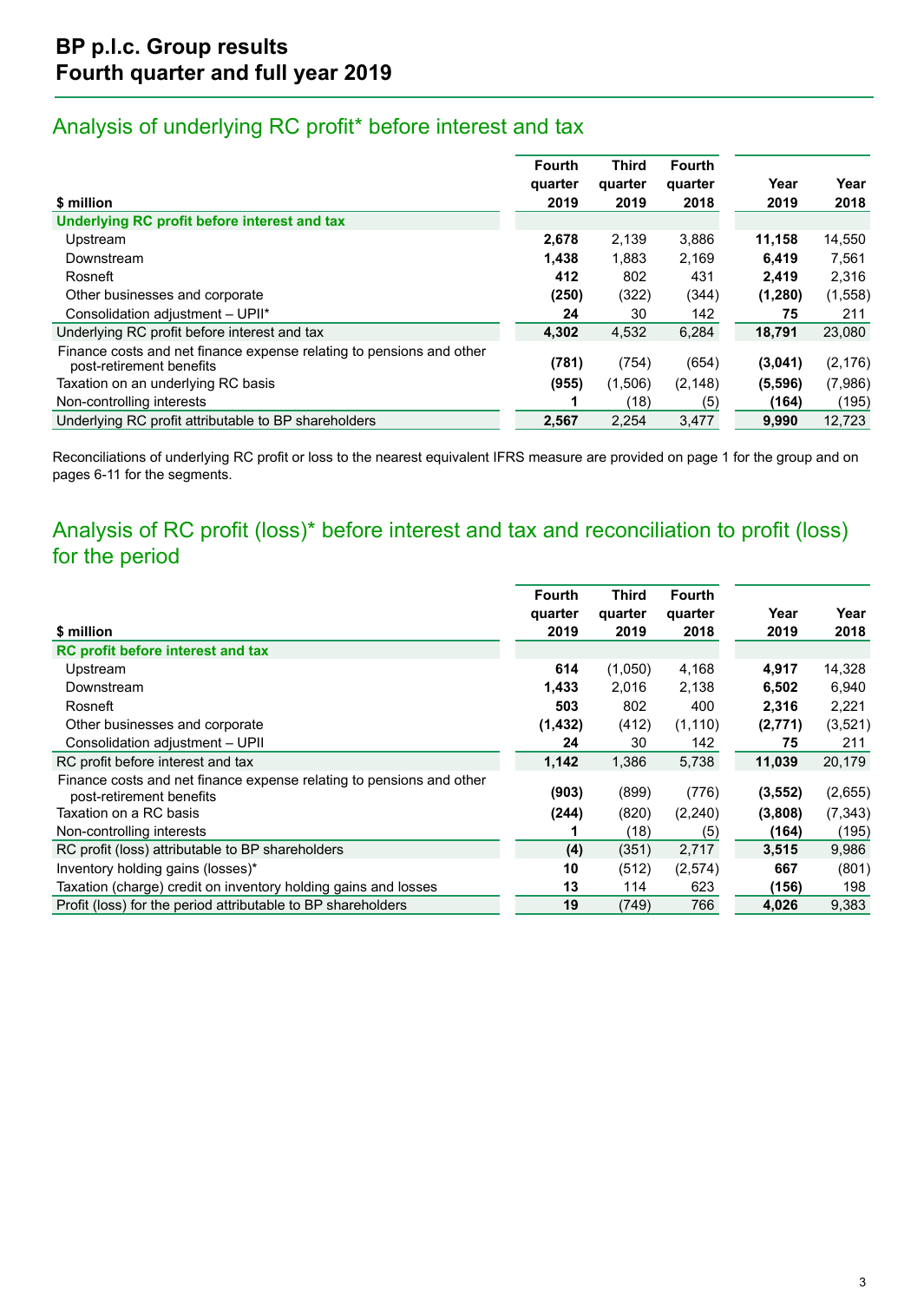#### Strategic progress

#### **Upstream**

Upstream production for the fourth quarter, which excludes Rosneft, was 2,698mboe/d, 2.7% higher than a year earlier. Underlying production\*, adjusted for portfolio changes and PSA\* impact, increased by 2.1%, mainly due to major project growth.

In 2019 BP announced seven discoveries. In December, it confirmed the success of a three-well drilling campaign offshore Mauritania and Senegal, offering the potential for possible future developments.

The Alligin project, a tie-back to the Quad 204 development west of Shetland, UK, began production ahead of schedule in December and was the fifth Upstream major project start-up of 2019. The Raven project in Egypt is now expected to come onstream around the end of 2020. Final investment decisions for five further projects, in the US Gulf of Mexico, UK North Sea, Azerbaijan and India, were taken in 2019.

In November BP agreed to sell its interests in the onshore San Juan and Arkoma fields in the US. In early January 2020, BP announced it had agreed terms to sell its interests in the Andrew area and in the Shearwater field, both in the central UK North Sea.

#### **Downstream**

BP continued to make strategic progress in fuels marketing, with its convenience partnership model now in around 1,600 sites across the network.

BP also made progress towards its growth ambition in new markets, most notably in Mexico, where there are now over 520 BP-branded sites and volumes more than doubled in 2019.

In December, BP signed key agreements with Reliance Industries Limited to form a new fuels marketing joint venture, which will build on Reliance's existing network of retail sites in India and include access to the country's aviation fuels market.

A consortium of leading companies across the PET plastics value chain, including BP, was formed. It aims to help accelerate the commercialisation of BP's enhanced recycling technology, BP Infinia, which is capable of processing currently-unrecyclable plastic waste.

#### **Advancing the energy transition**

In December BP increased its interest in its solar joint venture Lightsource BP, creating a simplified equal ownership structure with the company's management. The cash injection will support Lightsource BP's planned continuing rapid growth.

| <b>Operating metrics</b>                 | <b>Year 2019</b><br>(vs. Year 2018) | <b>Financial metrics</b>                                                                         | <b>Year 2019</b><br>(vs. Year 20) |
|------------------------------------------|-------------------------------------|--------------------------------------------------------------------------------------------------|-----------------------------------|
| Tier 1 and tier 2 process                | 98                                  | Underlying RC profit*                                                                            | \$10.0bn                          |
| safety events                            | $(+26)$                             |                                                                                                  | (-\$2.7bn)                        |
| Reported recordable injury<br>frequency* | 0.17<br>(-16%)                      | Operating cash flow excluding<br><b>Gulf of Mexico oil spill</b><br>payments (post-tax) $_{(b)}$ | \$28.2bn<br>$(+\$2.1bn)$          |
| <b>Group production</b>                  | 3,781mboe/d<br>$(+2.7%)$            | Organic capital expenditure                                                                      | \$15.2bn<br>$(+$0.1bn)$           |
| <b>Upstream production</b>               | 2,637mboe/d                         | <b>Gulf of Mexico oil spill</b>                                                                  | \$2.4bn                           |
| (excludes Rosneft segment)               | (+3.8%)                             | payments (post-tax)                                                                              | (-\$0.8bn)                        |
| Upstream unit production                 | \$6.84/boe                          | Divestment proceeds*                                                                             | \$2.2bn                           |
| $costs^*_{(a)}$                          | $(-4.4\%)$                          |                                                                                                  | $(-$0.7bn)$                       |
| <b>BP-operated Upstream plant</b>        | 94.4%                               | Gearing                                                                                          | 31.1%                             |
| reliability*                             | $(-1.3)$                            |                                                                                                  | $(+1.1)$                          |
| <b>BP-operated refining</b>              | 94.9%                               | Dividend per ordinary share $_{\text{(c)}}$                                                      | 10.50 cent                        |
| availability*                            | $(-0.1)$                            |                                                                                                  | $(2.4\%)$                         |
|                                          |                                     |                                                                                                  |                                   |

The formation of the BP Bunge Bioenergia joint venture has completed. BP's 50% share in the company represents a 50% increase in BP's Brazilian biofuels and biopower business.

BP continued to progress its advanced mobility agenda in 2019, forming an electric vehicle charging joint venture in China with DiDi and beginning the roll out of 150kW ultra-fast electric chargers on BP forecourts across the UK.

### Financial framework

Following the introduction of IFRS 16 on 1 January 2019, the positive impacts on Operating cash flow\* and Organic capital expenditure\* are fully offset in the cash flow statement by a new line, Lease liability payments. Lease payments are now included in the definition of **free cash flow\*** as a use of cash, which means the net impact on this measure is zero.

**Operating cash flow** excluding Gulf of Mexico oil spill payments\* was \$28.2 billion for the full year of 2019. For the full year of 2018, we reported \$26.1 billion (prior to the implementation of IFRS 16).

**Organic capital expenditure** for the full year of 2019 was \$15.2 billion. BP expects 2020 organic capital expenditure to remain towards the lower end of our \$15-17 billion range.

**Lease liability payments** of principal for the full year of 2019 were \$2.4 billion.

**Divestment** and other transactions announced have now reached \$9.4 billion since the start of 2019. BP expects this total to be around \$15 billion by mid-2021.

**Gulf of Mexico oil spill payments** on a post-tax basis totalled \$2.4 billion in the full year. Payments for 2020 are expected to be less than \$1 billion on a post-tax basis.

**Gearing\*** at the end of the year was 31.1%. See page 23 for more information. We expect gearing to move towards the middle of the 20-30% range through 2020, assuming recent average oil prices.

#### **Safety**

Both tier 1 and tier 2 process safety events\* were higher in 2019 compared with 2018. The increase in this group metric mainly reflects performance in assets acquired over the past year; excluding these the number of events fell slightly. Safety remains our number one priority and we continue to focus on working to reduce all process safety events.

| <b>Year 2019</b><br>(vs. Year 2018) | <b>Financial metrics</b>                                                                         | <b>Year 2019</b><br>(vs. Year 2018) |
|-------------------------------------|--------------------------------------------------------------------------------------------------|-------------------------------------|
| 98<br>$(+26)$                       | Underlying RC profit*                                                                            | \$10.0bn<br>$(-$2.7bn)$             |
| 0.17<br>(-16%)                      | Operating cash flow excluding<br><b>Gulf of Mexico oil spill</b><br>payments (post-tax) $_{(b)}$ | \$28.2bn<br>$(+\$2.1bn)$            |
| 3,781mboe/d<br>$(+2.7%)$            | Organic capital expenditure                                                                      | \$15.2bn<br>$(+$0.1bn)$             |
| 2,637mboe/d<br>$(+3.8%)$            | <b>Gulf of Mexico oil spill</b><br>payments (post-tax)                                           | \$2.4bn<br>(-\$0.8bn)               |
| \$6.84/boe<br>$(-4.4\%)$            | Divestment proceeds*                                                                             | \$2.2bn<br>$(-$0.7bn)$              |
| 94.4%<br>$(-1.3)$                   | Gearing                                                                                          | 31.1%<br>$(+1.1)$                   |
| 94.9%<br>$(-0.1)$                   | Dividend per ordinary share $_{(c)}$                                                             | <b>10.50 cents</b><br>$(2.4\%)$     |
|                                     | Return on average capital<br>employed*                                                           | 8.9%<br>$(-2.3)$                    |

(a) Slight decrease from the same period in 2018 after excluding the impacts of IFRS 16 on production costs.

(b) Full year 2019 includes estimated \$2.0 billion favourable impact due to IFRS 16 (see page 25).

(c) Represents dividend announced in the quarter (vs. prior year quarter).

*The commentary above contains forward-looking statements and should be read in conjunction with the cautionary statement on page 36.*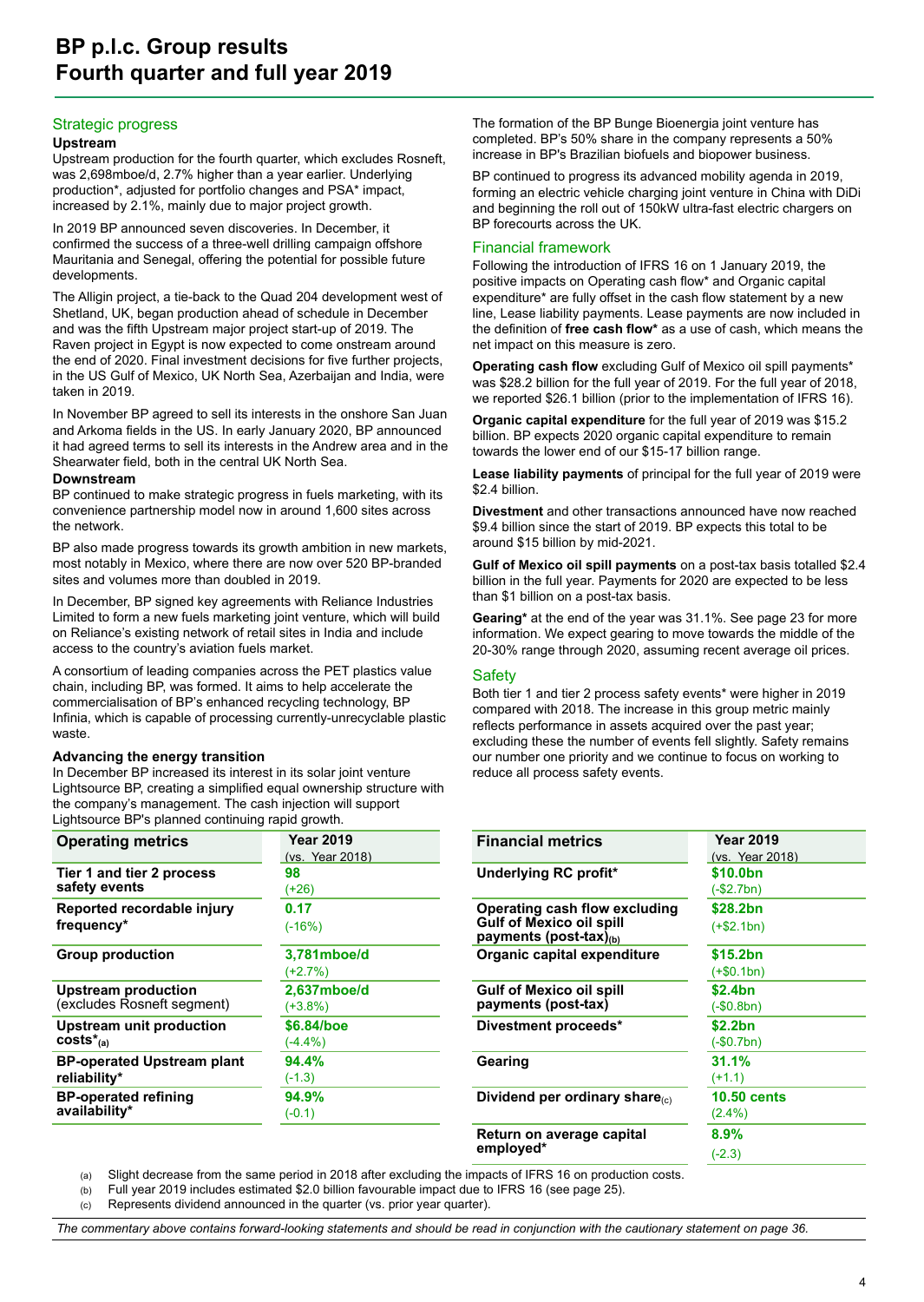This page is intentionally left blank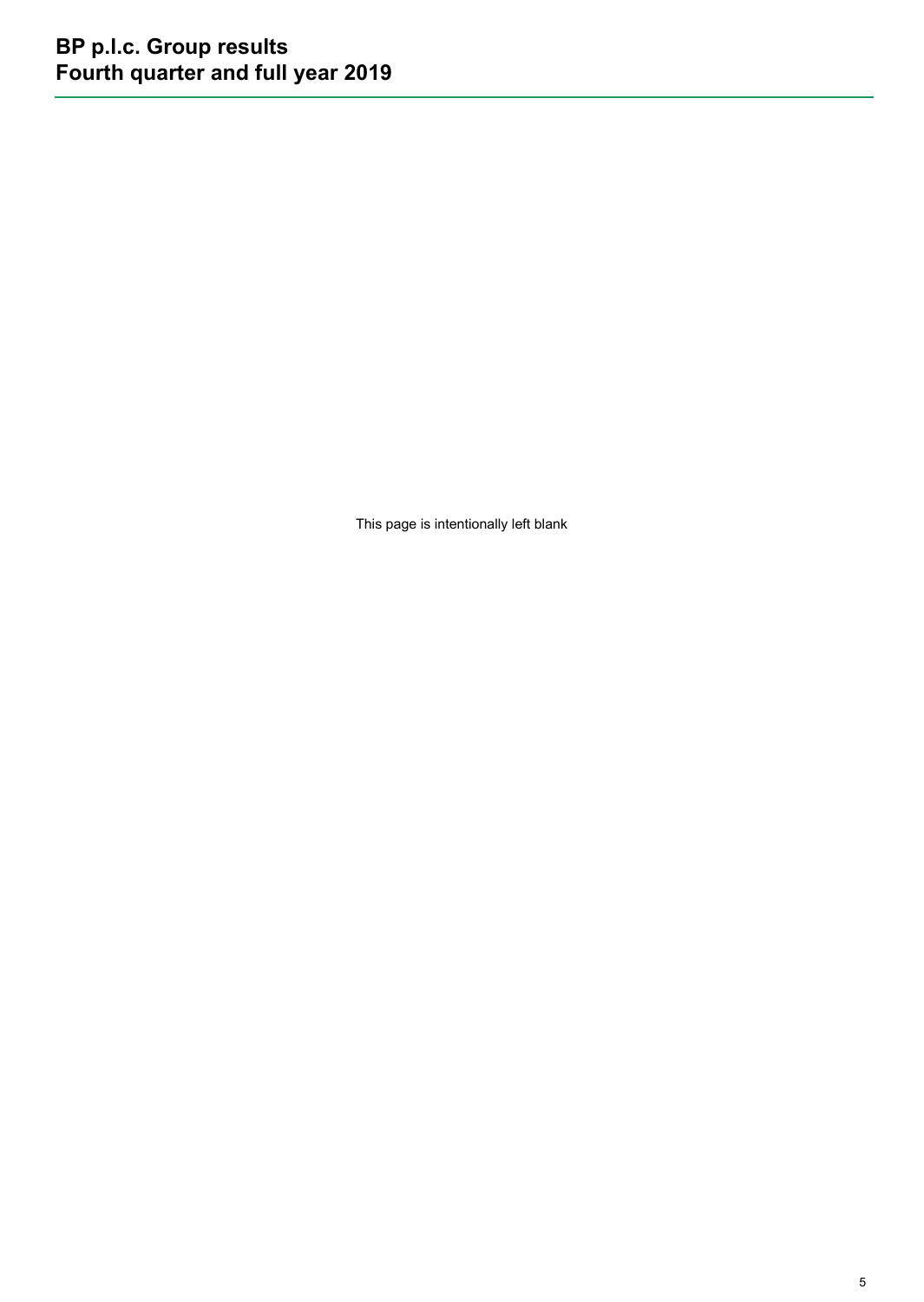# Upstream

|                                                                                               | Fourth  | <b>Third</b> | <b>Fourth</b> |        |        |
|-----------------------------------------------------------------------------------------------|---------|--------------|---------------|--------|--------|
|                                                                                               | quarter | quarter      | quarter       | Year   | Year   |
| \$ million                                                                                    | 2019    | 2019         | 2018          | 2019   | 2018   |
| Profit (loss) before interest and tax                                                         | 614     | (1,050)      | 4,156         | 4.909  | 14,322 |
| Inventory holding (gains) losses*                                                             |         |              | 12            | 8      | 6      |
| RC profit (loss) before interest and tax                                                      | 614     | (1,050)      | 4,168         | 4.917  | 14,328 |
| Net (favourable) adverse impact of non-operating items* and fair value<br>accounting effects* | 2.064   | 3.189        | (282)         | 6.241  | 222    |
| Underlying RC profit before interest and tax $r_{(a)}$                                        | 2,678   | 2,139        | 3,886         | 11,158 | 14,550 |

(a) See page 7 for a reconciliation to segment RC profit before interest and tax by region.

### **Financial results**

The replacement cost profit before interest and tax for the fourth quarter and full year was \$614 million and \$4,917 million respectively, compared with \$4,168 million and \$14,328 million for the same periods in 2018. The fourth quarter and full year included a net non-operating charge of \$2,723 million and \$6,947 million respectively, which principally relate to impairments arising from disposal transactions, compared with a net gain of \$136 million and a net charge \$183 million for the same periods in 2018. Fair value accounting effects in the fourth quarter and full year had a favourable impact of \$659 million and \$706 million respectively, compared with a favourable impact of \$146 million and an adverse impact of \$39 million in the same periods of 2018.

After adjusting for non-operating items and fair value accounting effects, the underlying replacement cost profit before interest and tax for the fourth quarter and full year was \$2,678 million and \$11,158 million respectively, compared with \$3,886 million and \$14,550 million for the same periods in 2018. The result for the fourth quarter mainly reflected lower liquids and gas realizations partly offset by higher production. The result for the full year mainly reflected lower liquids and gas realizations and higher depreciation, depletion and amortization partly offset by strong gas marketing and trading results and higher production.

### **Production**

Production for the quarter was 2,698mboe/d, 2.7% higher than the fourth quarter of 2018. Underlying production\* for the quarter increased by 2.1%, mainly due to major project growth.

For the full year, production was 2,637mboe/d, 3.8% higher than 2018. Underlying production for the full year was broadly flat versus full year 2018.

### **Key events**

On 29 October, BP announced the New Gas Consortium (NGC), a joint venture with Chevron, Eni, Total and Angolan state-owned Sonangol. This is the first upstream natural gas partnership in Angola, initially comprised of the Quiluma & Maboqueiro fields (Eni operator 25.6%, Chevron 31%, Sonangol 18.8%, BP 11.8%, and Total 11.8%).

On 14 November, BP signed an agreement to acquire KrisEnergy's 30% non-operating working interest in the Andaman II production-sharing contract\* in the Malacca Strait, Indonesia, subject to government approval.

On 15 November, BP Trinidad and Tobago LLC announced a gas discovery with the Ginger exploration well, offshore Trinidad. The well is currently under evaluation.

In November, BP signed agreements to sell its interests in the San Juan field in Colorado and New Mexico, and in the Arkoma field in Oklahoma, US. Subject to regulatory approvals, the transactions are expected to complete by the end of the first quarter of 2020.

On 30 November, the Trans-Anatolian Natural Gas Pipeline (TANAP) through Turkey and its connection to the Trans Adriatic Pipeline (TAP) in Greece was completed. TANAP is expected to begin transporting gas to Turkish and European markets in late 2020 (Azeri state energy company SOCAR 51%, BOTAS 30%, BP 12%, and SOCAR Turkey 7%).

On 16 December, BP confirmed the production licence extension on Block 17, offshore Angola, to 2045, and for Sonangol to assume an equity interest in the block (Total operator 38%, Equinor 22.16%, ExxonMobil 19%, BP 15.84%, and Sonangol 5%).

On 7 January 2020, BP announced it has agreed terms to sell its interest in the Andrew area and the Shearwater field, both located in the UK North Sea, to Premier Oil. Subject to regulatory approval, the transaction is expected to complete by the end of the third quarter of 2020.

On 4 February 2020, BP confirmed the start-up of oil production from the Alligin field in the UK North Sea. This was the fifth major project start-up in 2019 (BP operator 50% and Shell 50%).

### **Outlook**

We expect full-year 2020 underlying production to be lower than 2019 due to declines in lower margin gas basins. We expect reported production to be lower due to the above factor and the impact of the ongoing divestment programme.

We expect first-quarter 2020 reported production to be lower than fourth-quarter 2019 due to the impact of our ongoing divestment programme and planned seasonal maintenance and turnaround activities.

*The commentary above contains forward-looking statements and should be read in conjunction with the cautionary statement on page 36.*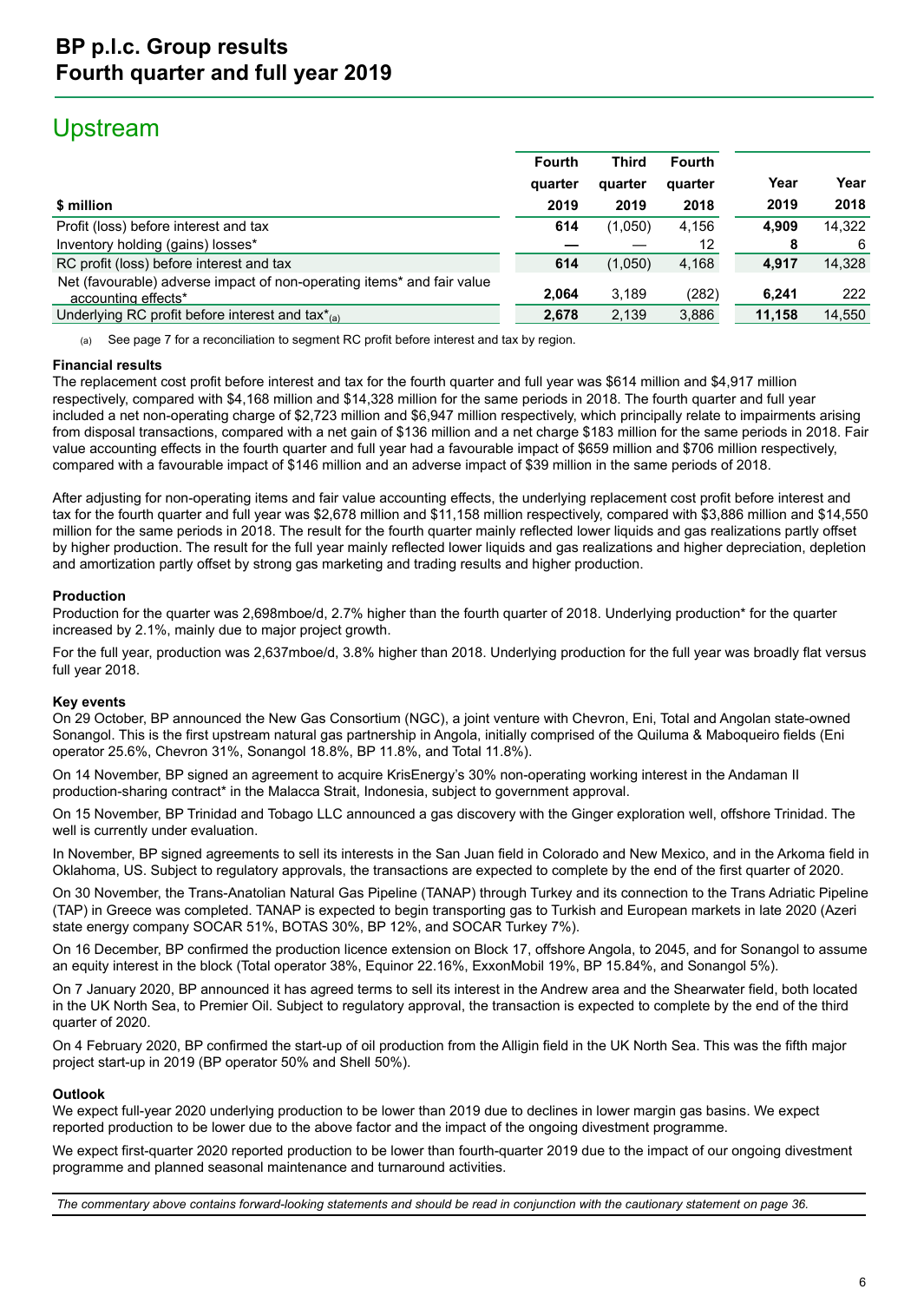### **BP p.l.c. Group results Fourth quarter and full year 2019**

### Upstream (continued)

|                                                        | <b>Fourth</b>   | <b>Third</b>    | <b>Fourth</b> |              |              |
|--------------------------------------------------------|-----------------|-----------------|---------------|--------------|--------------|
| \$ million                                             | quarter<br>2019 | quarter<br>2019 | quarter       | Year<br>2019 | Year<br>2018 |
| <b>Underlying RC profit before interest and tax</b>    |                 |                 | 2018          |              |              |
| US                                                     | 645             | 552             | 1,400         | 2,670        | 3,693        |
| Non-US                                                 | 2,033           | 1,587           | 2,486         | 8,488        | 10,857       |
|                                                        | 2,678           | 2,139           | 3,886         | 11,158       | 14,550       |
| <b>Non-operating items</b> (a)(b)                      |                 |                 |               |              |              |
| US                                                     | (2, 451)        | (3,338)         | (267)         | (6, 265)     | (590)        |
| Non-US                                                 | (272)           | (116)           | 403           | (682)        | 407          |
|                                                        | (2, 723)        | (3, 454)        | 136           | (6, 947)     | (183)        |
| <b>Fair value accounting effects</b>                   |                 |                 |               |              |              |
| US                                                     | 120             | 19              | 127           | (179)        | (35)         |
| Non-US                                                 | 539             | 246             | 19            | 885          | (4)          |
|                                                        | 659             | 265             | 146           | 706          | (39)         |
| RC profit (loss) before interest and tax               |                 |                 |               |              |              |
| US                                                     | (1,686)         | (2,767)         | 1,260         | (3, 774)     | 3,068        |
| Non-US                                                 | 2,300           | 1,717           | 2,908         | 8,691        | 11,260       |
|                                                        | 614             | (1,050)         | 4,168         | 4,917        | 14,328       |
| <b>Exploration expense</b>                             |                 |                 |               |              |              |
| US                                                     | 86              | 53              | 84            | 233          | 509          |
| Non-US                                                 | 180             | 132             | 373           | 731          | 936          |
|                                                        | 266             | 185             | 457           | 964          | 1,445        |
| Of which: Exploration expenditure written of $f_{(b)}$ | 155             | 115             | 351           | 631          | 1,085        |
| <b>Production</b> (net of royalties) $_{(c)(d)}$       |                 |                 |               |              |              |
| Liquids* (mb/d)                                        |                 |                 |               |              |              |
| US                                                     | 517             | 449             | 495           | 482          | 445          |
| Europe                                                 | 149             | 118             | 154           | 141          | 142          |
| <b>Rest of World</b>                                   | 662             | 657             | 673           | 666          | 681          |
|                                                        | 1,328           | 1,224           | 1,321         | 1,288        | 1,268        |
| Natural gas (mmcf/d)                                   |                 |                 |               |              |              |
| US                                                     | 2,317           | 2,396           | 2,255         | 2,358        | 1,900        |
| Europe                                                 | 275             | 188             | 215           | 185          | 211          |
| <b>Rest of World</b>                                   | 5,354           | 5,211           | 5,104         | 5,279        | 5,263        |
|                                                        | 7,945           | 7,795           | 7,574         | 7,823        | 7,374        |
| Total hydrocarbons* (mboe/d)                           |                 |                 |               |              |              |
| US                                                     | 916             | 862             | 884           | 888          | 772          |
| Europe                                                 | 196             | 151             | 191           | 173          | 179          |
| Rest of World                                          | 1,585           | 1,555           | 1,553         | 1,576        | 1,589        |
|                                                        | 2,698           | 2,568           | 2,627         | 2,637        | 2,539        |
| Average realizations*(e)                               |                 |                 |               |              |              |
| Total liquids <sub>(f)</sub> (\$/bbl)                  | 55.90           | 55.68           | 61.80         | 57.73        | 64.98        |
| Natural gas (\$/mcf)                                   | 3.12            | 3.11            | 4.33          | 3.39         | 3.92         |
| Total hydrocarbons (\$/boe)                            | 36.42           | 35.48           | 42.98         | 38.00        | 43.47        |

(a) Fourth quarter and full year 2019 include impairment charges which principally related to the disposal of heritage BPX Energy assets, Alaska and GUPCO. Fourth quarter and full year 2018 include impairment reversals for assets in the North Sea and Angola.

(b) Full year 2018 includes the write-off of \$124 million in relation to the value ascribed to certain licences in the deepwater Gulf of Mexico as part of the accounting for the acquisition of upstream assets from Devon Energy in 2011. This has been classified within the 'other' category of non-operating items.

(c) Includes BP's share of production of equity-accounted entities in the Upstream segment.

(d) Because of rounding, some totals may not agree exactly with the sum of their component parts.

(e) Realizations are based on sales by consolidated subsidiaries only - this excludes equity-accounted entities.

(f) Includes condensate, natural gas liquids and bitumen.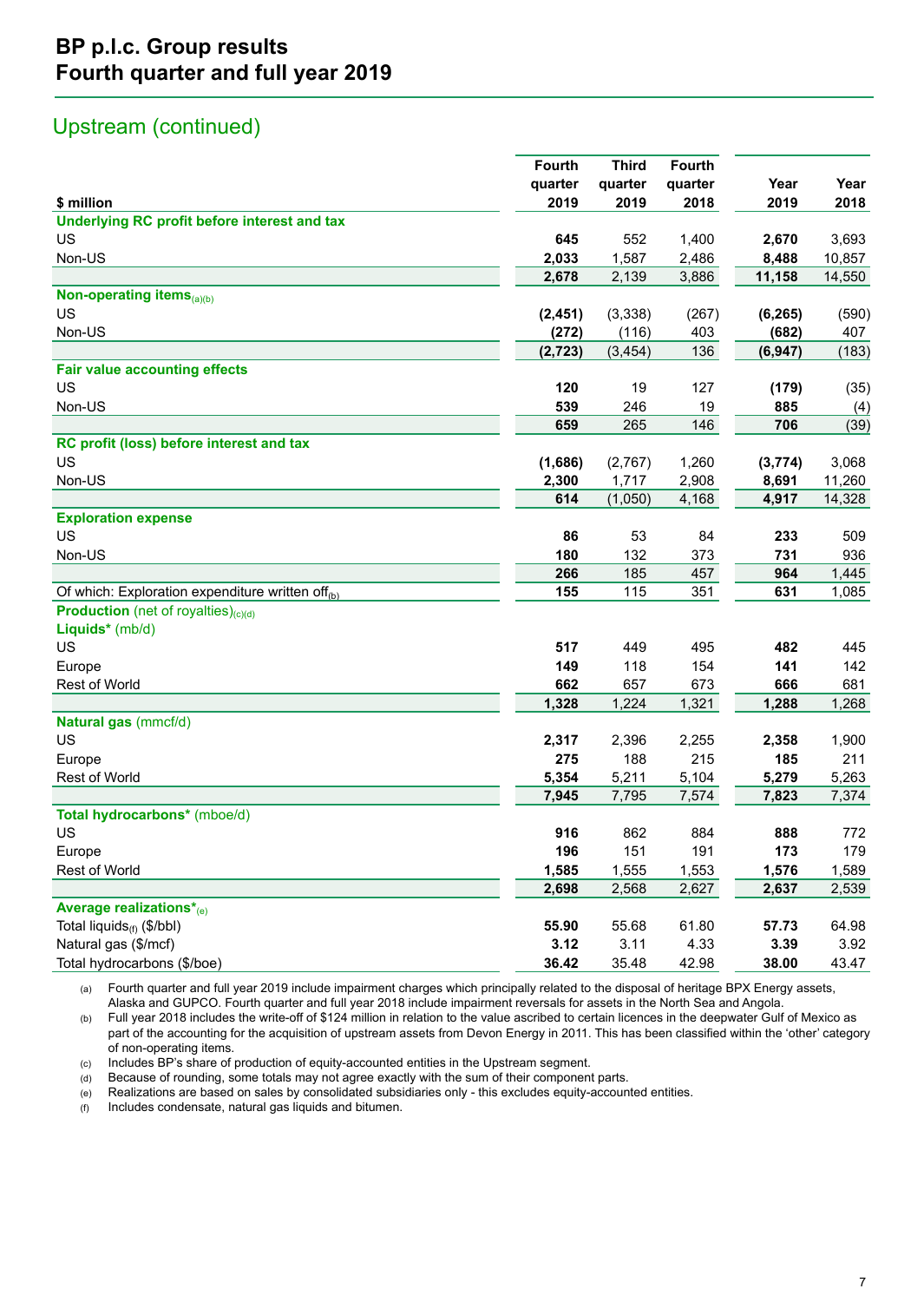### Downstream

|                                                                                               | <b>Fourth</b> | <b>Third</b> | <b>Fourth</b> |       |       |
|-----------------------------------------------------------------------------------------------|---------------|--------------|---------------|-------|-------|
|                                                                                               | quarter       | quarter      | quarter       | Year  | Year  |
| \$ million                                                                                    | 2019          | 2019         | 2018          | 2019  | 2018  |
| Profit (loss) before interest and tax                                                         | 1.412         | 1,583        | (332)         | 7.187 | 6,078 |
| Inventory holding (gains) losses*                                                             | 21            | 433          | 2,470         | (685) | 862   |
| RC profit before interest and tax                                                             | 1.433         | 2.016        | 2.138         | 6,502 | 6,940 |
| Net (favourable) adverse impact of non-operating items* and fair value<br>accounting effects* | 5             | (133)        | 31            | (83)  | 621   |
| Underlying RC profit before interest and tax $r_{(a)}$                                        | 1.438         | 1,883        | 2,169         | 6,419 | 7,561 |

(a) See page 9 for a reconciliation to segment RC profit before interest and tax by region and by business.

#### **Financial results**

The replacement cost profit before interest and tax for the fourth quarter and full year was \$1,433 million and \$6,502 million respectively, compared with \$2,138 million and \$6,940 million for the same periods in 2018.

The fourth quarter and full year include a net non-operating charge of \$28 million and \$77 million respectively, compared with a charge of \$401 million and \$716 million for the same periods in 2018. Fair value accounting effects in the fourth quarter and full year had a favourable impact of \$23 million and \$160 million respectively, compared with \$370 million and \$95 million in the same periods in 2018.

After adjusting for non-operating items and fair value accounting effects, the underlying replacement cost profit before interest and tax for the fourth quarter and full year was \$1,438 million and \$6,419 million respectively, compared with \$2,169 million and \$7,561 million for the same periods in 2018.

Replacement cost profit before interest and tax for the fuels, lubricants and petrochemicals businesses is set out on page 9.

#### **Fuels**

The fuels business reported an underlying replacement cost profit before interest and tax of \$1,068 million for the fourth quarter and \$4,759 million for the full year, compared with \$1,624 million and \$5,642 million for the same periods in 2018. Year on year we delivered growth in marketing and refining operational performance, offset by a significantly weaker environment.

The result for the quarter reflects increased refining margin capture, supported by improved operations, higher levels of advantaged feedstocks, and a lower level of turnaround activity. This was more than offset, however, by narrower heavy crude oil discounts and a lower fuels marketing result compared to a very strong result in the fourth quarter of 2018.

The full-year result reflects strong refining operational performance, which led to a second consecutive year of record refining throughput and higher commercial optimization, despite high levels of turnaround activity. This was more than offset, however, by lower refining margins including significantly narrower heavy crude oil discounts, which together represented one of the weakest refining environments in the last 10 years. In fuels marketing we saw volumes and margins grow year on year, offset by adverse foreign exchange effects. The full-year result also reflects a higher contribution from supply and trading.

We continued to make strategic progress in fuels marketing, with our convenience partnership model now in around 1,600 sites across our network. We also made progress towards our growth ambition in new markets, most notably in Mexico where we now have over 520 sites, with volumes more than doubling in 2019.

In December we also signed an agreement with Reliance Industries Limited to form a fuels retail and aviation joint venture in India, providing access to one of the world's largest and fastest growing fuels markets.

#### **Lubricants**

The lubricants business reported an underlying replacement cost profit before interest and tax of \$333 million for the fourth quarter and \$1,258 million for the full year, compared with \$311 million and \$1,292 million for the same periods in 2018. The result for the full year reflects year-on-year unit margin improvement, offset by adverse foreign exchange effects.

Following the decision by Groupe Renault to select Castrol as its aftersales' global service fill engine oil lubricants partner from 1 January 2020, a new Renault Castrol jointly branded product range has been launched to all Renault dealers globally.

#### **Petrochemicals**

The petrochemicals business reported an underlying replacement cost profit before interest and tax of \$37 million for the fourth quarter and \$402 million for the full year, compared with \$234 million and \$627 million for the same periods in 2018. The result for the quarter and full year reflects a significantly weaker margin environment across both aromatics and acetyls.

In October we announced BP Infinia, an enhanced recycling technology, and in December a consortium of leading companies was formed which aims to help accelerate the commercialisation of this technology. These are important steps to enable a stronger circular economy in the polyethylene terephthalate (PET) plastics industry and to help reduce plastic waste.

#### **Outlook**

Looking to the first quarter of 2020, we expect lower levels of industry refining margins and wider North American heavy crude oil discounts compared with the fourth quarter of 2019.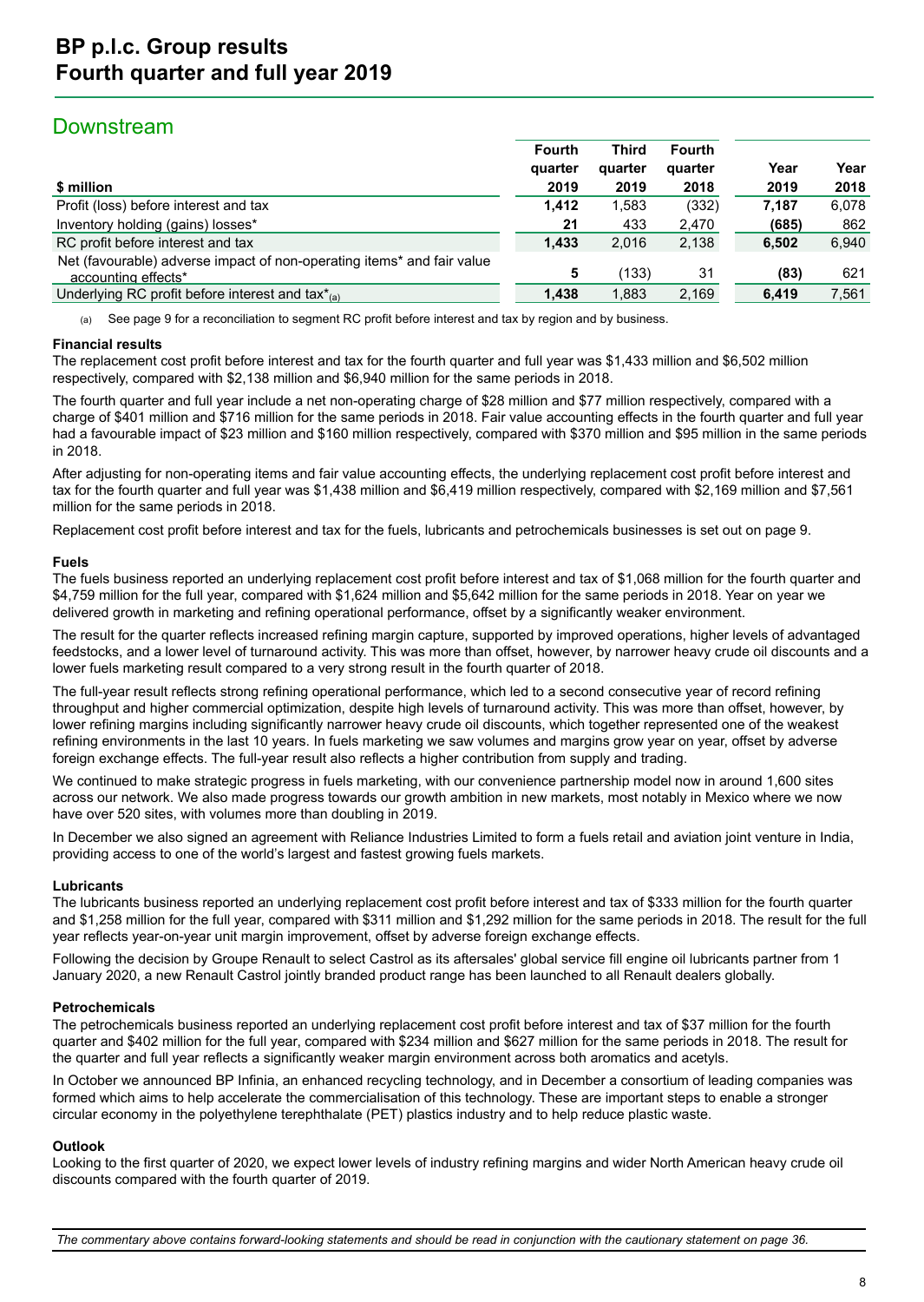### **BP p.l.c. Group results Fourth quarter and full year 2019**

### Downstream (continued)

|                                                                  | Fourth     | <b>Third</b> | <b>Fourth</b>  |              |                |
|------------------------------------------------------------------|------------|--------------|----------------|--------------|----------------|
|                                                                  | quarter    | quarter      | quarter        | Year         | Year           |
| \$ million                                                       | 2019       | 2019         | 2018           | 2019         | 2018           |
| Underlying RC profit before interest and tax - by region         |            |              |                |              |                |
| US                                                               | 556        | 537          | 995            | 2,190        | 2,818          |
| Non-US                                                           | 882        | 1,346        | 1,174          | 4,229        | 4,743          |
|                                                                  | 1,438      | 1,883        | 2,169          | 6,419        | 7,561          |
| <b>Non-operating items</b><br><b>US</b>                          |            |              |                |              |                |
| Non-US                                                           | (40)<br>12 | (5)<br>(9)   | (109)<br>(292) | (42)<br>(35) | (295)<br>(421) |
|                                                                  | (28)       | (14)         | (401)          | (77)         | (716)          |
| Fair value accounting effects $(a)$                              |            |              |                |              |                |
| <b>US</b>                                                        | (37)       | 116          | 184            | 148          | (155)          |
| Non-US                                                           | 60         | 31           | 186            | 12           | 250            |
|                                                                  | 23         | 147          | 370            | 160          | 95             |
| RC profit before interest and tax                                |            |              |                |              |                |
| <b>US</b>                                                        | 479        | 648          | 1,070          | 2,296        | 2,368          |
| Non-US                                                           | 954        | 1,368        | 1,068          | 4,206        | 4,572          |
|                                                                  | 1,433      | 2,016        | 2,138          | 6,502        | 6,940          |
| Underlying RC profit before interest and tax - by business(b)(c) |            |              |                |              |                |
| <b>Fuels</b>                                                     |            |              |                |              |                |
|                                                                  | 1,068      | 1,438        | 1,624          | 4,759        | 5,642          |
| Lubricants                                                       | 333        | 332          | 311            | 1,258        | 1,292          |
| Petrochemicals                                                   | 37         | 113          | 234            | 402          | 627            |
|                                                                  | 1,438      | 1,883        | 2,169          | 6,419        | 7,561          |
| Non-operating items and fair value accounting effects(a)         |            |              |                |              |                |
| <b>Fuels</b>                                                     | (41)       | 135          | 173            | 32           | (381)          |
| Lubricants                                                       | 39         |              | (198)          | 57           | (227)          |
| Petrochemicals                                                   | (3)        | (2)          | (6)            | (6)          | (13)           |
|                                                                  | (5)        | 133          | (31)           | 83           | (621)          |
| RC profit before interest and $\text{tax}_{(b)(c)}$              |            |              |                |              |                |
| <b>Fuels</b>                                                     | 1,027      | 1,573        | 1,797          | 4,791        | 5,261          |
| Lubricants                                                       | 372        | 332          | 113            | 1,315        | 1,065          |
| Petrochemicals                                                   | 34         | 111          | 228            | 396          | 614            |
|                                                                  | 1,433      | 2,016        | 2,138          | 6,502        | 6,940          |
| BP average refining marker margin (RMM)* (\$/bbl)                | 12.4       | 14.7         | 11.0           | 13.2         | 13.1           |
|                                                                  |            |              |                |              |                |
| <b>Refinery throughputs (mb/d)</b>                               |            |              |                |              |                |
| US.                                                              | 761        | 781          | 691            | 737          | 703            |
| Europe                                                           | 848        | 815          | 735            | 787          | 781            |
| Rest of World                                                    | 238        | 217          | 240            | 225          | 241            |
|                                                                  | 1,847      | 1,813        | 1,666          | 1,749        | 1,725          |
| <b>BP-operated refining availability*</b> (%)                    | 95.7       | 96.1         | 95.6           | 94.9         | 95.0           |
| Marketing sales of refined products (mb/d)                       |            |              |                |              |                |
| US                                                               | 1,156      | 1,172        | 1,138          | 1,145        | 1,141          |
| Europe                                                           | 1,051      | 1,157        | 1,053          | 1,073        | 1,100          |
| Rest of World                                                    | 537        | 459          | 526            | 509          | 495            |
|                                                                  | 2,744      | 2,788        | 2,717          | 2,727        | 2,736          |
| Trading/supply sales of refined products                         | 3,519      | 3,157        | 3,199          | 3,268        | 3,194          |
| Total sales volumes of refined products                          | 6,263      | 5,945        | 5,916          | 5,995        | 5,930          |
|                                                                  |            |              |                |              |                |
| <b>Petrochemicals production (kte)</b>                           |            |              |                |              |                |
| US                                                               | 518        | 564          | 672            | 2,267        | 2,235          |
| Europe                                                           | 1,141      | 1,187        | 1,037          | 4,714        | 4,468          |
| Rest of World                                                    | 1,353      | 1,325        | 1,259          | 5,133        | 5,154          |
|                                                                  | 3,012      | 3,076        | 2,968          | 12,114       | 11,857         |

(a) For Downstream, fair value accounting effects arise solely in the fuels business. See page 28 for further information.

(b) Segment-level overhead expenses are included in the fuels business result.

(c) Results from petrochemicals at our Gelsenkirchen and Mülheim sites in Germany are reported in the fuels business.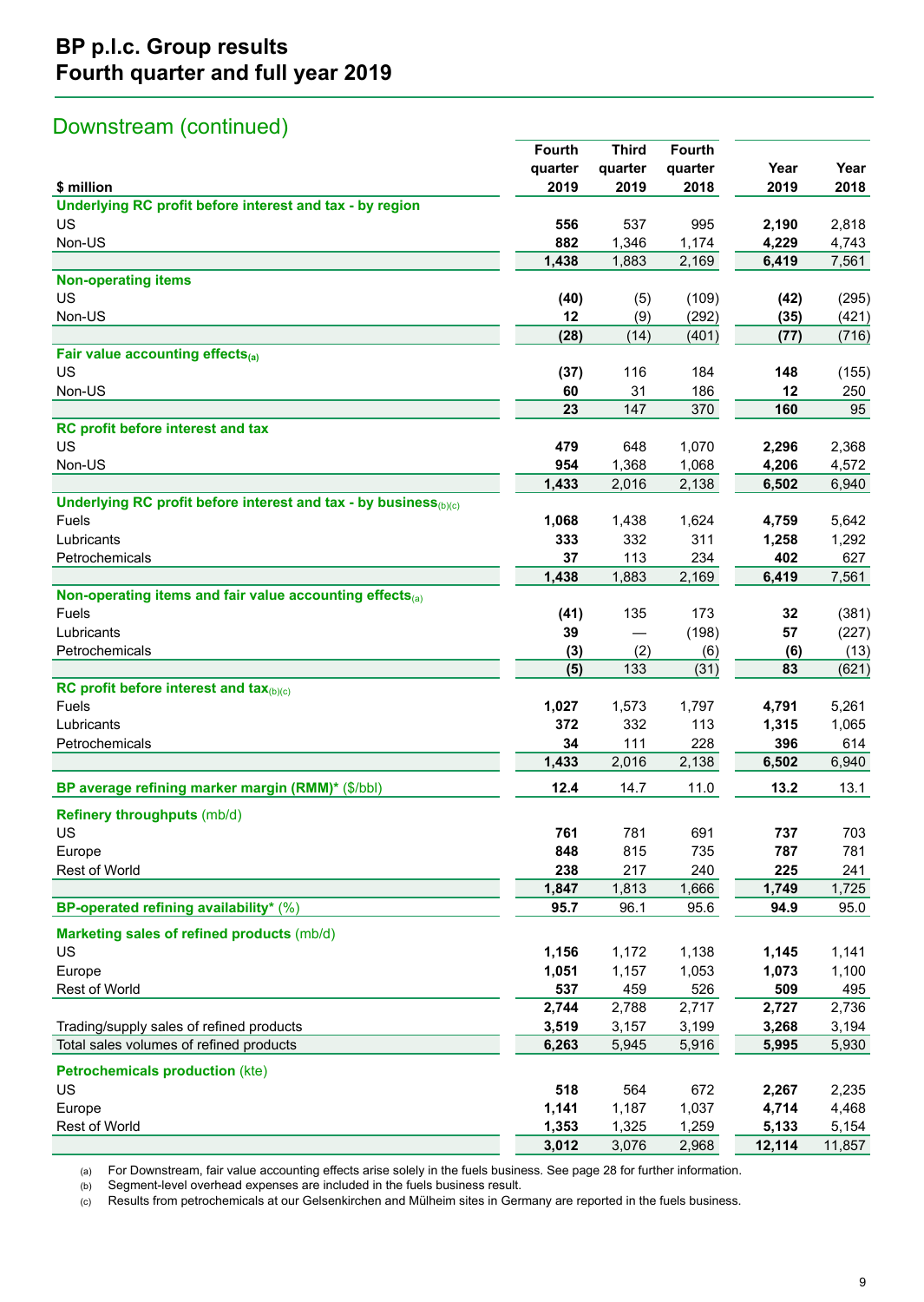### Rosneft

|                                                  | Fourth<br>auarter | <b>Third</b><br>quarter | <b>Fourth</b><br>auarter | Year         | Year  |
|--------------------------------------------------|-------------------|-------------------------|--------------------------|--------------|-------|
| \$ million                                       | $2019_{(a)}$      | 2019                    | 2018                     | $2019_{(a)}$ | 2018  |
| Profit before interest and $\text{tax}_{(b)(c)}$ | 534               | 723                     | 308                      | 2.306        | 2,288 |
| Inventory holding (gains) losses*                | (31)              | 79                      | 92                       | 10           | (67)  |
| RC profit before interest and tax                | 503               | 802                     | 400                      | 2.316        | 2,221 |
| Net charge (credit) for non-operating items*     | (91)              |                         | 31                       | 103          | 95    |
| Underlying RC profit before interest and tax*    | 412               | 802                     | 431                      | 2.419        | 2,316 |

### **Financial results**

Replacement cost (RC) profit before interest and tax for the fourth quarter and full year was \$503 million and \$2,316 million respectively, compared with \$400 million and \$2,221 million for the same periods in 2018.

After adjusting for non-operating items, the underlying RC profit before interest and tax for the fourth quarter and full year was \$412 million and \$2,419 million respectively, compared with \$431 million and \$2,316 million for the same periods in 2018.

Compared with the same period in 2018, the result for the fourth quarter primarily reflects lower oil prices partially offset by duty lag benefit. Compared with 2018, the result for the full year primarily reflects favourable foreign exchange and certain one-off items offset by lower oil prices.

The extraordinary general meeting held on 30 September adopted a resolution to pay interim dividends of 15.34 roubles per ordinary share which constitute 50% of Rosneft's IFRS net profit for the first half of 2019. BP received dividends of \$451 million (net of withholding tax) in November.

|                                                 | Fourth<br>quarter<br>$2019_{(a)}$ | <b>Third</b><br>quarter<br>2019 | <b>Fourth</b><br>auarter<br>2018 | Year<br>$2019_{(a)}$ | Year<br>2018 |
|-------------------------------------------------|-----------------------------------|---------------------------------|----------------------------------|----------------------|--------------|
| <b>Production (net of royalties) (BP share)</b> |                                   |                                 |                                  |                      |              |
| Liquids <sup>*</sup> (mb/d)                     | 923                               | 920                             | 946                              | 923                  | 923          |
| Natural gas (mmcf/d)                            | 1.306                             | 1,236                           | 1,312                            | 1.279                | 1,285        |
| Total hydrocarbons* (mboe/d)                    | 1.148                             | 1,133                           | 1,173                            | 1.144                | 1,144        |

(a) The operational and financial information of the Rosneft segment for the fourth quarter and full year is based on preliminary operational and financial results of Rosneft for the three months and full year ended 31 December 2019. Actual results may differ from these amounts.

The Rosneft segment result includes equity-accounted earnings arising from BP's 19.75% shareholding in Rosneft as adjusted for the accounting required under IFRS relating to BP's purchase of its interest in Rosneft and the amortization of the deferred gain relating to the divestment of BP's interest in TNK-BP. These adjustments increase the segment's reported profit before interest and tax, as shown in the table above, compared with the amounts reported in Rosneft's IFRS financial statements.

(c) BP's adjusted share of Rosneft's earnings after Rosneft's own finance costs, taxation and non-controlling interests is included in the BP group income statement within profit before interest and taxation. For each year-to-date period it is calculated by translating the amounts reported in Russian roubles into US dollars using the average exchange rate for the year to date.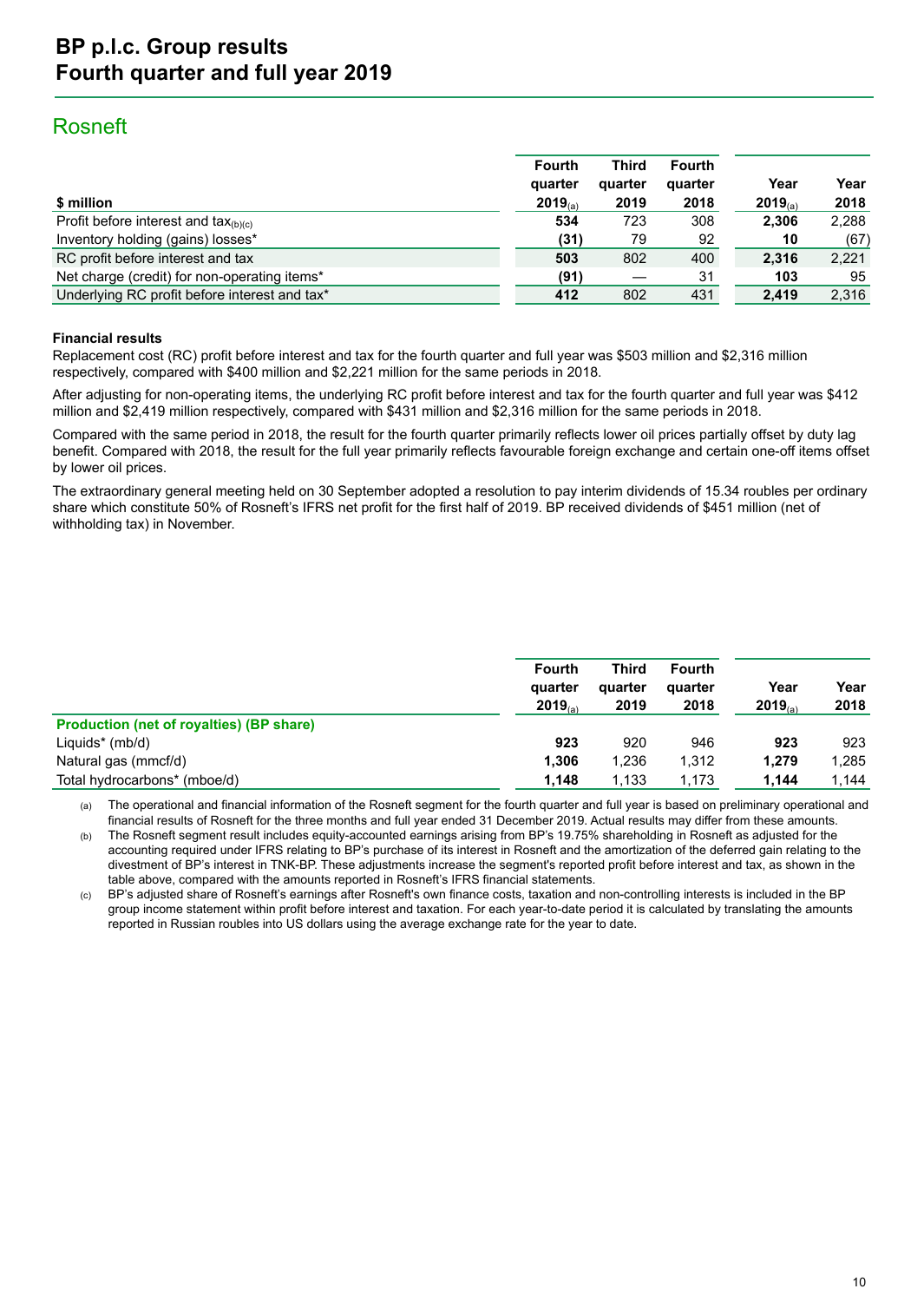### Other businesses and corporate

|                                                      | <b>Fourth</b> | <b>Third</b> | <b>Fourth</b> |          |          |
|------------------------------------------------------|---------------|--------------|---------------|----------|----------|
|                                                      | quarter       | quarter      | quarter       | Year     | Year     |
| \$ million                                           | 2019          | 2019         | 2018          | 2019     | 2018     |
| Profit (loss) before interest and tax                | (1, 432)      | (412)        | (1, 110)      | (2,771)  | (3,521)  |
| Inventory holding (gains) losses*                    |               |              |               |          |          |
| RC profit (loss) before interest and tax             | (1, 432)      | (412)        | (1, 110)      | (2,771)  | (3,521)  |
| Net charge (credit) for non-operating items*         | 1,182         | 90           | 766           | 1,491    | 1,963    |
| Underlying RC profit (loss) before interest and tax* | (250)         | (322)        | (344)         | (1, 280) | (1, 558) |
| Underlying RC profit (loss) before interest and tax  |               |              |               |          |          |
| US.                                                  | (85)          | (249)        | (179)         | (713)    | (615)    |
| Non-US                                               | (165)         | (73)         | (165)         | (567)    | (943)    |
|                                                      | (250)         | (322)        | (344)         | (1, 280) | (1, 558) |
| <b>Non-operating items</b>                           |               |              |               |          |          |
| US.                                                  | (268)         | (85)         | (654)         | (559)    | (1,738)  |
| Non-US                                               | (914)         | (5)          | (112)         | (932)    | (225)    |
|                                                      | (1, 182)      | (90)         | (766)         | (1,491)  | (1,963)  |
| RC profit (loss) before interest and tax             |               |              |               |          |          |
| US.                                                  | (353)         | (334)        | (833)         | (1, 272) | (2, 353) |
| Non-US                                               | (1,079)       | (78)         | (277)         | (1, 499) | (1, 168) |
|                                                      | (1, 432)      | (412)        | (1, 110)      | (2,771)  | (3,521)  |
|                                                      |               |              |               |          |          |

Other businesses and corporate comprises our alternative energy business, shipping, treasury, BP ventures and corporate activities including centralized functions, and any residual costs of the Gulf of Mexico oil spill.

#### **Financial results**

The replacement cost loss before interest and tax for the fourth quarter and full year was \$1,432 million and \$2,771 million respectively, compared with \$1,110 million and \$3,521 million for the same periods in 2018.

The results included a net non-operating charge of \$1,182 million for the fourth quarter and \$1,491 million for the full year, primarily relating to the reclassification of \$877 million of accumulated foreign exchange losses from reserves to the income statement which arose as a result of the contribution of our Brazilian biofuels business to BP Bunge Bioenergia, as well as costs of the Gulf of Mexico oil spill, compared with a charge of \$766 million and \$1,963 million for the same periods in 2018.

After adjusting for non-operating items, the underlying replacement cost loss before interest and tax for the fourth quarter and full year was \$250 million and \$1,280 million respectively, compared with \$344 million and \$1,558 million for the same periods in 2018.

### **Alternative Energy**

The net ethanol-equivalent production (which includes ethanol and sugar) for the fourth quarter and full year was 172 million litres and 796 million litres respectively, compared with 144 million litres and 765 million litres for the same periods in 2018.

Net wind generation capacity\* was 926MW at 31 December 2019, compared with 1,001MW at 31 December 2018. BP's net share of wind generation for the fourth quarter and full year was 785GWh and 2,752GWh respectively, compared with 933GWh and 3,821GWh for the same periods in 2018. The lower production and reduced capacity in 2019 is due to divestments in the fourth quarter of 2018 and second quarter of 2019.

Lightsource BP has an operating portfolio of 2GW of solar projects under its management and has plans for 10GW of developed assets by the end of 2023. During the fourth quarter BP increased its shareholding, to become an equal partner in the business, with the balance of shares continuing to be held by Lightsource BP's management and staff.

In November, Lightsource BP became the first company in the UK to provide a reactive power service from a solar plant at night following a successful trial at its East Sussex solar plant. The trial follows three years of testing and development working with UK Power Networks and the National Grid Electricity System Operator.

In December, BP and Bunge Limited completed the formation of BP Bunge Bioenergia. The joint venture combines the Brazilian biofuels and biopower assets of the two companies into a 50/50 JV, and has 11 biofuel sites, with 32 million metric tonnes of combined crushing capacity per year. In 2018 the combined operations produced around 2.2 billion litres of ethanol equivalent and after powering the sites, exported 1,200 gigawatt-hours of low-carbon biopower to the national grid.

In early January 2020, BP participated in an artificial intelligence (AI) venture by investing in energy management specialist R&B whose systems are designed to predict, control and improve a building's energy use. Buildings currently account for one third of the world's total energy consumption and this venture will enable building managers to make informed decisions to optimize energy use and reduce carbon emissions.

### **Outlook**

Other businesses and corporate average quarterly charges, excluding non-operating items, are expected to be around \$350 million although this will fluctuate quarter to quarter.

*The commentary above contains forward-looking statements and should be read in conjunction with the cautionary statement on page 36.*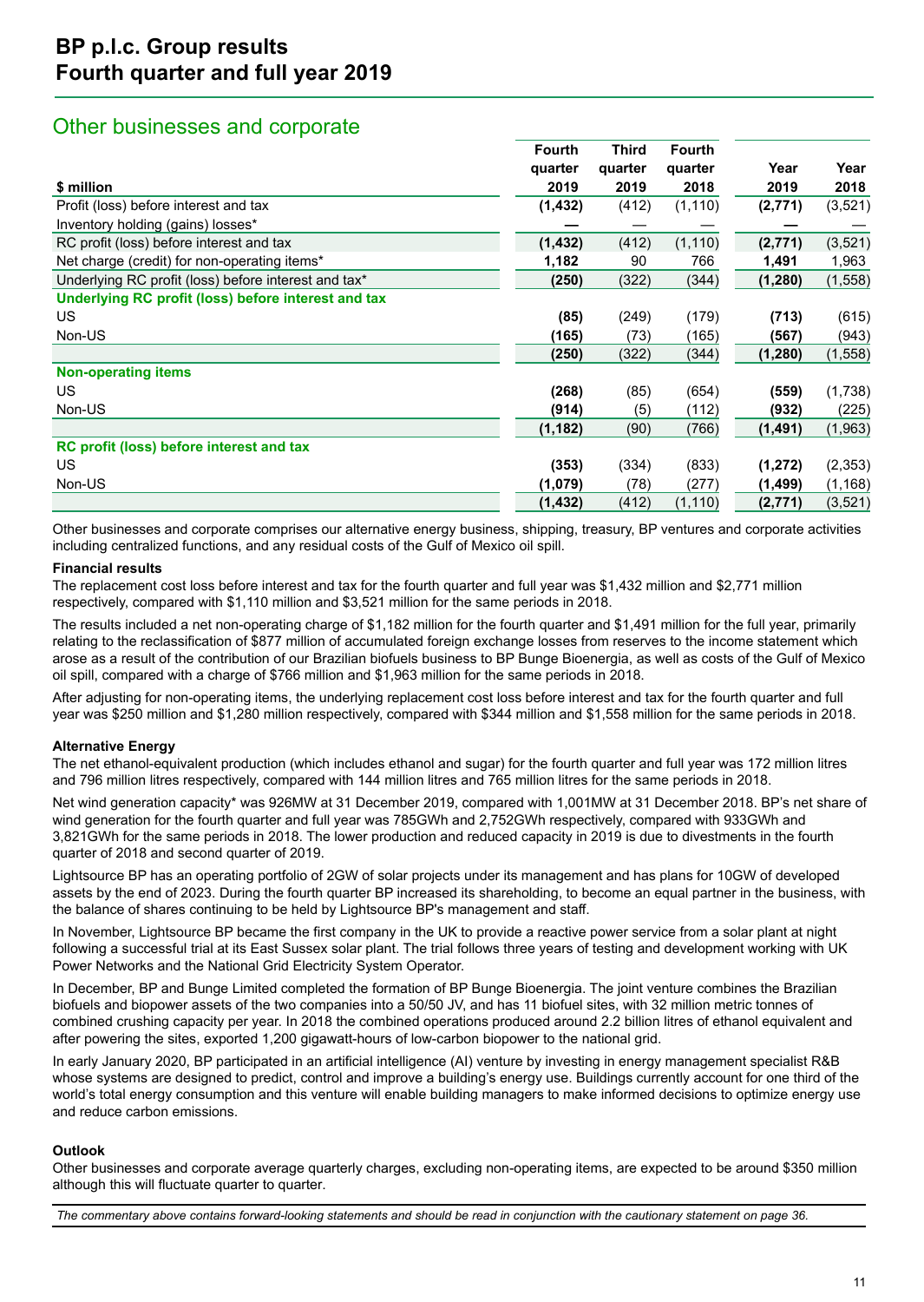# Financial statements

# Group income statement

|                                                                       | Fourth  | <b>Third</b> | Fourth  |         |         |
|-----------------------------------------------------------------------|---------|--------------|---------|---------|---------|
|                                                                       | quarter | quarter      | quarter | Year    | Year    |
| \$ million                                                            | 2019    | 2019         | 2018    | 2019    | 2018    |
|                                                                       |         |              |         |         |         |
| Sales and other operating revenues (Note 5)                           | 71,109  | 68,291       | 75,677  | 278,397 | 298,756 |
| Earnings from joint ventures - after interest and tax                 | 163     | 90           | 236     | 576     | 897     |
| Earnings from associates - after interest and tax                     | 640     | 784          | 425     | 2,681   | 2,856   |
| Interest and other income                                             | 210     | 126          | 295     | 769     | 773     |
| Gains on sale of businesses and fixed assets                          | 48      | 1            | 252     | 193     | 456     |
| Total revenues and other income                                       | 72,170  | 69,292       | 76,885  | 282,616 | 303,738 |
| Purchases                                                             | 53,444  | 52,273       | 59,019  | 209,672 | 229,878 |
| Production and manufacturing expenses                                 | 5,809   | 5,259        | 6,173   | 21,815  | 23,005  |
| Production and similar taxes (Note 7)                                 | 412     | 340          | 186     | 1,547   | 1,536   |
| Depreciation, depletion and amortization (Note 6)                     | 4,434   | 4,297        | 3,987   | 17,780  | 15,457  |
| Impairment and losses on sale of businesses and fixed assets (Note 3) | 3,657   | 3,416        | 244     | 8,075   | 860     |
| <b>Exploration expense</b>                                            | 266     | 185          | 457     | 964     | 1,445   |
| Distribution and administration expenses                              | 2,996   | 2,648        | 3,655   | 11,057  | 12,179  |
| Profit (loss) before interest and taxation                            | 1,152   | 874          | 3,164   | 11,706  | 19,378  |
| Finance costs                                                         | 886     | 883          | 742     | 3,489   | 2,528   |
| Net finance expense relating to pensions and other post-retirement    |         |              |         |         |         |
| benefits                                                              | 17      | 16           | 34      | 63      | 127     |
| Profit (loss) before taxation                                         | 249     | (25)         | 2,388   | 8,154   | 16,723  |
| Taxation                                                              | 231     | 706          | 1,617   | 3,964   | 7,145   |
| Profit (loss) for the period                                          | 18      | (731)        | 771     | 4,190   | 9,578   |
| Attributable to                                                       |         |              |         |         |         |
| <b>BP</b> shareholders                                                | 19      | (749)        | 766     | 4,026   | 9,383   |
| Non-controlling interests                                             | (1)     | 18           | 5       | 164     | 195     |
|                                                                       | 18      | (731)        | 771     | 4,190   | 9,578   |
|                                                                       |         |              |         |         |         |
| <b>Earnings per share (Note 8)</b>                                    |         |              |         |         |         |
| Profit (loss) for the period attributable to BP shareholders          |         |              |         |         |         |
| Per ordinary share (cents)                                            |         |              |         |         |         |
| Basic                                                                 | 0.09    | (3.68)       | 3.83    | 19.84   | 46.98   |
| <b>Diluted</b>                                                        | 0.09    | (3.68)       | 3.80    | 19.73   | 46.67   |
| Per ADS (dollars)                                                     |         |              |         |         |         |
| <b>Basic</b>                                                          | 0.01    | (0.22)       | 0.23    | 1.19    | 2.82    |
| Diluted                                                               | 0.01    | (0.22)       | 0.23    | 1.18    | 2.80    |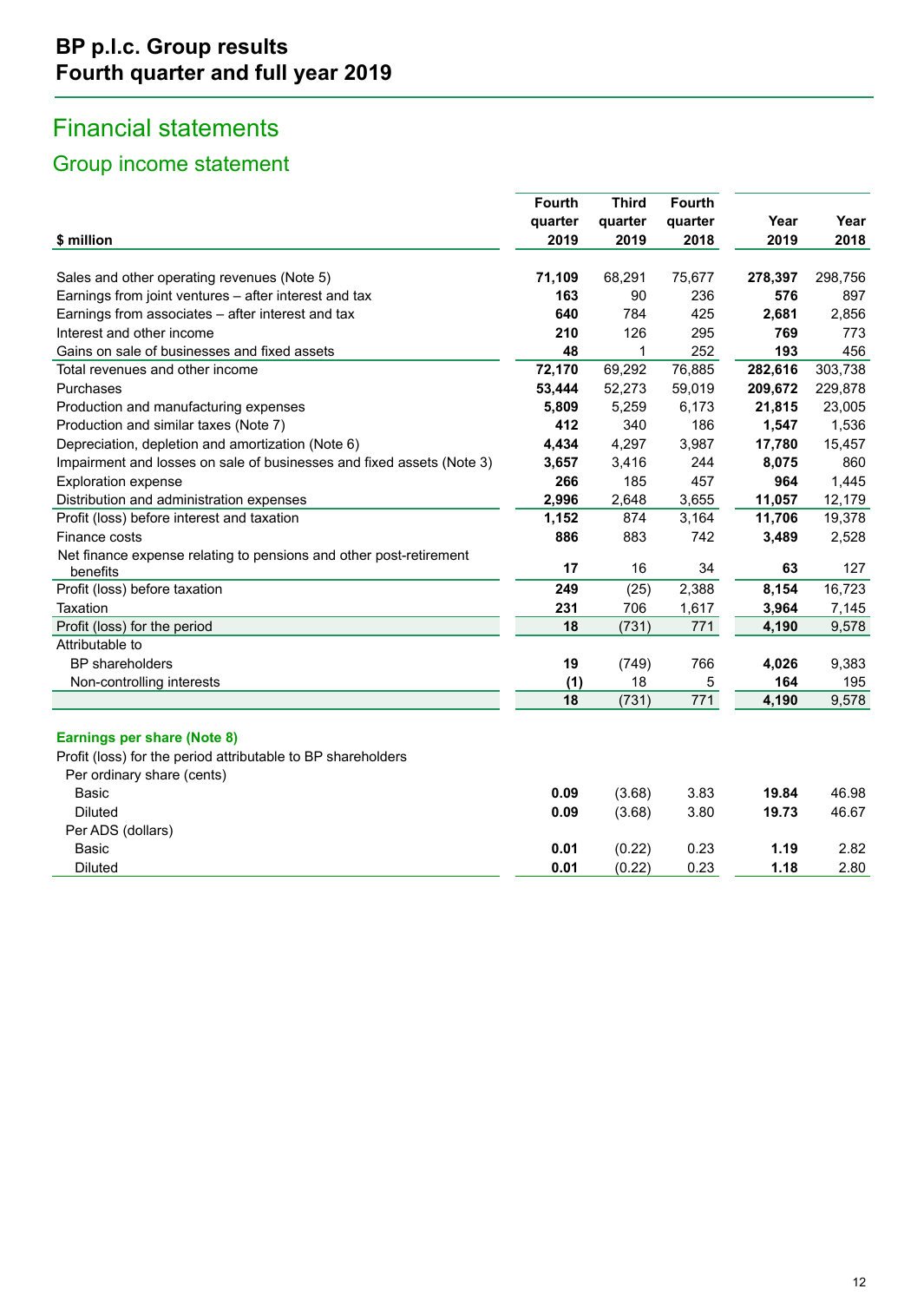# Condensed group statement of comprehensive income

| \$ million                                                                                                                          | <b>Fourth</b><br>quarter<br>2019 | <b>Third</b><br>quarter<br>2019 | <b>Fourth</b><br>quarter<br>2018 | Year<br>2019 | Year<br>2018 |
|-------------------------------------------------------------------------------------------------------------------------------------|----------------------------------|---------------------------------|----------------------------------|--------------|--------------|
| Profit (loss) for the period                                                                                                        | 18                               | (731)                           | 771                              | 4,190        | 9,578        |
| <b>Other comprehensive income</b>                                                                                                   |                                  |                                 |                                  |              |              |
| Items that may be reclassified subsequently to profit or loss                                                                       |                                  |                                 |                                  |              |              |
| Currency translation differences                                                                                                    | 1,404                            | (986)                           | (937)                            | 1,538        | (3,771)      |
| Exchange (gains) losses on translation of foreign operations<br>reclassified to gain or loss on sale of businesses and fixed assets | 880                              |                                 |                                  | 880          |              |
| Cash flow hedges and costs of hedging                                                                                               | (76)                             | (17)                            | (68)                             | 59           | (192)        |
| Share of items relating to equity-accounted entities, net of tax                                                                    | 43                               | 119                             | 200                              | 82           | 417          |
| Income tax relating to items that may be reclassified                                                                               | (39)                             | 12                              | 33                               | (70)         | 4            |
|                                                                                                                                     | 2,212                            | (872)                           | (772)                            | 2,489        | (3, 542)     |
| Items that will not be reclassified to profit or loss                                                                               |                                  |                                 |                                  |              |              |
| Remeasurements of the net pension and other post-retirement<br>benefit liability or asset                                           | 1,480                            | (260)                           | (651)                            | 328          | 2,317        |
| Cash flow hedges that will subsequently be transferred to the<br>balance sheet                                                      | 6                                | (10)                            | (8)                              | (3)          | (37)         |
| Income tax relating to items that will not be reclassified                                                                          | (459)                            | 27                              | 223                              | (157)        | (718)        |
|                                                                                                                                     | 1,027                            | (243)                           | (436)                            | 168          | 1,562        |
| Other comprehensive income                                                                                                          | 3,239                            | (1, 115)                        | (1, 208)                         | 2,657        | (1,980)      |
| Total comprehensive income                                                                                                          | 3,257                            | (1,846)                         | (437)                            | 6,847        | 7,598        |
| <b>Attributable to</b>                                                                                                              |                                  |                                 |                                  |              |              |
| <b>BP</b> shareholders                                                                                                              | 3,240                            | (1,848)                         | (444)                            | 6,674        | 7,444        |
| Non-controlling interests                                                                                                           | 17                               | 2                               |                                  | 173          | 154          |
|                                                                                                                                     | 3,257                            | (1,846)                         | (437)                            | 6.847        | 7,598        |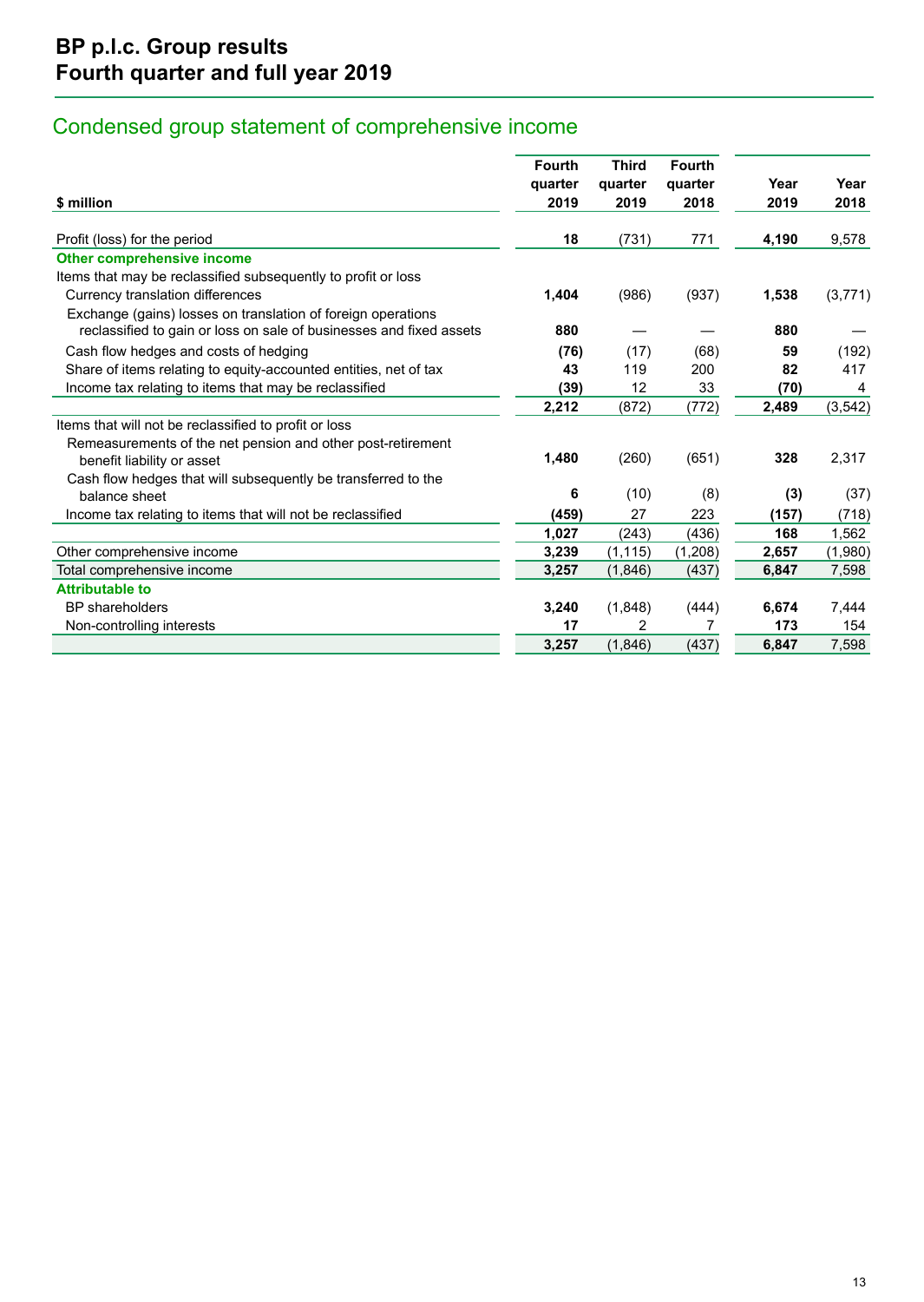# Condensed group statement of changes in equity

|                                                                   | <b>BP</b> shareholders' | Non-controlling  | <b>Total</b> |
|-------------------------------------------------------------------|-------------------------|------------------|--------------|
| \$ million                                                        | equity                  | <i>interests</i> | equity       |
| At 31 December 2018                                               | 99,444                  | 2,104            | 101,548      |
| Adjustment on adoption of IFRS 16, net of tax $_{(a)}$            | (329)                   | (1)              | (330)        |
| At 1 January 2019                                                 | 99,115                  | 2,103            | 101,218      |
| Total comprehensive income                                        | 6,674                   | 173              | 6,847        |
| <b>Dividends</b>                                                  | (6,929)                 | (213)            | (7, 142)     |
| Cash flow hedges transferred to the balance sheet, net of tax     | 23                      |                  | 23           |
| Repurchase of ordinary share capital                              | (1,511)                 |                  | (1, 511)     |
| Share-based payments, net of tax                                  | 719                     |                  | 719          |
| Share of equity-accounted entities' changes in equity, net of tax | 5                       |                  | 5            |
| Transactions involving non-controlling interests, net of tax      | 316                     | 233              | 549          |
| At 31 December 2019                                               | 98.412                  | 2.296            | 100.708      |

|                                                                   | <b>BP</b> shareholders' | Non-controlling | <b>Total</b> |
|-------------------------------------------------------------------|-------------------------|-----------------|--------------|
| \$ million                                                        | equity                  | interests       | equity       |
| At 31 December 2017                                               | 98.491                  | 1.913           | 100.404      |
| Adjustment on adoption of IFRS 9, net of tax $_{(b)}$             | (180)                   |                 | (180)        |
| At 1 January 2018                                                 | 98.311                  | 1,913           | 100,224      |
| Total comprehensive income                                        | 7.444                   | 154             | 7,598        |
| <b>Dividends</b>                                                  | (6,699)                 | (170)           | (6,869)      |
| Cash flow hedges transferred to the balance sheet, net of tax     | 26                      |                 | 26           |
| Repurchase of ordinary share capital                              | (355)                   |                 | (355)        |
| Share-based payments, net of tax                                  | 703                     |                 | 703          |
| Share of equity-accounted entities' changes in equity, net of tax | 14                      |                 | 14           |
| Transactions involving non-controlling interests, net of tax      |                         | 207             | 207          |
| At 31 December 2018                                               | 99.444                  | 2.104           | 101.548      |

(a) See Note 1 for further information.<br>(b) See Note 1 in *BP Annual Report are* 

See Note 1 in *BP Annual Report and Form 20-F 2018* for further information.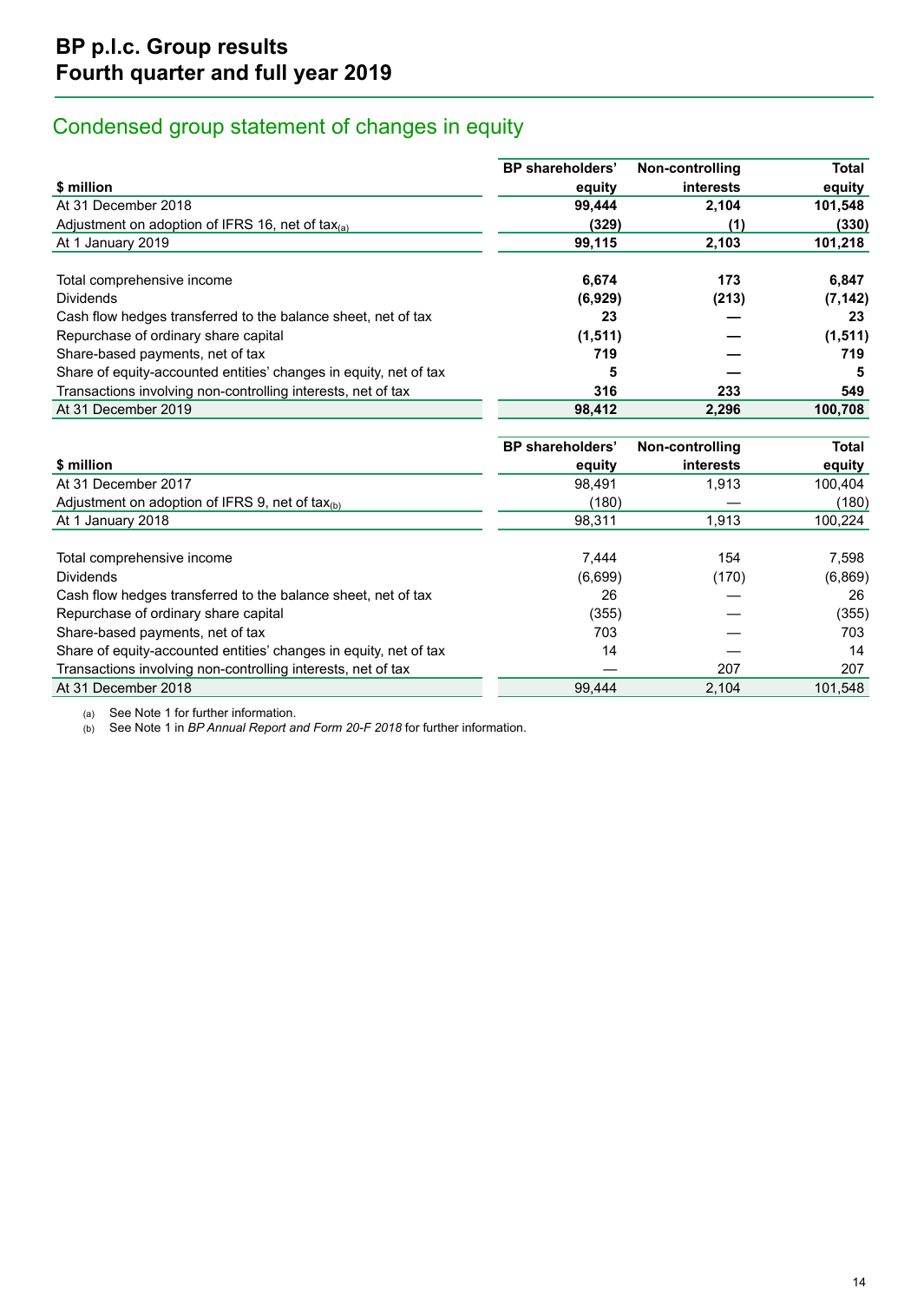### Group balance sheet

|                                                                                  | 31 December | 31 December  |
|----------------------------------------------------------------------------------|-------------|--------------|
| \$ million                                                                       | 2019        | $2018_{(a)}$ |
| <b>Non-current assets</b>                                                        |             |              |
| Property, plant and equipment                                                    | 132,642     | 135,261      |
| Goodwill                                                                         | 11,868      | 12,204       |
| Intangible assets                                                                | 15,539      | 17,284       |
| Investments in joint ventures                                                    | 9,991       | 8,647        |
| Investments in associates                                                        | 20,334      | 17,673       |
| Other investments                                                                | 1,276       | 1,341        |
| <b>Fixed assets</b>                                                              | 191,650     | 192,410      |
| Loans                                                                            | 630         | 637          |
| Trade and other receivables                                                      | 2,147       | 1,834        |
| Derivative financial instruments                                                 | 6,314       | 5,145        |
| Prepayments                                                                      | 781         | 1,179        |
| Deferred tax assets                                                              | 4,560       | 3,706        |
| Defined benefit pension plan surpluses                                           | 7,053       | 5,955        |
|                                                                                  | 213,135     | 210,866      |
| <b>Current assets</b>                                                            |             |              |
| Loans                                                                            | 339         | 326          |
| Inventories                                                                      | 20,880      | 17,988       |
| Trade and other receivables                                                      | 24,442      | 24,478       |
| Derivative financial instruments                                                 | 4,153       | 3,846        |
| Prepayments                                                                      | 857         | 963          |
| Current tax receivable                                                           | 1,282       | 1,019        |
| Other investments                                                                | 169         | 222          |
| Cash and cash equivalents                                                        | 22,472      | 22,468       |
|                                                                                  | 74,594      | 71,310       |
| Assets classified as held for sale (Note 2)                                      | 7,465       |              |
|                                                                                  | 82,059      | 71,310       |
| <b>Total assets</b>                                                              | 295,194     | 282,176      |
| <b>Current liabilities</b>                                                       |             |              |
| Trade and other payables                                                         | 46,829      | 46,265       |
| Derivative financial instruments                                                 | 3,261       | 3,308        |
| Accruals                                                                         | 5,066       | 4,626        |
| Lease liabilities                                                                | 2,067       | 44           |
| Finance debt                                                                     | 10,487      | 9,329        |
| Current tax payable                                                              | 2,039       | 2,101        |
| Provisions                                                                       | 2,453       | 2,564        |
|                                                                                  | 72,202      | 68,237       |
| Liabilities directly associated with assets classified as held for sale (Note 2) | 1,393       |              |
|                                                                                  | 73,595      | 68,237       |
| <b>Non-current liabilities</b>                                                   |             |              |
| Other payables                                                                   | 12,626      | 13,830       |
| Derivative financial instruments                                                 | 5,537       | 5,625        |
| Accruals                                                                         | 996         | 575          |
| Lease liabilities                                                                | 7,655       | 623          |
| Finance debt                                                                     | 57,237      | 55,803       |
| Deferred tax liabilities                                                         | 9,750       | 9,812        |
| Provisions                                                                       | 18,498      | 17,732       |
| Defined benefit pension plan and other post-retirement benefit plan deficits     | 8,592       | 8,391        |
|                                                                                  | 120,891     | 112,391      |
| <b>Total liabilities</b>                                                         | 194,486     | 180,628      |
| Net assets                                                                       | 100,708     | 101,548      |
| <b>Equity</b>                                                                    |             |              |
| BP shareholders' equity                                                          | 98,412      | 99,444       |
| Non-controlling interests                                                        | 2,296       | 2,104        |
| Total equity                                                                     | 100,708     | 101,548      |
|                                                                                  |             |              |

(a) Finance debt on the comparative balance sheet has been re-presented to align with the current period. See Note 1 for further information.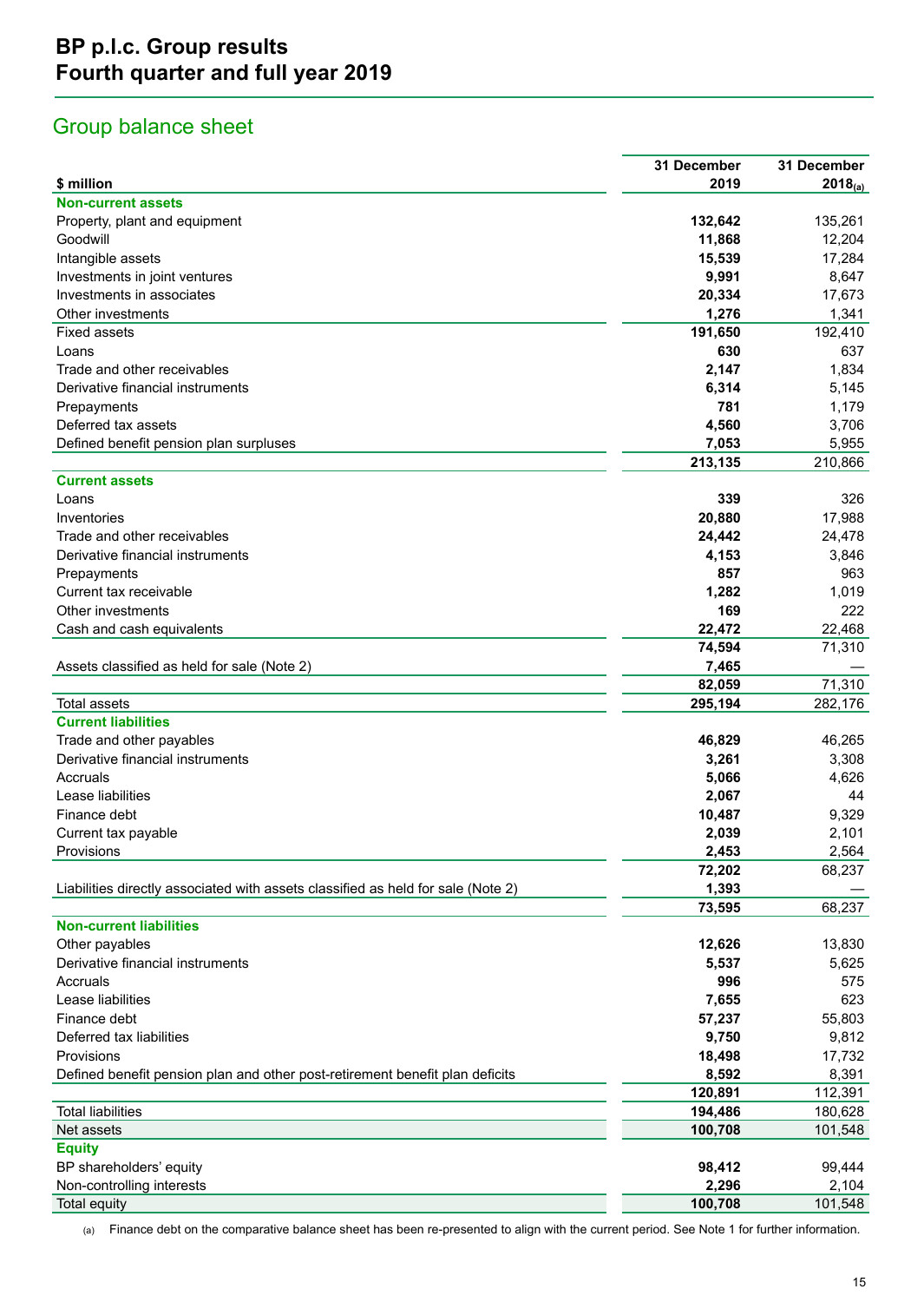# Condensed group cash flow statement

|                                                                                                                                     | <b>Fourth</b> | <b>Third</b> | <b>Fourth</b> |           |           |
|-------------------------------------------------------------------------------------------------------------------------------------|---------------|--------------|---------------|-----------|-----------|
|                                                                                                                                     | quarter       | quarter      | quarter       | Year      | Year      |
| \$ million<br><b>Operating activities</b>                                                                                           | 2019          | 2019         | 2018          | 2019      | 2018      |
| Profit (loss) before taxation                                                                                                       | 249           | (25)         | 2,388         | 8,154     | 16,723    |
| Adjustments to reconcile profit (loss) before taxation to net cash provided<br>by operating activities                              |               |              |               |           |           |
| Depreciation, depletion and amortization and exploration expenditure<br>written off                                                 | 4,589         | 4,412        | 4,338         | 18,411    | 16,542    |
| Impairment and (gain) loss on sale of businesses and fixed assets                                                                   | 3,609         | 3,415        | (8)           | 7,882     | 404       |
| Earnings from equity-accounted entities, less dividends received                                                                    | (75)          | (236)        | (30)          | (1, 295)  | (2, 218)  |
| Net charge for interest and other finance expense, less net interest paid                                                           | 250           | 257          | 222           | 657       | 607       |
| Share-based payments                                                                                                                | 167           | 149          | 126           | 730       | 690       |
| Net operating charge for pensions and other post-retirement benefits,<br>less contributions and benefit payments for unfunded plans | (43)          | (50)         | (60)          | (238)     | (386)     |
| Net charge for provisions, less payments                                                                                            | 270           | (132)        | 617           | (176)     | 986       |
| Movements in inventories and other current and non-current assets and                                                               |               |              |               |           |           |
| liabilities                                                                                                                         | (306)         | 141          | 778           | (2,918)   | (4, 763)  |
| Income taxes paid                                                                                                                   | (1, 107)      | (1, 875)     | (1, 542)      | (5, 437)  | (5, 712)  |
| Net cash provided by operating activities                                                                                           | 7,603         | 6,056        | 6,829         | 25,770    | 22,873    |
| <b>Investing activities</b>                                                                                                         |               |              |               |           |           |
| Expenditure on property, plant and equipment, intangible and other assets                                                           | (3,936)       | (3,954)      | (5,962)       | (15, 418) | (16, 707) |
| Acquisitions, net of cash acquired                                                                                                  | (33)          | 13           | (6, 379)      | (3, 562)  | (6,986)   |
| Investment in joint ventures                                                                                                        | (57)          | (60)         | (290)         | (137)     | (382)     |
| Investment in associates                                                                                                            | (83)          | (22)         | (265)         | (304)     | (1,013)   |
| Total cash capital expenditure                                                                                                      | (4, 109)      | (4,023)      | (12,896)      | (19, 421) | (25,088)  |
| Proceeds from disposal of fixed assets                                                                                              | 24            | 171          | 660           | 500       | 940       |
| Proceeds from disposal of businesses, net of cash disposed                                                                          | 792           | 536          | 1,758         | 1,701     | 1,911     |
| Proceeds from loan repayments                                                                                                       | 64            | 63           | 619           | 246       | 666       |
| Net cash used in investing activities                                                                                               | (3,229)       | (3,253)      | (9,859)       | (16, 974) | (21, 571) |
| Financing activities $_{(a)}$                                                                                                       |               |              |               |           |           |
| Net issue (repurchase) of shares (Note 8)                                                                                           | (1, 171)      | (215)        | (16)          | (1, 511)  | (355)     |
| Lease liability payments                                                                                                            | (566)         | (594)        | (11)          | (2, 372)  | (35)      |
| Proceeds from long-term financing                                                                                                   | 1,879         | 213          | 2,118         | 8,597     | 9,038     |
| Repayments of long-term financing                                                                                                   | (360)         | (516)        | (1,795)       | (7, 118)  | (7, 175)  |
| Net increase (decrease) in short-term debt                                                                                          | 62            | (852)        | 889           | 180       | 1,317     |
| Net increase (decrease) in non-controlling interests                                                                                | 566           |              |               | 566       |           |
| Dividends paid - BP shareholders                                                                                                    | (2,076)       | (1,656)      | (1,733)       | (6, 946)  | (6,699)   |
| - non-controlling interests                                                                                                         | (47)          | (47)         | (41)          | (213)     | (170)     |
| Net cash provided by (used in) financing activities                                                                                 | (1, 713)      | (3,667)      | (589)         | (8, 817)  | (4,079)   |
| Currency translation differences relating to cash and cash equivalents                                                              | 119           | (118)        | (105)         | 25        | (330)     |
| Increase (decrease) in cash and cash equivalents                                                                                    | 2,780         | (982)        | (3, 724)      | 4         | (3, 107)  |
| Cash and cash equivalents at beginning of period                                                                                    | 19,692        | 20,674       | 26,192        | 22,468    | 25,575    |
| Cash and cash equivalents at end of period                                                                                          | 22,472        | 19,692       | 22,468        | 22,472    | 22,468    |

(a) Financing cash flows for the fourth quarter and full year 2018 have been re-presented to align with the current period. See Note 1 for further information.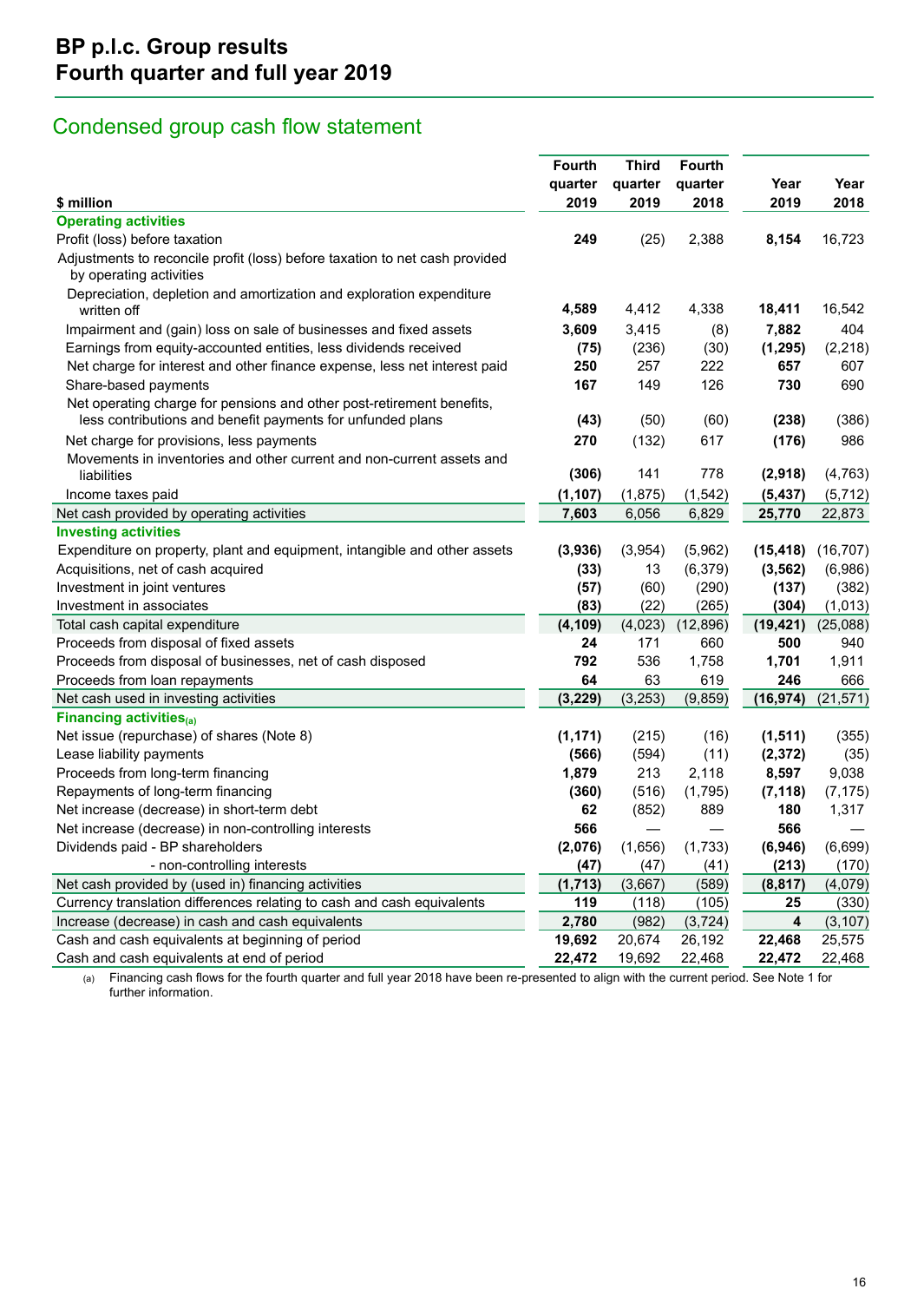## **Notes**

### Note 1. Basis of preparation

The results for the interim periods and the year ended 31 December 2019 are unaudited and, in the opinion of management, include all adjustments necessary for a fair presentation of the results for each period. All such adjustments are of a normal recurring nature. This report should be read in conjunction with the consolidated financial statements and related notes for the year ended 31 December 2018 included in *BP Annual Report and Form 20-F 2018.*

BP prepares its consolidated financial statements included within BP Annual Report and Form 20-F on the basis of International Financial Reporting Standards (IFRS) as issued by the International Accounting Standards Board (IASB), IFRS as adopted by the European Union (EU) and in accordance with the provisions of the UK Companies Act 2006 as applicable to companies reporting under IFRS. IFRS as adopted by the EU differs in certain respects from IFRS as issued by the IASB. The differences have no impact on the group's consolidated financial statements for the periods presented.

The financial information presented herein has been prepared in accordance with the accounting policies expected to be used in preparing *BP Annual Report and Form 20-F 2019,* which are the same as those used in preparing *BP Annual Report and Form 20-F 2018* with the exception of the adoption of IFRS 16 'Leases' from 1 January 2019.

### **Changes in significant accounting estimates**

In *BP Annual Report and Form 20-F 2018* we disclosed significant estimates relating to provisions and the recoverability of asset carrying values. During the fourth quarter 2019 certain key assumptions used in these estimates were reviewed.

### *Provisions discount rate*

The nominal discount rate applied to provisions was revised to 2.5% (31 December 2018 3.0%). The principal impact of this rate reduction was a \$1.4 billion increase in the decommissioning provision with a similar increase in the carrying amount of property, plant and equipment.

### *Impairment testing assumptions*

The price assumptions used in value-in-use impairment testing were reviewed. The long-term assumption for Brent oil used in the fourth quarter is derived from \$70 per barrel in 2015 prices (31 December 2018 \$75 per barrel). The long-term natural gas price assumption for Henry Hub used in the fourth quarter is unchanged from 2018. Short-term oil and gas price assumptions were updated to reflect recent market rates and a gradual transition to the long-term assumptions over 5 years for Brent oil (2018 5 years), and 12 years for Henry Hub gas (2018 5 years).

The pre-tax discount rate applied to value-in-use impairment testing during the fourth quarter typically ranged from 7% to 13% depending on the applicable tax rate in the geographic location of the relevant cash-generating unit (31 December 2018 9%). The additional premium applied to higher-risk countries ranged from 1% to 4% (31 December 2018 2%).

The revision to the group's oil and gas price assumptions and impairment discount rates did not result in the recognition of any significant impairment charges.

Further details will be provided in *BP Annual Report and Form 20-F 2019,* which is expected to be published in March 2020.

### **New International Financial Reporting Standards adopted**

BP adopted IFRS 16 'Leases', which replaced IAS 17 'Leases' and IFRIC 4 'Determining whether an arrangement contains a lease', with effect from 1 January 2019. Further information is included in *BP Annual Report and Form 20-F 2018* - Financial statements - Note 1 Significant accounting policies, judgements, estimates and assumptions - Impact of new International Financial Reporting Standards.

IFRS 16 provides a new model for lessee accounting in which the majority of leases are accounted for by the recognition on the balance sheet of a right-of-use asset and a lease liability.

Agreements that convey the right to control the use of an identified asset for a period of time in exchange for consideration are accounted for as leases. A lease liability is recognized at the present value of future lease payments over the reasonably certain lease term. Variable lease payments that do not depend on an index or a rate are not included in the lease liability. The right-of-use asset is recognized at a value equivalent to the initial measurement of the lease liability adjusted for lease prepayments, lease incentives, initial direct costs and any restoration obligations. The subsequent amortization of the right-of-use asset and the interest expense related to the lease liability are recognized in the income statement over the lease term.

The group recognizes the full lease liability, rather than its working interest share, for leases entered into on behalf of a joint operation if the group has the primary responsibility for making the lease payments. If the right-of-use asset is jointly controlled by the group and the other joint operators, a receivable is recognized for the share of the asset transferred to the other joint operators.

BP elected to apply the modified retrospective transition approach in which the cumulative effect of initial application is recognized in opening retained earnings at the date of initial application with no restatement of comparative periods' financial information. Comparative information in the group balance sheet and group cash flow statement has, however, been re-presented to align with current year presentation, showing lease liabilities and lease liability payments as separate line items.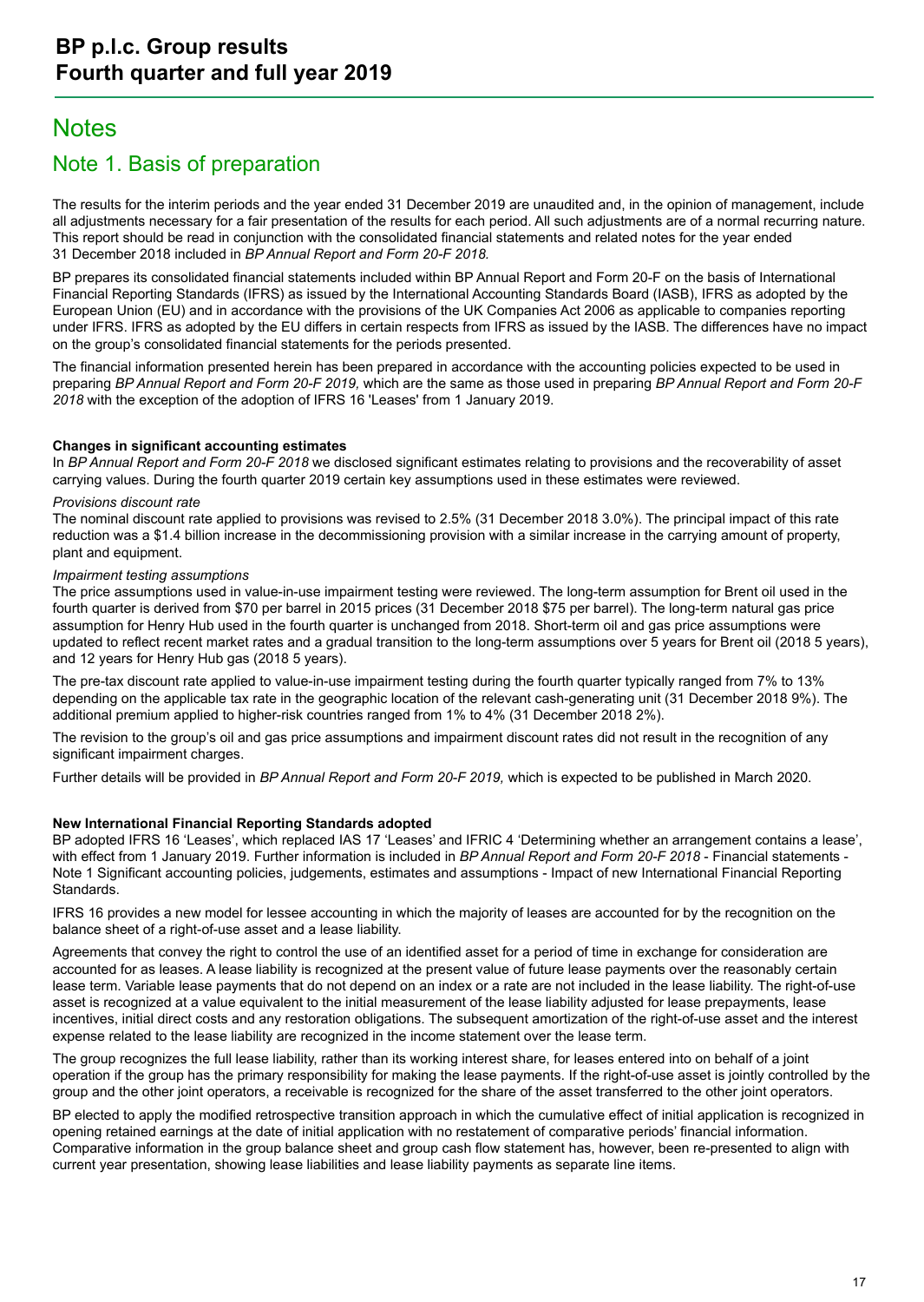### Note 1. Basis of preparation (continued)

These were previously included within the finance debt and repayments of long-term financing line items respectively. Amounts presented in these line items for the comparative periods relate to leases accounted for as finance leases under IAS 17.

IFRS 16 introduces a revised definition of a lease. As permitted by the standard, BP elected not to reassess the existing population of leases under the new definition and will only apply the new definition for the assessment of contracts entered into after the transition date. On transition the standard permits, on a lease-by-lease basis, the right-of-use asset to be measured either at an amount equal to the lease liability (as adjusted for prepaid or accrued lease payments), or on a historical basis as if the standard had always applied. BP elected to use the historical asset measurement for its more material leases and used the asset equals liability approach for the remainder of the population. BP also elected to adjust the carrying amounts of the right-of-use assets as at 1 January 2019 for onerous lease provisions that had been recognized on the group balance sheet as at 31 December 2018, rather than performing impairment tests on transition.

The effect of the adoption of IFRS 16 on the group balance sheet is set out below.

|                                                      |             |                 | <b>Adjustment</b> |
|------------------------------------------------------|-------------|-----------------|-------------------|
|                                                      | 31 December | 1 January       | on adoption       |
| \$ million                                           | 2018        | 2019            | of IFRS 16        |
| Non-current assets                                   |             |                 |                   |
| Property, plant and equipment                        | 135,261     | 143,950         | 8,689             |
| Trade and other receivables                          | 1,834       | 2,159           | 325               |
| Prepayments                                          | 1,179       | 849             | (330)             |
| Deferred tax assets                                  | 3,706       | 3,736           | 30                |
| <b>Current assets</b>                                |             |                 |                   |
| Trade and other receivables                          | 24,478      | 24,673          | 195               |
| Prepayments                                          | 963         | 872             | (91)              |
| <b>Current liabilities</b>                           |             |                 |                   |
| Trade and other payables                             | 46,265      | 46,209          | (56)              |
| Accruals                                             | 4,626       | 4,578           | (48)              |
| Lease liabilities                                    | 44          | 2,196           | 2,152             |
| Finance debt                                         | 9,329       | 9,329           |                   |
| Provisions                                           | 2,564       | 2,547           | (17)              |
| Non-current liabilities                              |             |                 |                   |
| Other payables                                       | 13,830      | 14,013          | 183               |
| Accruals                                             | 575         | 548             | (27)              |
| Lease liabilities                                    | 623         | 7,704           | 7,081             |
| Finance debt                                         | 55,803      | 55,803          |                   |
| Deferred tax liabilities                             | 9,812       | 9,767           | (45)              |
| Provisions                                           | 17,732      | 17,657          | (75)              |
| Net assets                                           | 101,548     | 101,218         | (330)             |
|                                                      |             |                 |                   |
| Equity                                               | 99,444      |                 |                   |
| BP shareholders' equity<br>Non-controlling interests | 2,104       | 99,115<br>2,103 | (329)             |
|                                                      |             |                 | (1)               |
|                                                      | 101,548     | 101,218         | (330)             |

The presentation and timing of recognition of charges in the income statement has changed following the adoption of IFRS 16. The operating lease expense previously reported under IAS 17, typically on a straight-line basis, has been replaced by depreciation of the right-of-use asset and interest on the lease liability. In the cash flow statement payments are now presented as financing cash flows, representing payments of principal, and as operating cash flows, representing payments of interest. Variable lease payments that do not depend on an index or rate are not included in the lease liability and will continue to be presented as operating cash flows. In prior years, operating lease payments were principally presented within cash flows from operating activities.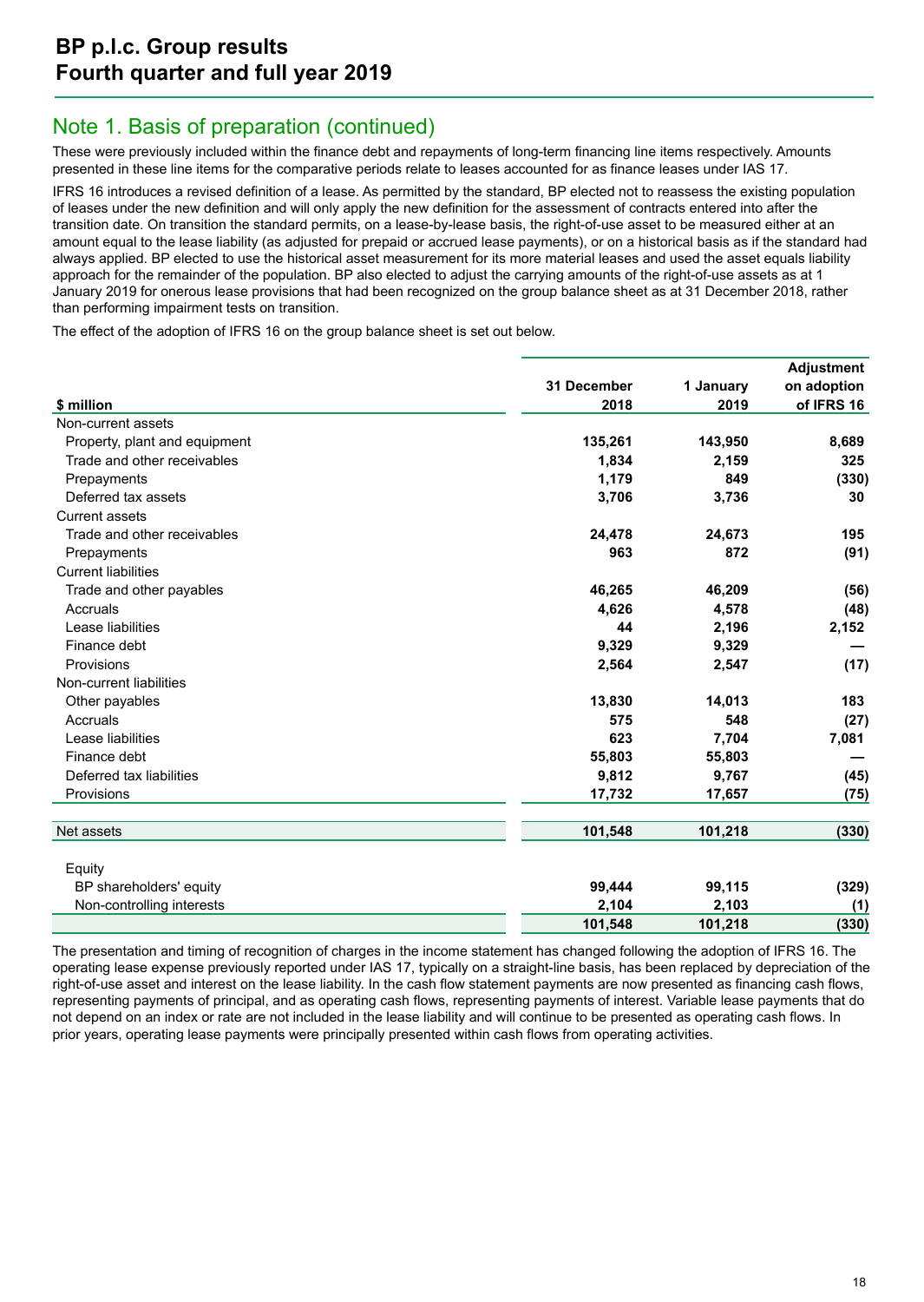### Note 1. Basis of preparation (continued)

The following table provides a reconciliation of the group's operating lease commitments as at 31 December 2018 to the total lease liability recognized on the group balance sheet in accordance with IFRS 16 as at 1 January 2019.

### **\$ million**

| Operating lease commitments at 31 December 2018                      | 11,979   |
|----------------------------------------------------------------------|----------|
| Leases not yet commenced                                             | (1, 372) |
| Leases below materiality threshold                                   | (86)     |
| Short-term leases                                                    | (91)     |
| Effect of discounting                                                | (1, 512) |
| Impact on leases in joint operations                                 | 836      |
| Variable lease payments                                              | (58)     |
| Redetermination of lease term                                        | (252)    |
| Other                                                                | (22)     |
| Total additional lease liabilities recognized on adoption of IFRS 16 | 9,422    |
| Finance lease obligations at 31 December 2018                        | 667      |
| Adjustment for finance leases in joint operations                    | (189)    |
| Total lease liabilities at 1 January 2019                            | 9,900    |

An explanation of each reconciling item shown in the table above is provided in *BP Annual Report and Form 20-F 2018* - Financial statements - Note 1 Significant accounting policies, judgements, estimates and assumptions - Impact of new International Financial Reporting Standards*.*

The total adjustments to the group's lease liabilities at 1 January 2019 are reconciled as follows:

#### **\$ million**

| Total additional lease liabilities recognized on adoption of IFRS 16 | 9.422 |
|----------------------------------------------------------------------|-------|
| Less: adjustment for finance leases in joint operations              | (189) |
| Total adjustment to lease liabilities                                | 9.233 |
| Of which – current                                                   | 2.152 |
| - non-current                                                        | 7.081 |

### **IFRIC agenda decision on IFRS 9 'Financial Instruments'**

In March 2019, the IFRS Interpretations Committee (IFRIC) issued an agenda decision on the application of IFRS 9 to the physical settlement of contracts to buy or sell a non-financial item. The agenda decision concluded that where a derivative contract is settled by the physical receipt (or delivery) of the commodity, the transaction price reported for the purchase (or sale) should include the fair value of the derivative instrument in addition to the cash payable (or receivable). BP is currently assessing the impact of the agenda decision but expects it to have no effect on reported earnings. Further details will be provided in *BP Annual Report and Form 20-F 2019.*

### Note 2. Non-current assets held for sale

The carrying amount of assets classified as held for sale at 31 December 2019 is \$7,465 million, with associated liabilities of \$1,393 million. These principally relate to two material disposal transactions which have been classified as held for sale in the group balance sheet.

On 27 August 2019, BP announced that it had agreed to sell all its Alaska operations and interests to Hilcorp Energy for up to \$5.6 billion, subject to customary closing adjustments, of which \$1.6 billion is contingent on future cash flows. The sale will include BP's entire upstream and midstream business in the state, including BP Exploration (Alaska) Inc., which owns all of BP's upstream oil and gas interests in Alaska, and BP Pipelines (Alaska) Inc.'s 49% interest in the Trans Alaska Pipeline System (TAPS). BP will retain decommissioning liability relating to TAPS, which will be partially offset by a 30% cost reimbursement from Hilcorp. The deal, which is subject to governmental authorizations, is expected to complete during 2020. Assets of \$6,518 million and associated liabilities of \$969 million relating to this transaction are classified as held for sale at 31 December 2019.

In November 2019, BP agreed to sell its interests in the San Juan basin in Colorado and New Mexico to IKAV. The deal is expected to complete during the first half of 2020. Assets and associated liabilities relating to this transaction are classified as held for sale at 31 December 2019.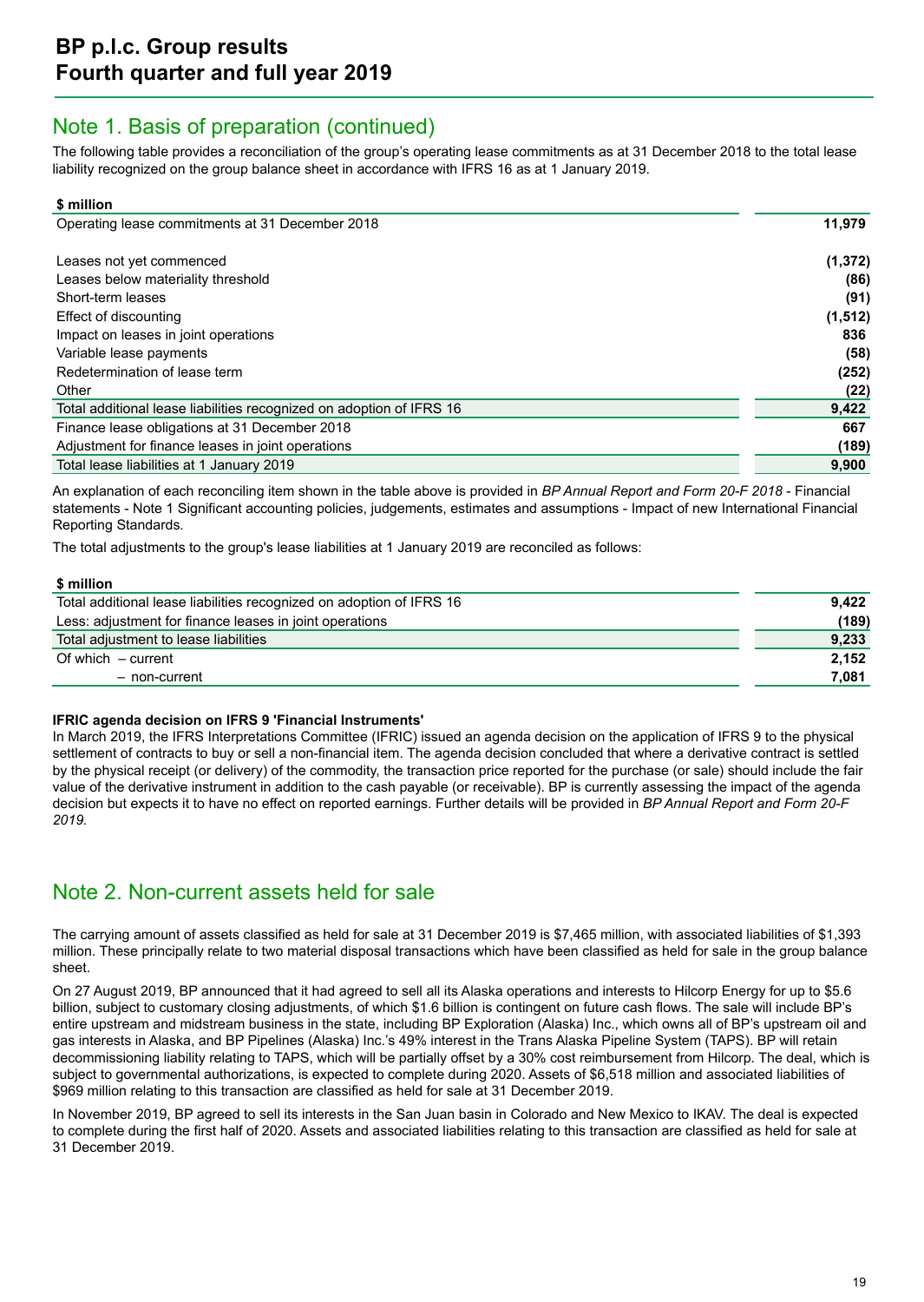### Note 3. Impairment and losses on sale of businesses and fixed assets

Included within the line item in the income statement for impairment and losses on sale of businesses and fixed assets is a net impairment charge for the fourth quarter of \$2,543 million. The net charge for the year is \$6,716 million.

The impairment charges, which are substantially all reported in the Upstream segment, principally relate to BP's ongoing divestment programme. They include \$1,986 million in the fourth quarter and \$4,703 million in the year relating to heritage BPX Energy assets; \$258 million in the fourth quarter and the \$1,264 million in the year relating to the group's interests in its Alaska business; and \$244 million in the year relating to the group's interests in Gulf of Suez oil concessions in Egypt. The impairment charges were determined based on the assets' fair value less costs of disposal referenced to expected sales proceeds. See Note 1 and Note 2 for further information.

Also included is an \$877 million loss on disposal relating to the reclassification of accumulated foreign exchange losses from reserves which arose as a result of the contribution of our Brazilian biofuels business to BP Bunge Bioenergia.

### Note 4. Analysis of replacement cost profit (loss) before interest and tax and reconciliation to profit (loss) before taxation

|                                                                                | <b>Fourth</b> | Third    | <b>Fourth</b> |         |          |
|--------------------------------------------------------------------------------|---------------|----------|---------------|---------|----------|
|                                                                                | quarter       | quarter  | quarter       | Year    | Year     |
| \$ million                                                                     | 2019          | 2019     | 2018          | 2019    | 2018     |
| Upstream                                                                       | 614           | (1,050)  | 4,168         | 4,917   | 14,328   |
| Downstream                                                                     | 1,433         | 2,016    | 2,138         | 6,502   | 6,940    |
| Rosneft                                                                        | 503           | 802      | 400           | 2,316   | 2,221    |
| Other businesses and corporate                                                 | (1, 432)      | (412)    | (1, 110)      | (2,771) | (3, 521) |
|                                                                                | 1,118         | 1,356    | 5,596         | 10,964  | 19,968   |
| Consolidation adjustment - UPII*                                               | 24            | 30       | 142           | 75      | 211      |
| RC profit (loss) before interest and tax*                                      | 1,142         | 1,386    | 5,738         | 11,039  | 20,179   |
| Inventory holding gains (losses)*                                              |               |          |               |         |          |
| Upstream                                                                       |               |          | (12)          | (8)     | (6)      |
| Downstream                                                                     | (21)          | (433)    | (2,470)       | 685     | (862)    |
| Rosneft (net of tax)                                                           | 31            | (79)     | (92)          | (10)    | 67       |
| Profit (loss) before interest and tax                                          | 1,152         | 874      | 3,164         | 11,706  | 19,378   |
| Finance costs                                                                  | 886           | 883      | 742           | 3,489   | 2,528    |
| Net finance expense relating to pensions and other post-retirement<br>benefits | 17            | 16       | 34            | 63      | 127      |
| Profit (loss) before taxation                                                  | 249           | (25)     | 2,388         | 8,154   | 16,723   |
| RC profit (loss) before interest and tax*                                      |               |          |               |         |          |
| US.                                                                            | (1,603)       | (2, 425) | 1,487         | (2,759) | 3,041    |
| Non-US                                                                         | 2,745         | 3,811    | 4,251         | 13,798  | 17,138   |
|                                                                                | 1,142         | 1,386    | 5,738         | 11,039  | 20,179   |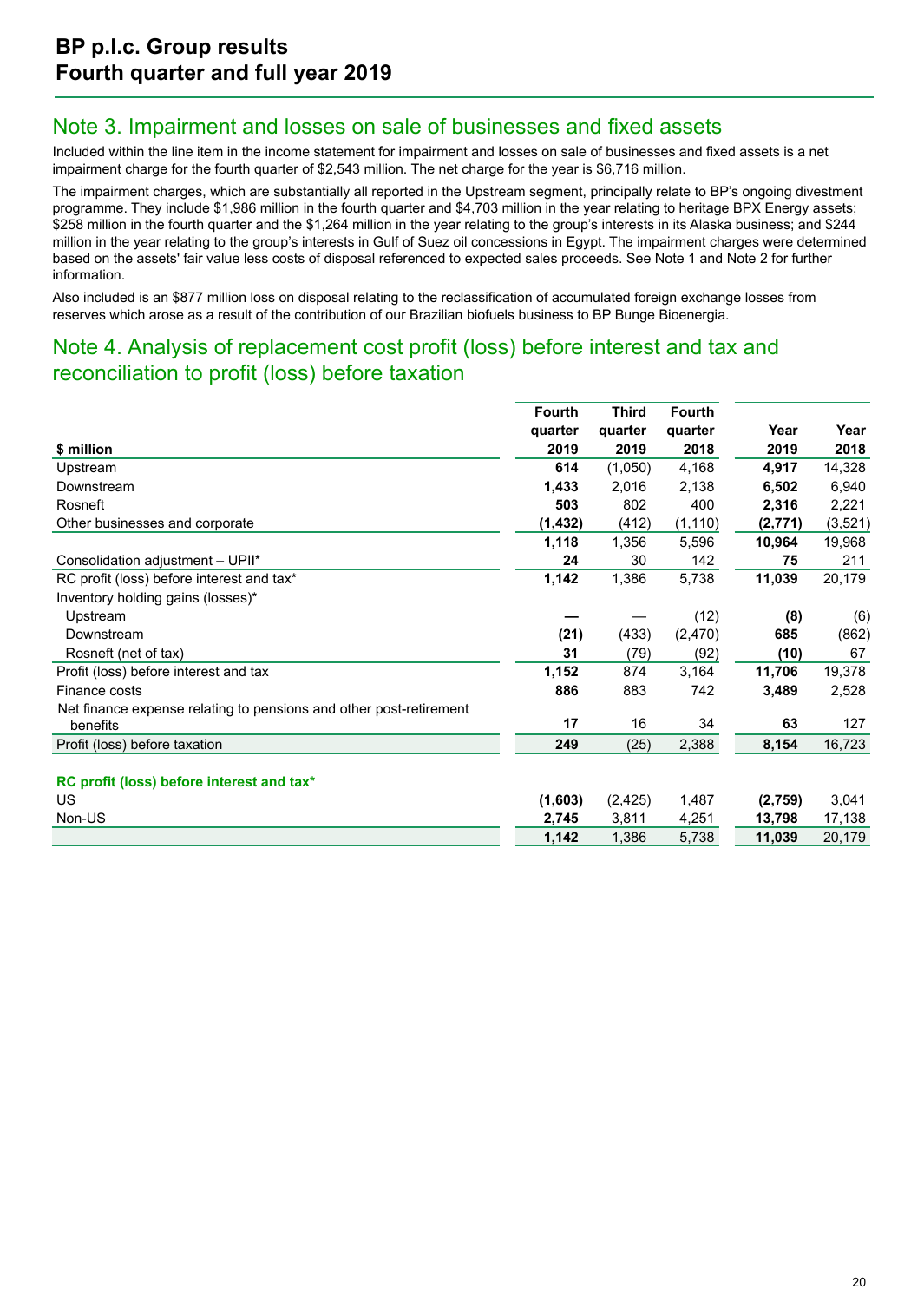# Note 5. Sales and other operating revenues

|                                                                                                                    | <b>Fourth</b> | <b>Third</b> | <b>Fourth</b> |         |         |
|--------------------------------------------------------------------------------------------------------------------|---------------|--------------|---------------|---------|---------|
|                                                                                                                    | quarter       | quarter      | quarter       | Year    | Year    |
| \$ million                                                                                                         | 2019          | 2019         | 2018          | 2019    | 2018    |
| <b>By segment</b>                                                                                                  |               |              |               |         |         |
| Upstream                                                                                                           | 13,955        | 12,396       | 15,050        | 54,501  | 56,399  |
| Downstream                                                                                                         | 64,251        | 61,834       | 67,733        | 250,897 | 270,689 |
| Other businesses and corporate                                                                                     | 538           | 461          | 536           | 1,788   | 1,678   |
|                                                                                                                    | 78,744        | 74,691       | 83,319        | 307,186 | 328,766 |
| Less: sales and other operating revenues between segments                                                          |               |              |               |         |         |
| Upstream                                                                                                           | 6,823         | 6,406        | 8,669         | 27,034  | 28,565  |
| Downstream                                                                                                         | 384           | (59)         | (1, 232)      | 973     | 574     |
| Other businesses and corporate                                                                                     | 428           | 53           | 205           | 782     | 871     |
|                                                                                                                    | 7,635         | 6,400        | 7,642         | 28,789  | 30,010  |
|                                                                                                                    |               |              |               |         |         |
| Third party sales and other operating revenues                                                                     |               |              |               |         |         |
| Upstream                                                                                                           | 7,132         | 5,990        | 6,381         | 27,467  | 27,834  |
| Downstream                                                                                                         | 63,867        | 61,893       | 68,965        | 249,924 | 270,115 |
| Other businesses and corporate                                                                                     | 110           | 408          | 331           | 1,006   | 807     |
| Total sales and other operating revenues                                                                           | 71,109        | 68,291       | 75,677        | 278,397 | 298,756 |
|                                                                                                                    |               |              |               |         |         |
| By geographical area                                                                                               |               |              |               |         |         |
| <b>US</b>                                                                                                          | 24,148        | 23,413       | 26,890        | 95,495  | 104,759 |
| Non-US                                                                                                             | 54,450        | 51,030       | 53,540        | 208,031 | 219,681 |
|                                                                                                                    | 78,598        | 74,443       | 80,430        | 303,526 | 324,440 |
| Less: sales and other operating revenues between areas                                                             | 7,489         | 6,152        | 4,753         | 25,129  | 25,684  |
|                                                                                                                    | 71,109        | 68,291       | 75,677        | 278,397 | 298,756 |
|                                                                                                                    |               |              |               |         |         |
| <b>Revenues from contracts with customers</b>                                                                      |               |              |               |         |         |
| Sales and other operating revenues include the following in relation to<br>revenues from contracts with customers: |               |              |               |         |         |
|                                                                                                                    |               |              |               |         |         |
| Crude oil                                                                                                          | 16,276        | 14,502       | 15,448        | 62,130  | 65,276  |
| Oil products                                                                                                       | 46,279        | 44,667       | 47,847        | 180,528 | 195,466 |
| Natural gas, LNG and NGLs                                                                                          | 5,086         | 4,465        | 5,862         | 20,167  | 21,745  |
| Non-oil products and other revenues from contracts with customers                                                  | 3,280         | 3,300        | 3,618         | 13,254  | 13,768  |
|                                                                                                                    | 70,921        | 66,934       | 72,775        | 276,079 | 296,255 |

# Note 6. Depreciation, depletion and amortization

| \$ million                            | <b>Fourth</b><br>quarter<br>2019 | <b>Third</b><br>quarter<br>2019 | <b>Fourth</b><br>quarter<br>2018 | Year<br>2019 | Year<br>2018 |
|---------------------------------------|----------------------------------|---------------------------------|----------------------------------|--------------|--------------|
| <b>Upstream</b>                       |                                  |                                 |                                  |              |              |
| US.                                   | 1,150                            | 1,121                           | 1,137                            | 4,672        | 4,211        |
| Non-US                                | 2,371                            | 2,295                           | 2,242                            | 9,560        | 8,907        |
|                                       | 3,521                            | 3,416                           | 3,379                            | 14,232       | 13,118       |
| <b>Downstream</b>                     |                                  |                                 |                                  |              |              |
| US.                                   | 343                              | 336                             | 240                              | 1,335        | 900          |
| Non-US                                | 417                              | 394                             | 298                              | 1,586        | 1,177        |
|                                       | 760                              | 730                             | 538                              | 2,921        | 2,077        |
| <b>Other businesses and corporate</b> |                                  |                                 |                                  |              |              |
| US.                                   | 14                               | 14                              | 11                               | 55           | 59           |
| Non-US                                | 139                              | 137                             | 59                               | 572          | 203          |
|                                       | 153                              | 151                             | 70                               | 627          | 262          |
| Total group                           | 4.434                            | 4,297                           | 3,987                            | 17.780       | 15,457       |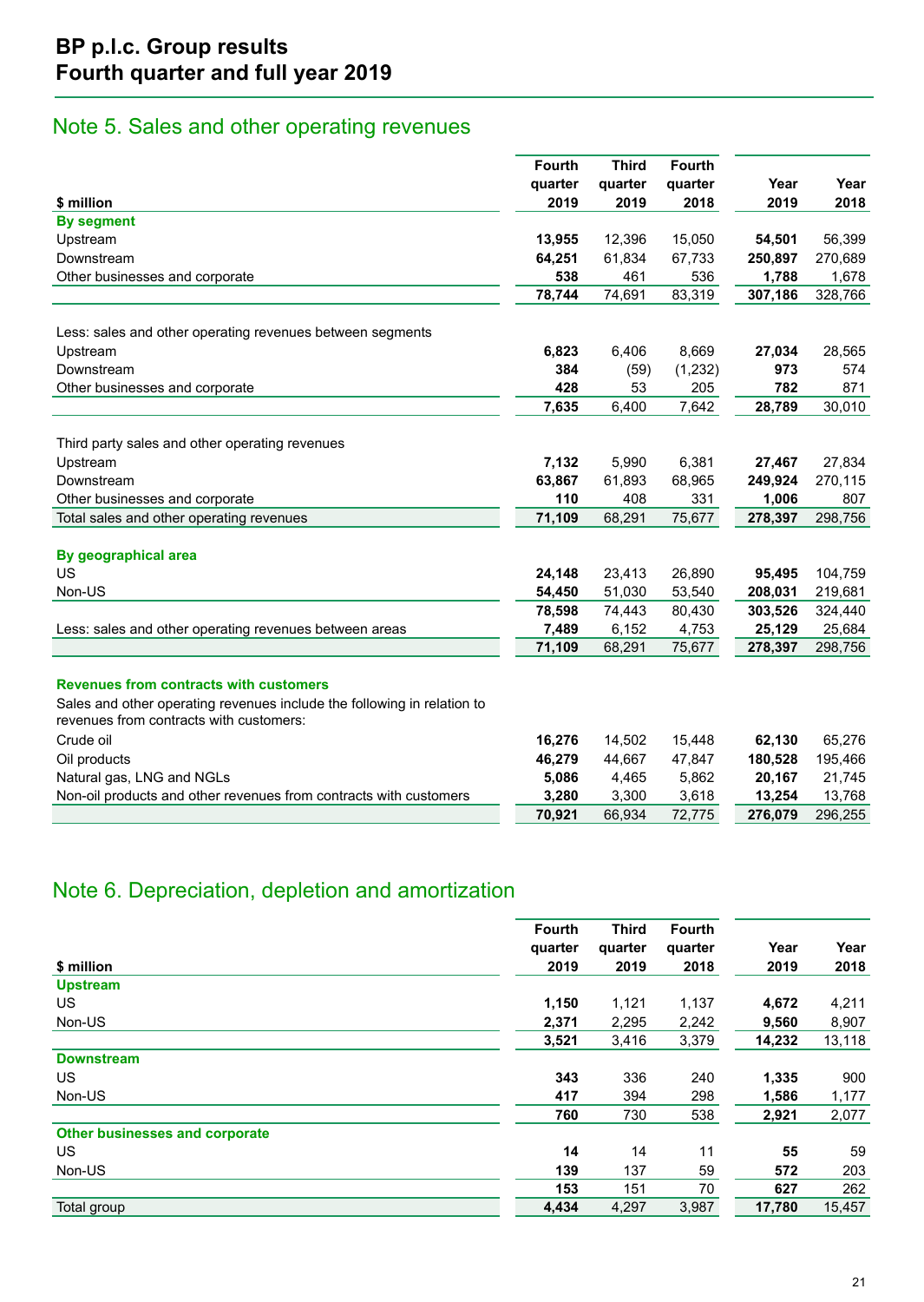### Note 7. Production and similar taxes

| \$ million | <b>Fourth</b><br>quarter<br>2019 | Third<br>quarter<br>2019 | <b>Fourth</b><br>quarter<br>2018 | Year<br>2019 | Year<br>2018 |
|------------|----------------------------------|--------------------------|----------------------------------|--------------|--------------|
|            |                                  |                          |                                  |              |              |
| US         | 89                               | 66                       | 99                               | 315          | 369          |
| Non-US     | 323                              | 274                      | 87                               | 1.232        | 1.167        |
|            | 412                              | 340                      | 186                              | 1,547        | .536         |

### Note 8. Earnings per share and shares in issue

Basic earnings per ordinary share (EpS) amounts are calculated by dividing the profit (loss) for the period attributable to ordinary shareholders by the weighted average number of ordinary shares outstanding during the period. During the quarter the company repurchased for cancellation 184 million ordinary shares for a total cost of \$1,171 million, including transaction costs of \$6 million, as part of the share buyback programme announced on 31 October 2017. This brings the total number of shares repurchased in the year to 235 million for a total cost of \$1,511 million, including transaction costs of \$8 million. A further 120 million of shares have been repurchased in January 2020 at a total cost of \$776 million. The number of shares in issue is reduced when shares are repurchased.

The calculation of EpS is performed separately for each discrete quarterly period, and for the year-to-date period. As a result, the sum of the discrete quarterly EpS amounts in any particular year-to-date period may not be equal to the EpS amount for the year-todate period.

For the diluted EpS calculation the weighted average number of shares outstanding during the period is adjusted for the number of shares that are potentially issuable in connection with employee share-based payment plans using the treasury stock method.

|                                                                                                                  | <b>Fourth</b><br>quarter | <b>Third</b><br>quarter | <b>Fourth</b><br>quarter | Year                    | Year                    |
|------------------------------------------------------------------------------------------------------------------|--------------------------|-------------------------|--------------------------|-------------------------|-------------------------|
| \$ million                                                                                                       | 2019                     | 2019                    | 2018                     | 2019                    | 2018                    |
| <b>Results for the period</b>                                                                                    |                          |                         |                          |                         |                         |
| Profit (loss) for the period attributable to BP shareholders                                                     | 19                       | (749)                   | 766                      | 4,026                   | 9,383                   |
| Less: preference dividend                                                                                        |                          |                         |                          |                         |                         |
| Profit (loss) attributable to BP ordinary shareholders                                                           | 19                       | (749)                   | 766                      | 4,025                   | 9,382                   |
| Number of shares (thousand) $_{(a)(b)}$<br>Basic weighted average number of shares outstanding<br>ADS equivalent | 20,254,234<br>3,375,705  | 20,371,728<br>3,395,288 | 20,007,781<br>3,334,630  | 20,284,859<br>3,380,809 | 19,970,215<br>3,328,369 |
| Weighted average number of shares outstanding used to<br>calculate diluted earnings per share<br>ADS equivalent  | 20,351,808<br>3,391,968  | 20,371,728<br>3,395,288 | 20,133,087<br>3,355,514  | 20,399,670<br>3,399,945 | 20,102,493<br>3,350,415 |
| Shares in issue at period-end<br>ADS equivalent                                                                  | 20,241,170<br>3,373,528  | 20,417,220<br>3,402,870 | 20,101,658<br>3,350,276  | 20,241,170<br>3,373,528 | 20,101,658<br>3,350,276 |

(a) Excludes treasury shares and includes certain shares that will be issued in the future under employee share-based payment plans.

(b) If the inclusion of potentially issuable shares would decrease loss per share, the potentially issuable shares are excluded from the weighted average number of shares outstanding used to calculate diluted earnings per share.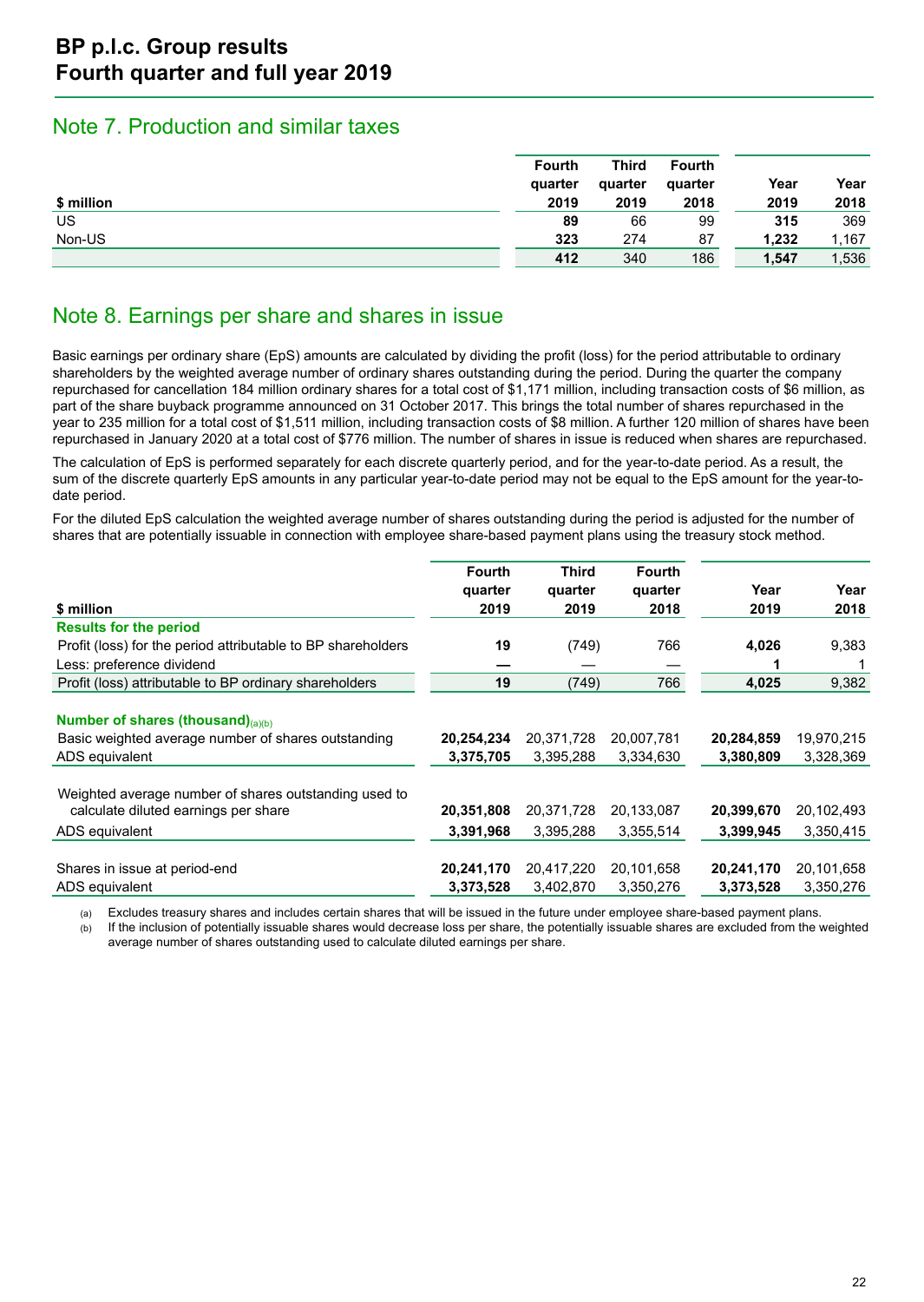### Note 9. Dividends

### **Dividends payable**

BP today announced an interim dividend of 10.50 cents per ordinary share which is expected to be paid on 27 March 2020 to ordinary shareholders and American Depositary Share (ADS) holders on the register on 14 February 2020. The corresponding amount in sterling is due to be announced on 16 March 2020, calculated based on the average of the market exchange rates for the four dealing days commencing on 10 March 2020. Holders of ADSs are expected to receive \$0.630 per ADS (less applicable fees). The board has decided not to offer a scrip dividend alternative in respect of the fourth quarter 2019 dividend. Ordinary shareholders and ADS holders (subject to certain exceptions) will be able to participate in a dividend reinvestment programme. Details of the fourth quarter dividend and timetable are available at *bp.com/dividends* and further details of the dividend reinvestment programmes are available at *bp.com/drip*.

|                                     | <b>Fourth</b><br>quarter<br>2019 | <b>Third</b><br>quarter<br>2019 | <b>Fourth</b><br>quarter<br>2018 | Year<br>2019 | Year<br>2018 |
|-------------------------------------|----------------------------------|---------------------------------|----------------------------------|--------------|--------------|
| Dividends paid per ordinary share   |                                  |                                 |                                  |              |              |
| cents                               | 10.250                           | 10.250                          | 10.250                           | 41.000       | 40.500       |
| pence                               | 7.825                            | 8.348                           | 8.025                            | 31.977       | 30.568       |
| Dividends paid per ADS (cents)      | 61.50                            | 61.50                           | 61.50                            | 246.00       | 243.00       |
| <b>Scrip dividends</b>              |                                  |                                 |                                  |              |              |
| Number of shares issued (millions)  |                                  | 72.5                            | 47.5                             | 208.9        | 195.3        |
| Value of shares issued (\$ million) |                                  | 440                             | 322                              | 1,387        | 1,381        |

### Note 10. Net debt and net debt including leases

| Net debt*                                                              | <b>Fourth</b><br>quarter | Third<br>quarter | <b>Fourth</b><br>quarter | Year    | Year    |
|------------------------------------------------------------------------|--------------------------|------------------|--------------------------|---------|---------|
| \$ million                                                             | 2019                     | 2019             | 2018                     | 2019    | 2018    |
| Finance debt $_{(a)}$                                                  | 67,724                   | 65,867           | 65,132                   | 67,724  | 65,132  |
| Fair value (asset) liability of hedges related to finance $debt_{(b)}$ | 190                      | 319              | 813                      | 190     | 813     |
|                                                                        | 67,914                   | 66,186           | 65,945                   | 67.914  | 65,945  |
| Less: cash and cash equivalents                                        | 22,472                   | 19,692           | 22,468                   | 22,472  | 22,468  |
| Net debt                                                               | 45,442                   | 46,494           | 43,477                   | 45,442  | 43,477  |
| Total equity                                                           | 100,708                  | 100.015          | 101.548                  | 100,708 | 101,548 |
| Gearing*                                                               | 31.1%                    | 31.7%            | 30.0%                    | 31.1%   | 30.0%   |

(a) The fair value of finance debt at 31 December 2019 was \$69,376 million (31 December 2018 \$65,366 million).

(b) Derivative financial instruments entered into for the purpose of managing interest rate and foreign currency exchange risk associated with net debt with a fair value liability position of \$601 million (third quarter 2019 liability of \$682 million and fourth quarter 2018 liability of \$827 million) are not included in the calculation of net debt shown above as hedge accounting is not applied for these instruments.

As a result of the adoption of IFRS 16 'Leases' from 1 January 2019, leases that were previously classified as finance leases under IAS 17 are now presented as 'Lease liabilities' on the group balance sheet and, therefore, do not form part of finance debt. Comparative information for finance debt (previously termed 'gross debt'), net debt and gearing (previously termed 'net debt ratio') have been amended to be on a consistent basis with amounts presented for 2019. The relevant amount for finance lease liabilities that has been excluded from comparative information for the fourth quarter and full year 2018 is \$667 million. The previously disclosed amount for finance debt for the fourth quarter and full year 2018 was \$65,799 million. The previously disclosed amount for net debt for the fourth quarter and full year 2018 was \$44,144 million. The previously disclosed gearing for the fourth quarter and full year 2018 was 30.3%.

| Net debt including leases*                                                                | <b>Fourth</b><br>quarter | <b>Third</b><br>quarter | <b>Fourth</b><br>quarter | Year   | Year   |
|-------------------------------------------------------------------------------------------|--------------------------|-------------------------|--------------------------|--------|--------|
| \$ million                                                                                | 2019                     | 2019                    | 2018                     | 2019   | 2018   |
| Net debt                                                                                  | 45.442                   | 46.494                  | 43.477                   | 45.442 | 43.477 |
| Lease liabilities                                                                         | 9,722                    | 9.639                   | 667                      | 9.722  | 667    |
| Net partner (receivable) payable for leases entered into on behalf of joint<br>operations | (158)                    | (197)                   |                          | (158)  |        |
| Net debt including leases                                                                 | 55,006                   | 55,936                  | 44,144                   | 55,006 | 44,144 |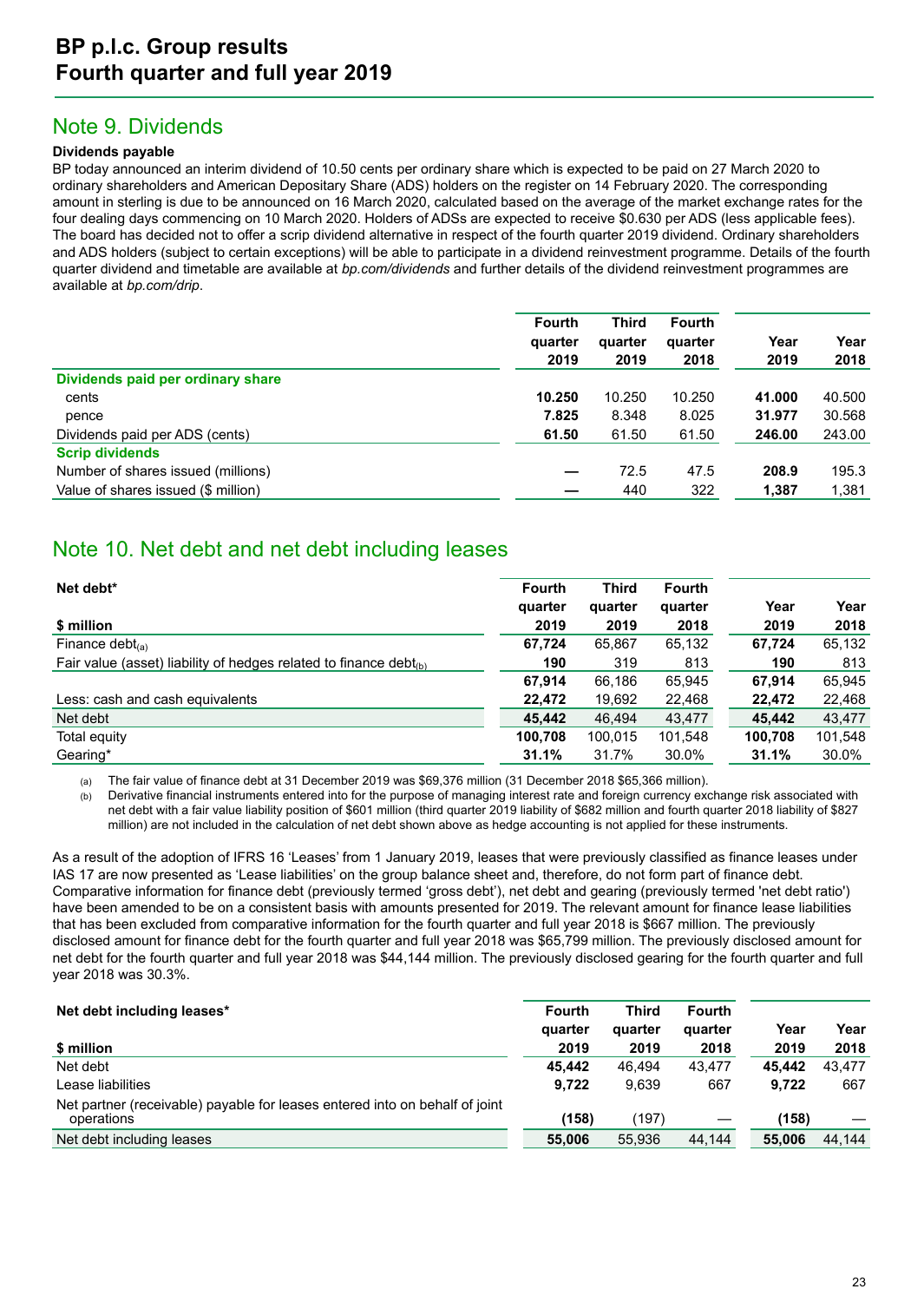### Note 11. Inventory valuation

A provision of \$290 million was held against hydrocarbon inventories at 31 December 2019 (\$369 million at 30 September 2019 and \$604 million at 31 December 2018) to write them down to their net realizable value. The net movement credited to the income statement during the fourth quarter 2019 was \$80 million (third quarter 2019 was a charge of \$131 million and fourth quarter 2018 was a charge of \$562 million).

### Note 12. Statutory accounts

The financial information shown in this publication, which was approved by the Board of Directors on 3 February 2020, is unaudited and does not constitute statutory financial statements. Audited financial information will be published in *BP Annual Report and Form 20-F 2019. BP Annual Report and Form 20-F 2018* has been filed with the Registrar of Companies in England and Wales. The report of the auditor on those accounts was unqualified, did not include a reference to any matters to which the auditor drew attention by way of emphasis without qualifying the report and did not contain a statement under section 498(2) or section 498(3) of the UK Companies Act 2006.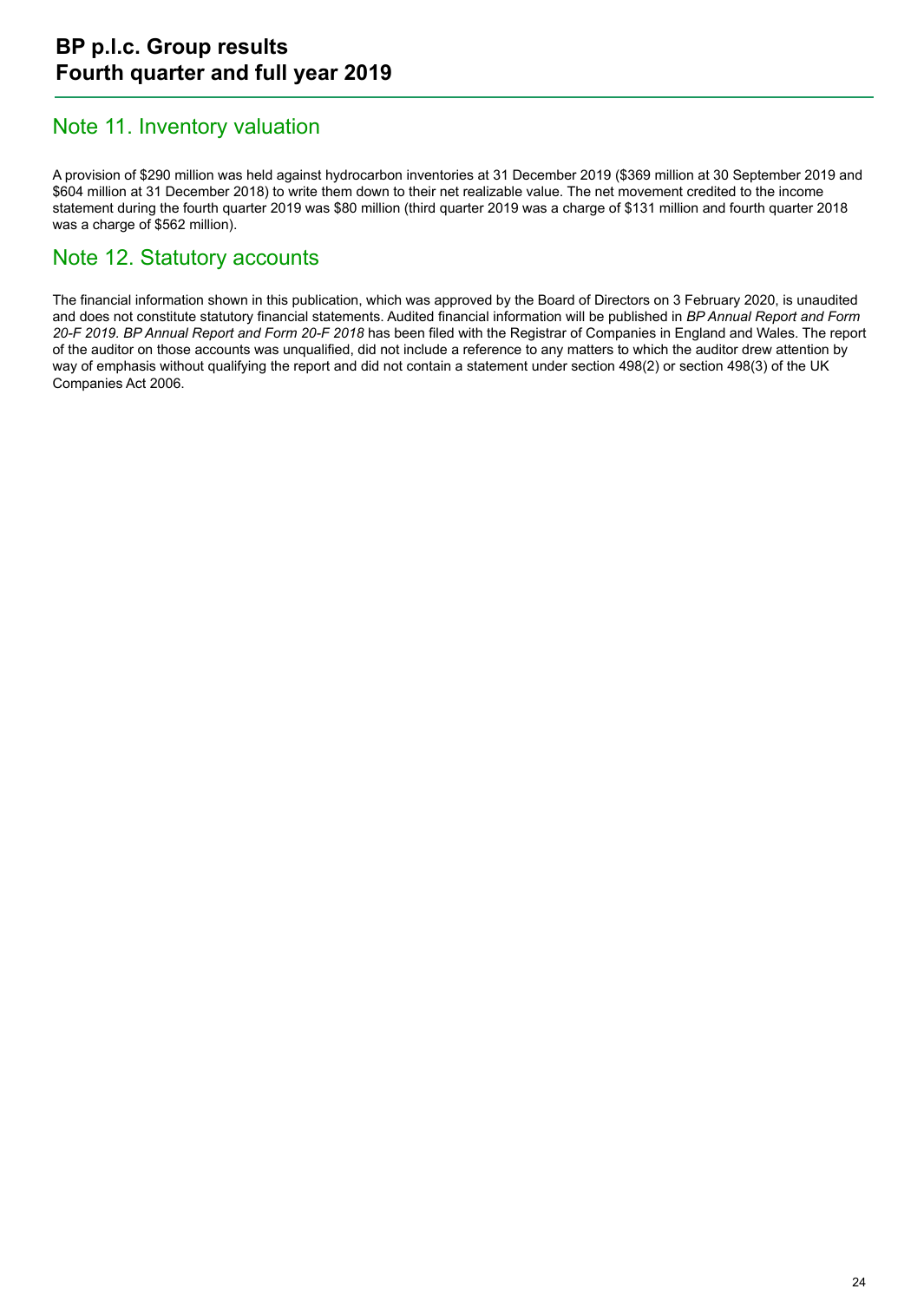# Additional information

### Effects on the financial statements of the adoption of IFRS 16 'Leases'

BP adopted IFRS 16 'Leases' with effect from 1 January 2019. The principal effects of the adoption are described below. BP elected to apply the modified retrospective transition approach in which the cumulative effect of initial application is recognized in opening retained earnings at the date of initial application with no restatement of comparative periods' financial information. For further information of the effects of adoption see Financial statements - Note 1 and Note 10.

#### **Balance sheet**

As a result of the adoption of IFRS 16, \$9.0 billion of right-of-use assets and \$9.7 billion of lease liabilities have been included in the group balance sheet as at 31 December 2019. Lease liabilities are now presented separately on the group balance sheet and do not form part of finance debt. Comparative information for finance debt in the group balance sheet has been re-presented to align with current year presentation.

|                                                  |      | 31 December 31 December |
|--------------------------------------------------|------|-------------------------|
| \$ billion                                       | 2019 | 2018                    |
| Property, plant and equipment <sub>(a) (b)</sub> | 9.0  | 0.5                     |
| Lease liabilities $_{(a)}$                       | 9.7  | 0.7                     |
| Finance debt                                     | 67.7 | 65.1                    |

(a) Comparative information represents finance leases accounted for under IAS 17.

(b) Net additions to right-of-use assets for the fourth quarter and full year 2019 were \$0.5 billion and \$2.5 billion respectively.

### **Income statement**

The presentation and timing of recognition of charges in the income statement has changed following the adoption of IFRS 16. The operating lease expense reported under the previous lease accounting standard, IAS 17, typically on a straight-line basis, has been replaced by depreciation of the right-of-use asset and interest on the lease liability. Depreciation of right-of-use assets for the fourth quarter and full year 2019 was \$0.5 billion and \$1.9 billion respectively. Interest on the group's lease liabilities for the fourth quarter and full year 2019 was \$0.1 billion and \$0.4 billion respectively. Operating lease expenses were previously principally included within Production and manufacturing expenses and Distribution and administration expenses in the income statement. It is estimated that the resulting benefit to these line items is largely offset, in total, by an equivalent amount in depreciation and interest charges. Therefore, there has been no material overall effect on group profit measures in the fourth quarter and full year 2019.

#### **Cash flow statement**

Lease payments are now presented as financing cash flows, representing payments of principal, and as operating cash flows, representing payments of interest. In prior years, operating lease payments were presented as operating cash flows and capital expenditure. Of the \$0.6 billion of lease payments included within financing activities for the fourth quarter of 2019, it is estimated that \$0.5 billion would have been reported as operating cash flows and \$0.1 billion would have been reported as capital expenditure cash flows, ignoring the effects of IFRS 16. Of the \$2.4 billion of lease payments included within financing activities for the full year 2019, it is estimated that \$2.0 billion would have been reported as operating cash flows and \$0.4 billion would have been reported as capital expenditure cash flows, ignoring the effects of IFRS 16.

|                                   | Fourth<br>quarter | Third<br>quarter | Fourth<br>quarter | Year  | Year |
|-----------------------------------|-------------------|------------------|-------------------|-------|------|
| \$ billion                        | 2019              | 2019             | 2018              | 2019  | 2018 |
| <b>Financing activities</b>       |                   |                  |                   |       |      |
| Lease liability payments $_{(a)}$ | (0.6)             | (0.6)            | $\hspace{0.05cm}$ | (2.4) | —    |
|                                   |                   |                  |                   |       |      |

(a) Comparative information represents finance leases accounted for under IAS 17.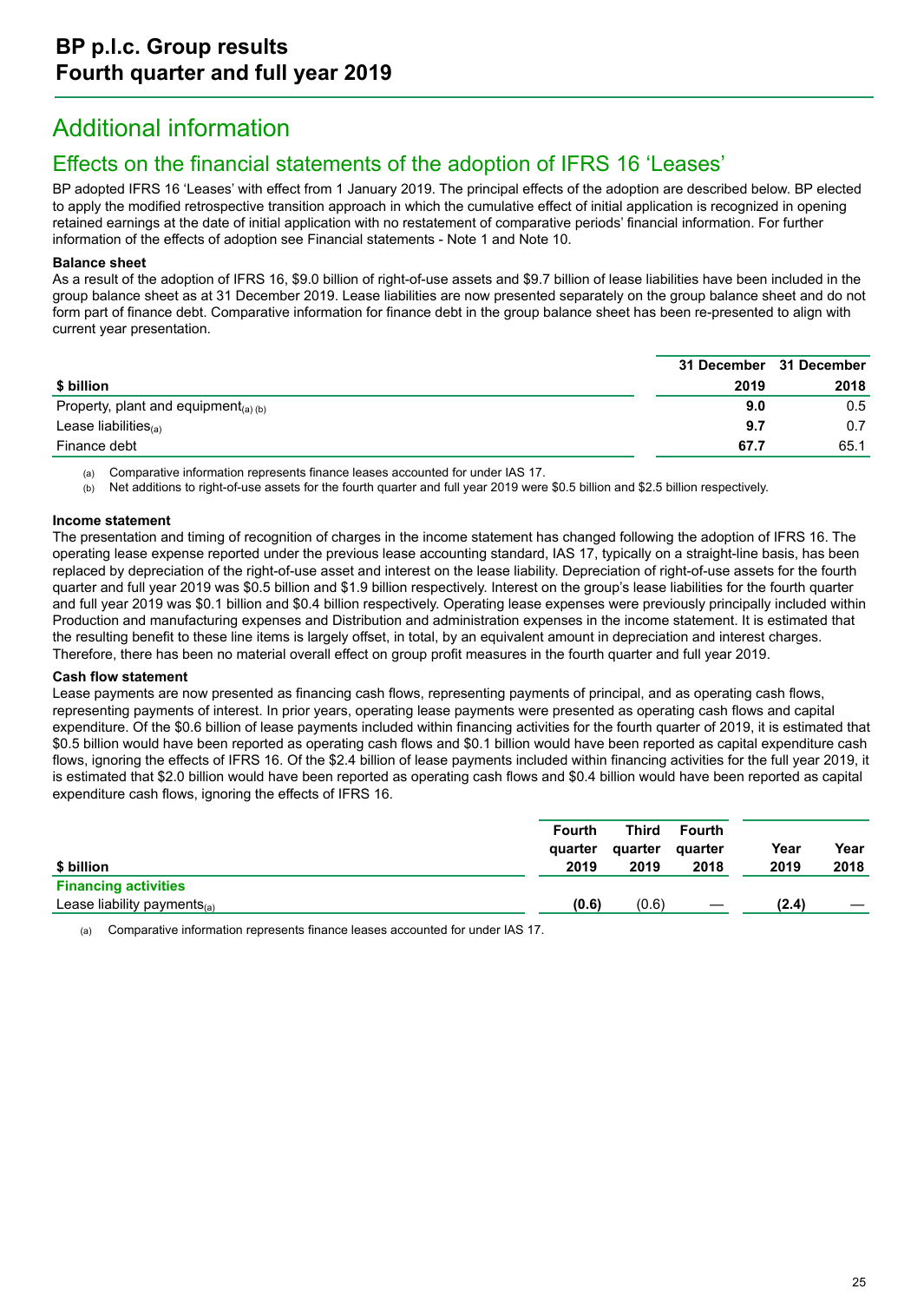### **BP p.l.c. Group results Fourth quarter and full year 2019**

### Capital expenditure\*

| \$ million                                                | Fourth<br>quarter<br>2019 | <b>Third</b><br>quarter<br>2019 | <b>Fourth</b><br>quarter<br>2018 | Year<br>2019 | Year<br>2018 |
|-----------------------------------------------------------|---------------------------|---------------------------------|----------------------------------|--------------|--------------|
| Capital expenditure on a cash basis                       |                           |                                 |                                  |              |              |
| Organic capital expenditure*                              | 3,958                     | 3,946                           | 4,402                            | 15,238       | 15,140       |
| Inorganic capital expenditure*(a)                         | 151                       | 77                              | 8,494                            | 4,183        | 9,948        |
|                                                           | 4,109                     | 4,023                           | 12,896                           | 19,421       | 25,088       |
|                                                           | Fourth                    | <b>Third</b>                    | <b>Fourth</b>                    |              |              |
|                                                           | quarter                   | quarter                         | quarter                          | Year         | Year         |
| \$ million                                                | 2019                      | 2019                            | 2018                             | 2019         | 2018         |
| Organic capital expenditure by segment<br><b>Upstream</b> |                           |                                 |                                  |              |              |
| <b>US</b>                                                 | 1,029                     | 1,036                           | 1,048                            | 4,019        | 3,482        |
| Non-US                                                    | 2,029                     | 2,110                           | 2,419                            | 7,885        | 8,545        |
|                                                           | 3,058                     | 3,146                           | 3,467                            | 11.904       | 12,027       |
| <b>Downstream</b>                                         |                           |                                 |                                  |              |              |
| <b>US</b>                                                 | 258                       | 197                             | 237                              | 913          | 877          |
| Non-US                                                    | 522                       | 558                             | 562                              | 2,084        | 1,904        |
|                                                           | 780                       | 755                             | 799                              | 2,997        | 2,781        |
| Other businesses and corporate                            |                           |                                 |                                  |              |              |
| <b>US</b>                                                 | 15                        | 8                               | 34                               | 47           | 54           |
| Non-US                                                    | 105                       | 37                              | 102                              | 290          | 278          |
|                                                           | 120                       | 45                              | 136                              | 337          | 332          |
|                                                           | 3,958                     | 3,946                           | 4,402                            | 15,238       | 15,140       |
| Organic capital expenditure by geographical area          |                           |                                 |                                  |              |              |
| <b>US</b>                                                 | 1,302                     | 1,241                           | 1,319                            | 4,979        | 4,413        |
| Non-US                                                    | 2,656                     | 2,705                           | 3,083                            | 10,259       | 10,727       |
|                                                           | 3,958                     | 3,946                           | 4,402                            | 15,238       | 15,140       |

(a) On 31 October 2018, BP acquired from BHP Billiton Petroleum (North America) Inc. 100% of the issued share capital of Petrohawk Energy Corporation, a wholly owned subsidiary of BHP that holds a portfolio of unconventional onshore US oil and gas assets. The entire consideration payable of \$10,268 million, after customary closing adjustments, was paid in instalments between July 2018 and April 2019. The amounts presented as inorganic capital expenditure include \$6,263 million for the fourth quarter 2018, \$3,480 million for the full year 2019 and \$6,788 million for the full year 2018 relating to this transaction. Fourth quarter and full year 2018 include \$1,739 million relating to the purchase of an additional 16.5% interest in the Clair field west of Shetland in the North Sea, as part of the agreements with Conoco-Phillips in which Conoco-Philips simultaneously purchased BP's entire 39.2% interest in the Greater Kuparuk Area on the North Slope of Alaska. Full year 2019 and 2018 also include amounts relating to the 25-year extension to our ACG production-sharing agreement\* in Azerbaijan.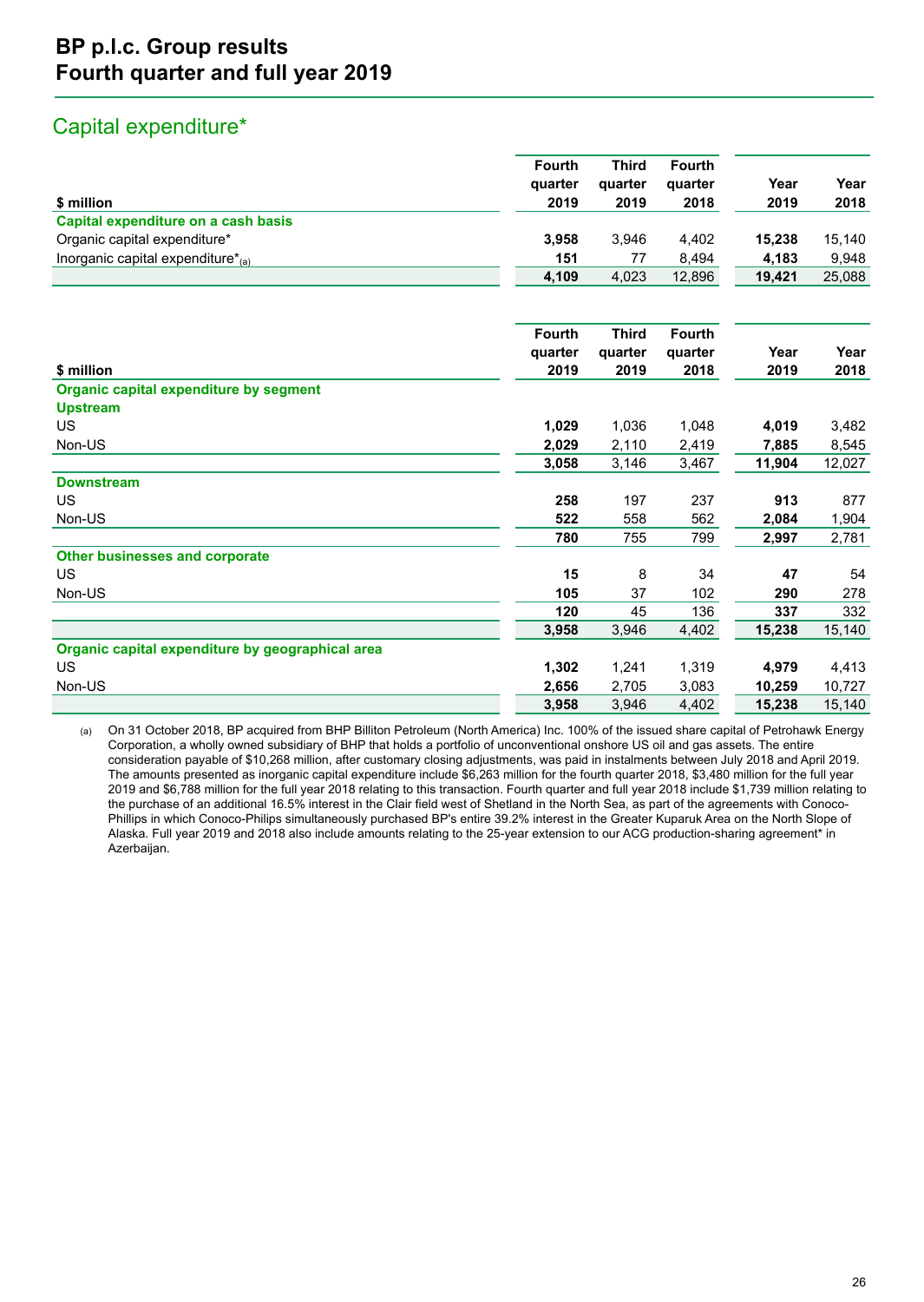### Non-operating items\*

| \$ million                                                                       | Fourth<br>quarter<br>2019 | <b>Third</b><br>quarter<br>2019 | <b>Fourth</b><br>quarter<br>$2018_{(a)}$ | Year<br>2019 | Year<br>$2018_{(a)}$ |
|----------------------------------------------------------------------------------|---------------------------|---------------------------------|------------------------------------------|--------------|----------------------|
| <b>Upstream</b>                                                                  |                           |                                 |                                          |              |                      |
| Impairment and gain (loss) on sale of businesses and fixed assets <sub>(b)</sub> | (2,680)                   | (3,406)                         | 34                                       | (6, 893)     | (90)                 |
| Environmental and other provisions                                               | (32)                      |                                 | (35)                                     | (32)         | (35)                 |
| Restructuring, integration and rationalization costs                             | (13)                      | (24)                            | (53)                                     | (89)         | (131)                |
| Fair value gain (loss) on embedded derivatives                                   |                           |                                 |                                          |              | 17                   |
| Other $_{(c)}$                                                                   | $\mathbf{2}$              | (24)                            | 190                                      | 67           | 56                   |
|                                                                                  | (2, 723)                  | (3, 454)                        | 136                                      | (6, 947)     | (183)                |
| <b>Downstream</b>                                                                |                           |                                 |                                          |              |                      |
| Impairment and gain (loss) on sale of businesses and fixed assets                | (16)                      | (9)                             | (20)                                     | (72)         | (54)                 |
| Environmental and other provisions                                               | (77)                      | (1)                             | (83)                                     | (78)         | (83)                 |
| Restructuring, integration and rationalization costs                             | 71                        | (4)                             | (279)                                    | 85           | (405)                |
| Fair value gain (loss) on embedded derivatives                                   |                           |                                 |                                          |              |                      |
| Other                                                                            | (6)                       |                                 | (19)                                     | (12)         | (174)                |
|                                                                                  | (28)                      | (14)                            | (401)                                    | (77)         | (716)                |
| <b>Rosneft</b>                                                                   |                           |                                 |                                          |              |                      |
| Impairment and gain (loss) on sale of businesses and fixed assets                | 91                        |                                 | (31)                                     | (103)        | (95)                 |
| Environmental and other provisions                                               |                           |                                 |                                          |              |                      |
| Restructuring, integration and rationalization costs                             |                           |                                 |                                          |              |                      |
| Fair value gain (loss) on embedded derivatives                                   |                           |                                 |                                          |              |                      |
| Other                                                                            |                           |                                 |                                          |              |                      |
|                                                                                  | 91                        |                                 | (31)                                     | (103)        | (95)                 |
| Other businesses and corporate                                                   |                           |                                 |                                          |              |                      |
| Impairment and gain (loss) on sale of businesses and fixed assets(d)             | (913)                     |                                 | (6)                                      | (917)        | (260)                |
| Environmental and other provisions $_{(e)}$                                      | (203)                     |                                 | (575)                                    | (231)        | (640)                |
| Restructuring, integration and rationalization costs                             | (1)                       |                                 | (112)                                    | 6            | (190)                |
| Fair value gain (loss) on embedded derivatives                                   |                           |                                 |                                          |              |                      |
| Gulf of Mexico oil spill                                                         | (63)                      | (84)                            | (67)                                     | (319)        | (714)                |
| Other                                                                            | (2)                       | (6)                             | (6)                                      | (30)         | (159)                |
|                                                                                  | (1, 182)                  | (90)                            | (766)                                    | (1, 491)     | (1,963)              |
| Total before interest and taxation                                               | (3,842)                   | (3,558)                         | (1,062)                                  | (8,618)      | (2,957)              |
| Finance $costs_{(f)}$                                                            | (122)                     | (145)                           | (122)                                    | (511)        | (479)                |
| Total before taxation                                                            | (3,964)                   | (3,703)                         | (1, 184)                                 | (9, 129)     | (3, 436)             |
| Taxation credit (charge) on non-operating items                                  | 822                       | 772                             | (2)                                      | 1,943        | 631                  |
| Total after taxation for period                                                  | (3, 142)                  | (2,931)                         | (1, 186)                                 | (7, 186)     | (2,805)              |

(a) Amounts reported as restructuring, integration and rationalization costs relate to the group's restructuring programme, originally announced in 2014, which was completed in fourth quarter 2018.

(b) Fourth quarter and full year 2019 include impairment charges of \$2,506 million and \$6,621 million respectively, principally resulting from the announcements to dispose of certain assets in the US and Egypt. See Note 3 for further information. Fourth quarter and full year 2018 include impairment reversals for assets in the North Sea and Angola.

(c) Full year 2018 includes the write-off of \$124 million in relation to the value ascribed to certain licences in the deepwater Gulf of Mexico as part of the accounting for the acquisition of upstream assets from Devon Energy in 2011.

(d) Fourth quarter and full year 2019 include \$877 million relating to the reclassification of accumulated foreign exchange losses from reserves to the income statement upon the contribution of our Brazilian biofuels business to BP Bunge Bioenergia.

(e) Fourth quarter and full year 2019 and 2018 primarily reflects charges due to the annual update of environmental provisions, including asbestos-related provisions for past operations, together with updates of non-Gulf of Mexico oil spill related legal provisions.

(f) Relates to the unwinding of discounting effects relating to Gulf of Mexico oil spill payables.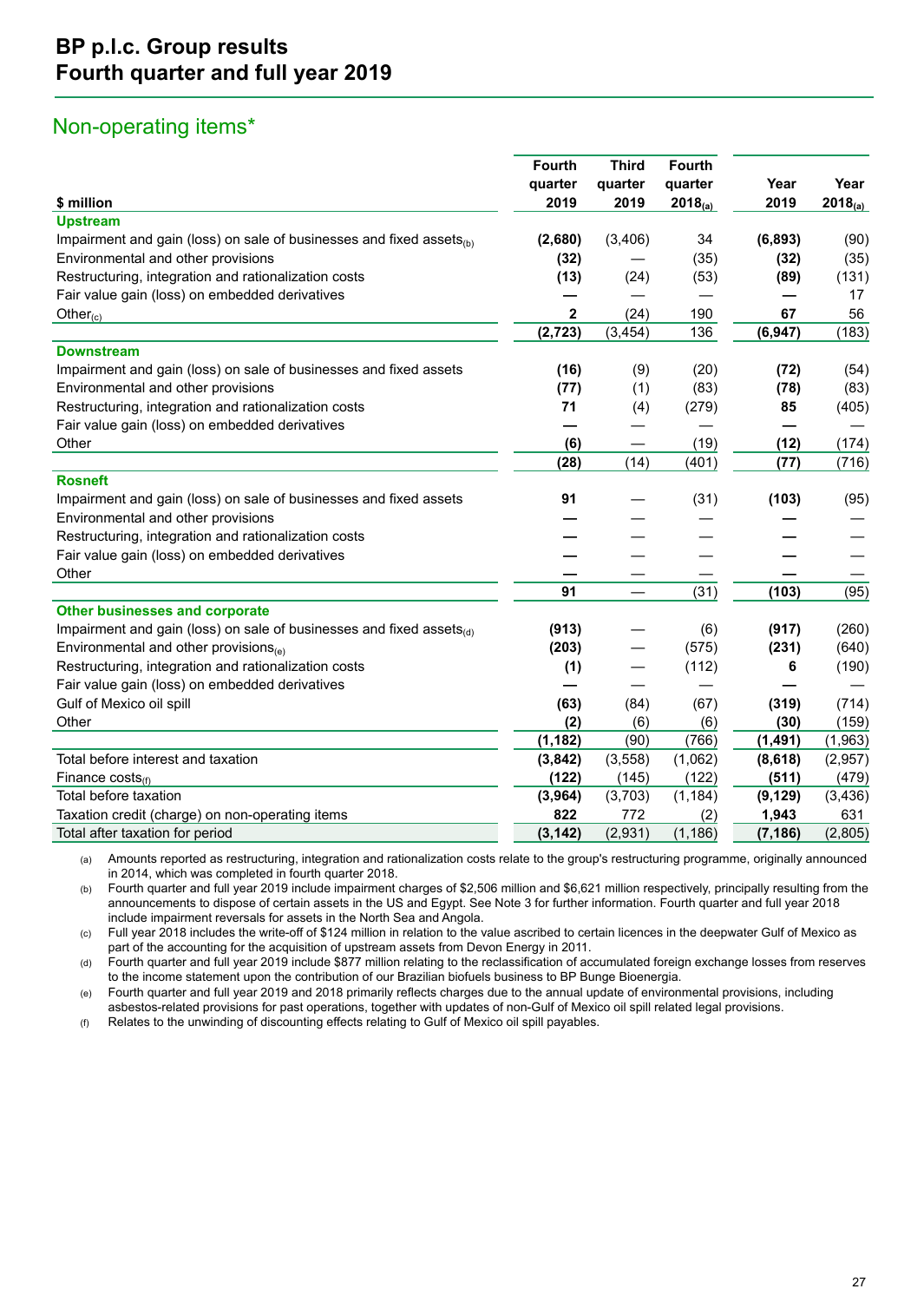### Non-GAAP information on fair value accounting effects

| \$ million                                                                     | <b>Fourth</b><br>quarter<br>2019 | <b>Third</b><br>quarter<br>2019 | <b>Fourth</b><br>quarter<br>2018 | Year<br>2019 | Year<br>2018 |
|--------------------------------------------------------------------------------|----------------------------------|---------------------------------|----------------------------------|--------------|--------------|
| Favourable (adverse) impact relative to management's measure of<br>performance |                                  |                                 |                                  |              |              |
| Upstream                                                                       | 659                              | 265                             | 146                              | 706          | (39)         |
| Downstream                                                                     | 23                               | 147                             | 370                              | 160          | 95           |
|                                                                                | 682                              | 412                             | 516                              | 866          | 56           |
| Taxation credit (charge)                                                       | (111)                            | (86)                            | (90)                             | (155)        | 12           |
|                                                                                | 571                              | 326                             | 426                              | 711          | 68           |

BP uses derivative instruments to manage the economic exposure relating to inventories above normal operating requirements of crude oil, natural gas and petroleum products. Under IFRS, these inventories are recorded at historical cost. The related derivative instruments, however, are required to be recorded at fair value with gains and losses recognized in the income statement. This is because hedge accounting is either not permitted or not followed, principally due to the impracticality of effectiveness-testing requirements. Therefore, measurement differences in relation to recognition of gains and losses occur. Gains and losses on these inventories are not recognized until the commodity is sold in a subsequent accounting period. Gains and losses on the related derivative commodity contracts are recognized in the income statement, from the time the derivative commodity contract is entered into, on a fair value basis using forward prices consistent with the contract maturity.

BP enters into physical commodity contracts to meet certain business requirements, such as the purchase of crude for a refinery or the sale of BP's gas production. Under IFRS these physical contracts are treated as derivatives and are required to be fair valued when they are managed as part of a larger portfolio of similar transactions. Gains and losses arising are recognized in the income statement from the time the derivative commodity contract is entered into.

IFRS require that inventory held for trading is recorded at its fair value using period-end spot prices, whereas any related derivative commodity instruments are required to be recorded at values based on forward prices consistent with the contract maturity. Depending on market conditions, these forward prices can be either higher or lower than spot prices, resulting in measurement differences.

BP enters into contracts for pipelines and other transportation, storage capacity, oil and gas processing and liquefied natural gas (LNG) that, under IFRS, are recorded on an accruals basis. These contracts are risk-managed using a variety of derivative instruments that are fair valued under IFRS. This results in measurement differences in relation to recognition of gains and losses.

The way that BP manages the economic exposures described above, and measures performance internally, differs from the way these activities are measured under IFRS. BP calculates this difference for consolidated entities by comparing the IFRS result with management's internal measure of performance. Under management's internal measure of performance the inventory, transportation and capacity contracts in question are valued based on fair value using relevant forward prices prevailing at the end of the period. The fair values of derivative instruments used to risk manage certain oil, gas and other contracts, are deferred to match with the underlying exposure and the commodity contracts for business requirements are accounted for on an accruals basis. We believe that disclosing management's estimate of this difference provides useful information for investors because it enables investors to see the economic effect of these activities as a whole.

In addition, fair value accounting effects include changes in the fair value of the near-term portions of LNG contracts that fall within BP's risk management framework. LNG contracts are not considered derivatives, because there is insufficient market liquidity, and they are therefore accrual accounted under IFRS. However, oil and natural gas derivative financial instruments (used to risk manage the near-term portions of the LNG contracts) are fair valued under IFRS. The fair value accounting effect reduces timing differences between recognition of the derivative financial instruments used to risk manage the LNG contracts and the recognition of the LNG contracts themselves, which therefore gives a better representation of performance in each period.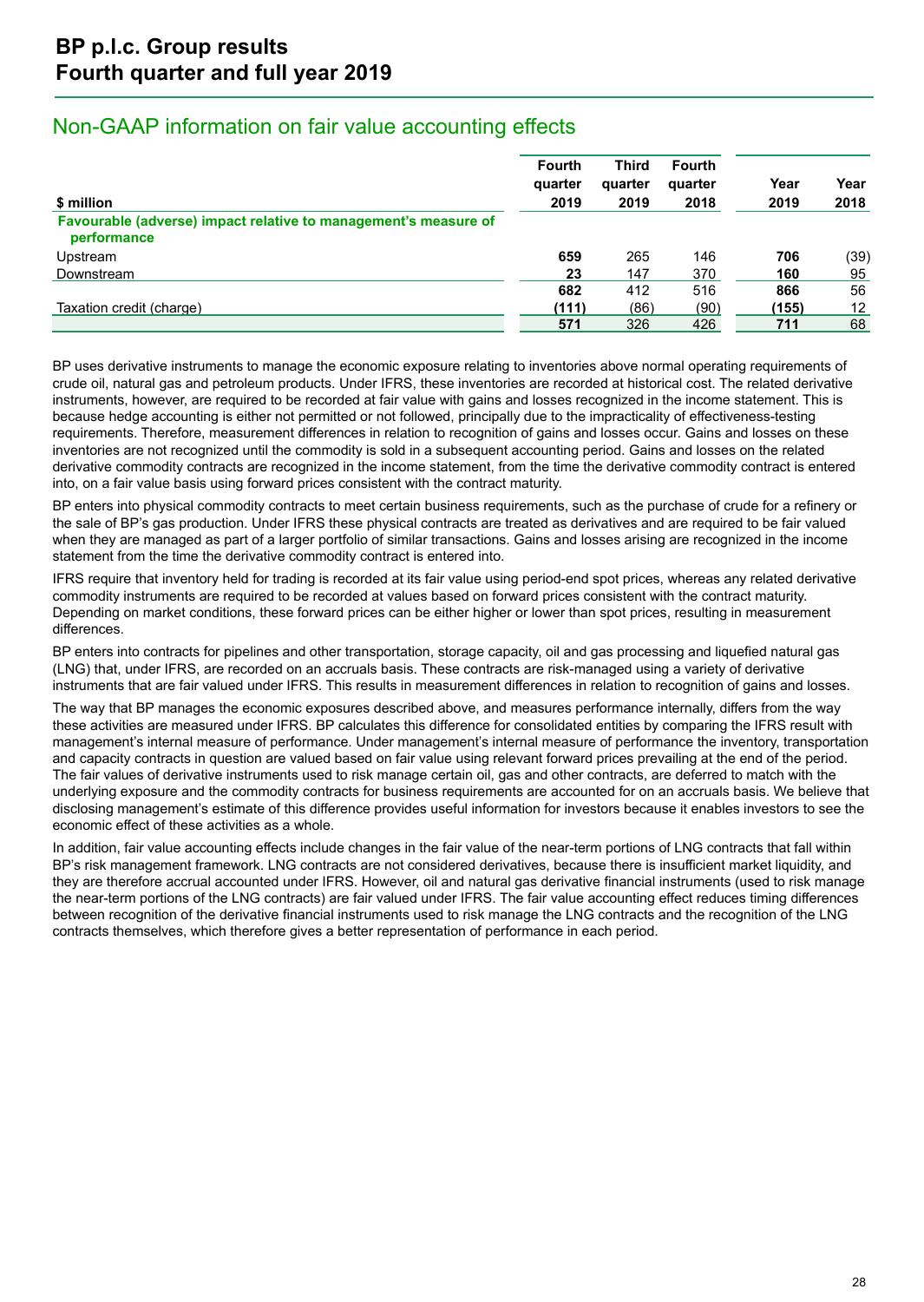### Non-GAAP information on fair value accounting effects (continued)

The impacts of fair value accounting effects, relative to management's internal measure of performance, are shown in the table above. A reconciliation to GAAP information is set out below.

|                                                                          | Fourth  | <b>Third</b> | <b>Fourth</b> |        |        |
|--------------------------------------------------------------------------|---------|--------------|---------------|--------|--------|
|                                                                          | quarter | quarter      | quarter       | Year   | Year   |
| \$ million                                                               | 2019    | 2019         | 2018          | 2019   | 2018   |
| <b>Upstream</b>                                                          |         |              |               |        |        |
| Replacement cost profit (loss) before interest and tax adjusted for fair |         |              |               |        |        |
| value accounting effects                                                 | (45)    | (1, 315)     | 4,022         | 4,211  | 14,367 |
| Impact of fair value accounting effects                                  | 659     | 265          | 146           | 706    | (39)   |
| Replacement cost profit (loss) before interest and tax                   | 614     | (1,050)      | 4,168         | 4,917  | 14,328 |
| <b>Downstream</b>                                                        |         |              |               |        |        |
| Replacement cost profit (loss) before interest and tax adjusted for fair |         |              |               |        |        |
| value accounting effects                                                 | 1,410   | 1,869        | 1,768         | 6,342  | 6,845  |
| Impact of fair value accounting effects                                  | 23      | 147          | 370           | 160    | 95     |
| Replacement cost profit (loss) before interest and tax                   | 1,433   | 2,016        | 2,138         | 6,502  | 6,940  |
| <b>Total group</b>                                                       |         |              |               |        |        |
| Profit (loss) before interest and tax adjusted for fair value accounting |         |              |               |        |        |
| effects                                                                  | 470     | 462          | 2,648         | 10,840 | 19,322 |
| Impact of fair value accounting effects                                  | 682     | 412          | 516           | 866    | 56     |
| Profit (loss) before interest and tax                                    | 1,152   | 874          | 3,164         | 11,706 | 19,378 |

### Readily marketable inventory\* (RMI)

|                    | 31 December | <b>31 December</b> |
|--------------------|-------------|--------------------|
| \$ million         | 2019        | 2018               |
| RMI at fair value* | 6,837       | 4,202              |
| Paid-up RMI*       | 3.217       | 1,641              |

Readily marketable inventory (RMI) is oil and oil products inventory held and price risk-managed by BP's integrated supply and trading function (IST) which could be sold to generate funds if required. Paid-up RMI is RMI that BP has paid for.

We believe that disclosing the amounts of RMI and paid-up RMI is useful to investors as it enables them to better understand and evaluate the group's inventories and liquidity position by enabling them to see the level of discretionary inventory held by IST and to see builds or releases of liquid trading inventory.

See the Glossary on page 32 for a more detailed definition of RMI. RMI at fair value, paid-up RMI and unpaid RMI are non-GAAP measures. A reconciliation of total inventory as reported on the group balance sheet to paid-up RMI is provided below.

|                                                                                                                                     | 31 December | 31 December |
|-------------------------------------------------------------------------------------------------------------------------------------|-------------|-------------|
| \$ million                                                                                                                          | 2019        | 2018        |
| Reconciliation of total inventory to paid-up RMI                                                                                    |             |             |
| Inventories as reported on the group balance sheet under IFRS                                                                       | 20,880      | 17,988      |
| Less: (a) inventories that are not oil and oil products and (b) oil and oil product<br>inventories that are not risk-managed by IST | (14, 280)   | (14,066)    |
|                                                                                                                                     | 6,600       | 3,922       |
| Plus: difference between RMI at fair value and RMI on an IFRS basis                                                                 | 237         | 280         |
| RMI at fair value                                                                                                                   | 6,837       | 4,202       |
| Less: unpaid RMI* at fair value                                                                                                     | (3,620)     | (2, 561)    |
| Paid-up RMI                                                                                                                         | 3,217       | 1,641       |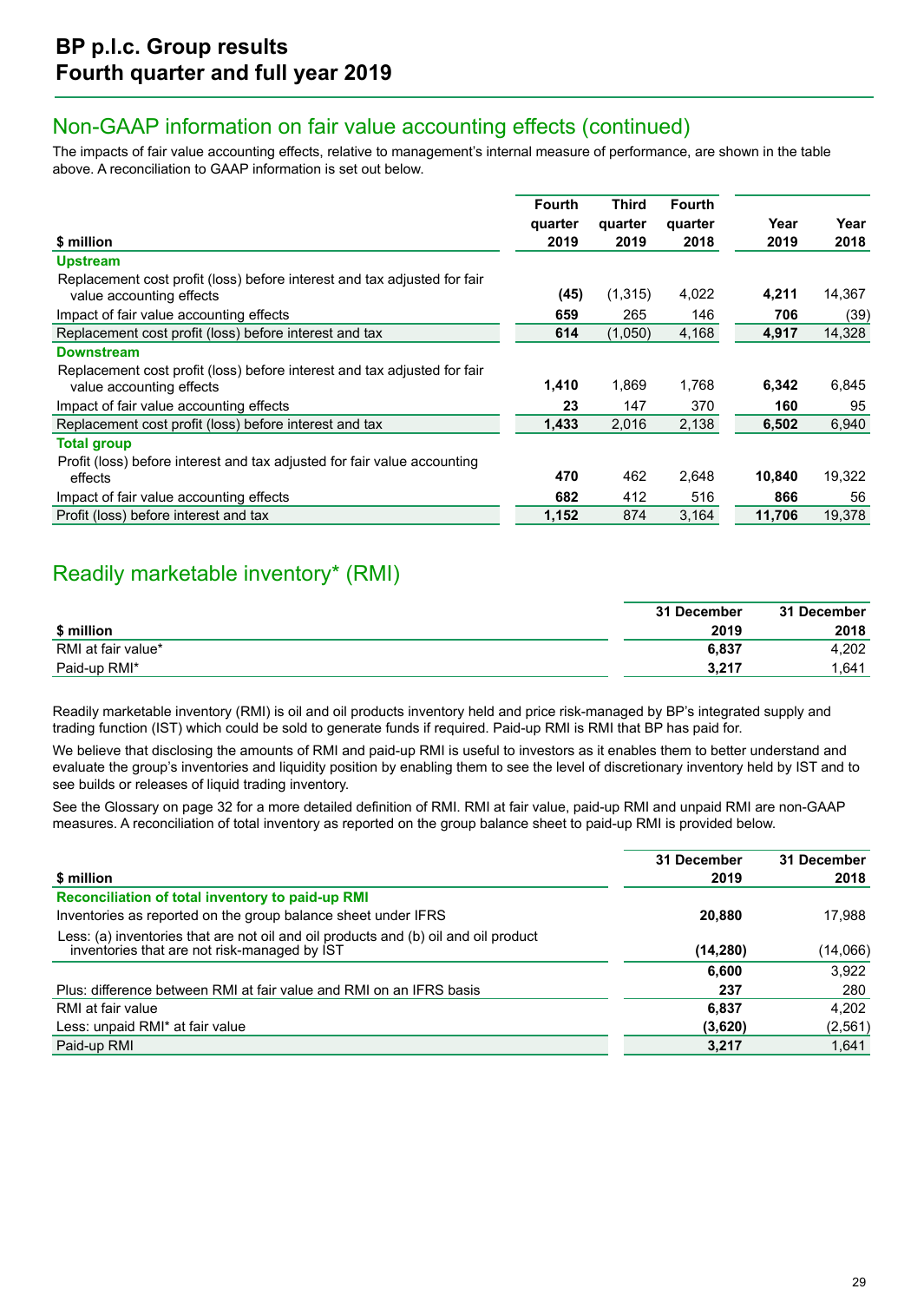## Gulf of Mexico oil spill

| \$ million                                                                                                 | Fourth<br>auarter<br>2019 | Third<br>quarter<br>2019 | <b>Fourth</b><br>auarter<br>2018 | Year<br>2019 | Year<br>2018 |
|------------------------------------------------------------------------------------------------------------|---------------------------|--------------------------|----------------------------------|--------------|--------------|
| Net cash provided by operating activities as per condensed group cash flow<br>statement                    | 7.603                     | 6.056                    | 6.829                            | 25.770       | 22.873       |
| Exclude net cash from operating activities relating to the Gulf of Mexico oil<br>spill on a post-tax basis | (42)                      | 409                      | 272                              | 2.429        | 3.218        |
| Operating cash flow, excluding Gulf of Mexico oil spill payments*                                          | 7.561                     | 6.465                    | 7.101                            | 28.199       | 26.091       |

Net cash from operating activities relating to the Gulf of Mexico oil spill on a pre-tax basis amounted to an outflow of \$125 million and \$2,694 million in the fourth quarter and full year of 2019 respectively. For the same periods in 2018, the amount was an outflow of \$273 million and \$3,531 million respectively. Net cash outflows relating to the Gulf of Mexico oil spill in 2019 and 2018 include payments made under the 2016 consent decree and settlement agreement with the United States and the five Gulf coast states. Cash outflows in 2018 also include the final payment made under the 2012 agreement with the US government to resolve all federal criminal claims arising from the incident.

|                                                  | 31 December | 31 December |
|--------------------------------------------------|-------------|-------------|
| \$ million                                       | 2019        | 2018        |
| Trade and other payables                         | (12, 480)   | (14,201)    |
| Provisions                                       | (189)       | (345)       |
| Gulf of Mexico oil spill payables and provisions | (12,669)    | (14, 546)   |
| Of which - current                               | (1,800)     | (2,612)     |
| Deferred tax asset                               | 5,526       | 5,562       |

The provision reflects the latest estimate for the remaining costs associated with the Gulf of Mexico oil spill. The amounts ultimately payable may differ from the amount provided and the timing of payments is uncertain. Further information relating to the Gulf of Mexico oil spill, including information on the nature and expected timing of payments relating to provisions and other payables, is provided in *BP Annual Report and Form 20-F 2018* - Financial statements - Note 2 and pages 296 to 298 of Legal proceedings.

### Working capital\* reconciliation

| \$ million                                                                                                                                   | Fourth<br>quarter<br>2019 | <b>Third</b><br>quarter<br>2019 | <b>Fourth</b><br>quarter<br>2018 | Year<br>2019 | Year<br>2018 |
|----------------------------------------------------------------------------------------------------------------------------------------------|---------------------------|---------------------------------|----------------------------------|--------------|--------------|
| Movements in inventories and other current and non-current assets<br>and liabilities as per condensed group cash flow statement              | (306)                     | 141                             | 778                              | (2,918)      | (4, 763)     |
| Adjustments to exclude movements in inventories and other current<br>and non-current assets and liabilities for the Gulf of Mexico oil spill | 91                        | 413                             | 238                              | 2.586        | 3,057        |
| Adjusted for Inventory holding gains (losses)* (Note 4)                                                                                      |                           |                                 |                                  |              |              |
| Upstream                                                                                                                                     |                           |                                 | (12)                             | (8)          | (6)          |
| Downstream                                                                                                                                   | (21)                      | (433)                           | (2,470)                          | 685          | (862)        |
| Working capital release (build)                                                                                                              | (236)                     | 121                             | (1, 466)                         | 345          | (2, 574)     |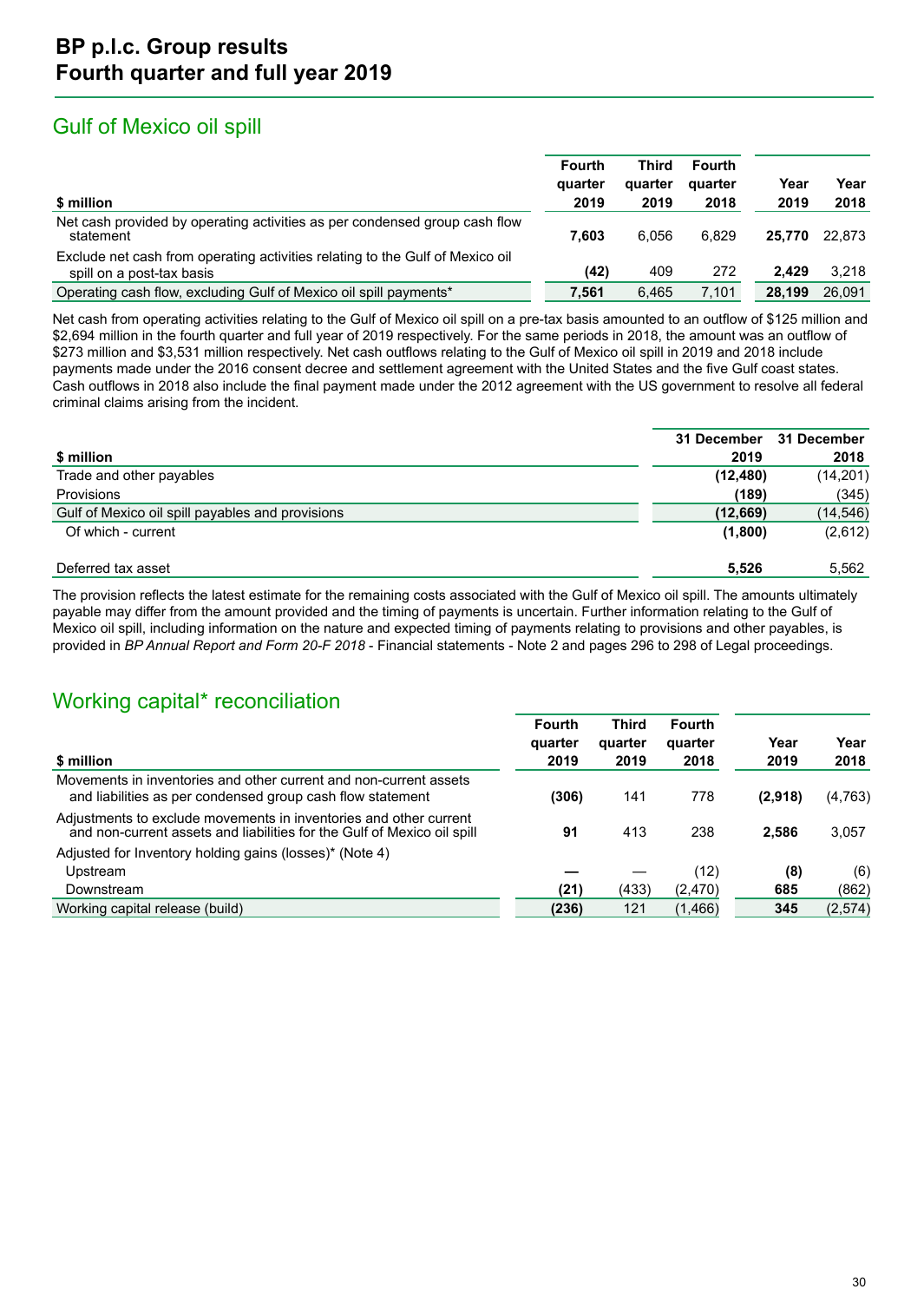# **BP p.l.c. Group results Fourth quarter and full year 2019**

# Realizations\* and marker prices

|                                               | <b>Fourth</b><br>quarter<br>2019 | <b>Third</b><br>quarter<br>2019 | <b>Fourth</b><br>quarter<br>2018 | Year<br>2019 | Year<br>2018 |
|-----------------------------------------------|----------------------------------|---------------------------------|----------------------------------|--------------|--------------|
| Average realizations $_{(a)}$                 |                                  |                                 |                                  |              |              |
| Liquids $*(\$\mathsf{bbl})$                   |                                  |                                 |                                  |              |              |
| US                                            | 49.34                            | 50.46                           | 61.61                            | 51.88        | 61.72        |
| Europe                                        | 63.01                            | 61.90                           | 65.07                            | 63.95        | 69.20        |
| <b>Rest of World</b>                          | 60.34                            | 59.14                           | 61.42                            | 61.50        | 66.68        |
| <b>BP</b> Average                             | 55.90                            | 55.68                           | 61.80                            | 57.73        | 64.98        |
| Natural gas (\$/mcf)                          |                                  |                                 |                                  |              |              |
| US                                            | 1.65                             | 1.72                            | 3.10                             | 1.93         | 2.43         |
| Europe                                        | 4.06                             | 3.03                            | 8.80                             | 4.01         | 7.71         |
| <b>Rest of World</b>                          | 3.77                             | 3.82                            | 4.77                             | 4.10         | 4.37         |
| <b>BP</b> Average                             | 3.12                             | 3.11                            | 4.33                             | 3.39         | 3.92         |
| Total hydrocarbons* (\$/boe)                  |                                  |                                 |                                  |              |              |
| US                                            | 31.84                            | 31.23                           | 42.50                            | 33.30        | 41.59        |
| Europe                                        | 51.91                            | 52.47                           | 61.98                            | 56.87        | 64.11        |
| <b>Rest of World</b>                          | 37.91                            | 36.82                           | 41.64                            | 39.23        | 42.65        |
| <b>BP</b> Average                             | 36.42                            | 35.48                           | 42.98                            | 38.00        | 43.47        |
| Average oil marker prices (\$/bbl)            |                                  |                                 |                                  |              |              |
| <b>Brent</b>                                  | 63.08                            | 62.00                           | 68.81                            | 64.21        | 71.31        |
| West Texas Intermediate                       | 56.88                            | 56.40                           | 59.98                            | 57.03        | 65.20        |
| Western Canadian Select                       | 37.70                            | 43.61                           | 25.31                            | 43.42        | 38.27        |
| Alaska North Slope                            | 64.32                            | 62.98                           | 69.53                            | 65.00        | 71.54        |
| Mars                                          | 57.85                            | 59.19                           | 64.45                            | 60.84        | 66.86        |
| Urals ( $NWE - \text{cif}$ )                  | 60.74                            | 60.82                           | 68.02                            | 62.96        | 69.89        |
| Average natural gas marker prices             |                                  |                                 |                                  |              |              |
| Henry Hub gas price <sub>(b)</sub> (\$/mmBtu) | 2.50                             | 2.23                            | 3.65                             | 2.63         | 3.09         |
| UK Gas - National Balancing Point (p/therm)   | 31.77                            | 27.46                           | 65.13                            | 34.70        | 60.38        |

(a) Based on sales of consolidated subsidiaries only – this excludes equity-accounted entities.

(b) Henry Hub First of Month Index.

### Exchange rates

|                                           | <b>Fourth</b><br>quarter<br>2019 | <b>Third</b><br>quarter<br>2019 | <b>Fourth</b><br>quarter<br>2018 | Year<br>2019 | Year<br>2018 |
|-------------------------------------------|----------------------------------|---------------------------------|----------------------------------|--------------|--------------|
| \$/£ average rate for the period          | 1.29                             | 1.23                            | 1.29                             | 1.28         | 1.33         |
| \$/£ period-end rate                      | 1.31                             | 1.23                            | 1.27                             | 1.31         | 1.27         |
| $\frac{1}{2}$ average rate for the period | 1.11                             | 1.11                            | 1.14                             | 1.12         | 1.18         |
| $\frac{1}{2}$ period-end rate             | 1.12                             | 1.09                            | 1.14                             | 1.12         | 1.14         |
| Rouble/\$ average rate for the period     | 63.74                            | 64.64                           | 66.48                            | 64.73        | 62.73        |
| Rouble/\$ period-end rate                 | 61.98                            | 64.32                           | 69.57                            | 61.98        | 69.57        |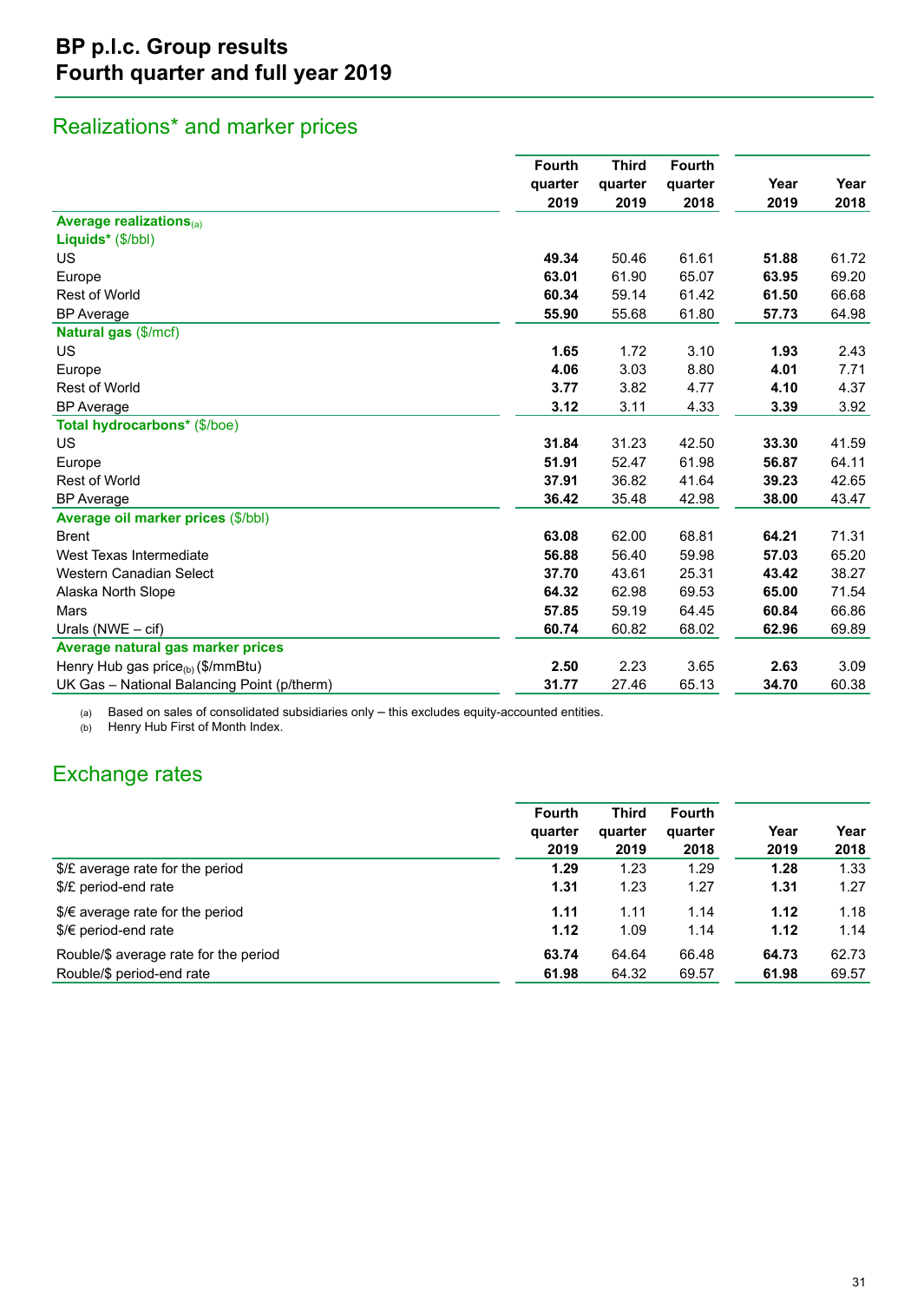### Legal proceedings

For a full discussion of the group's material legal proceedings, see pages 296-298 of *BP Annual Report and Form 20-F 2018*, and page 35 of *BP p.l.c. Group results second quarter and half-year 2019*.

### **Glossary**

Non-GAAP measures are provided for investors because they are closely tracked by management to evaluate BP's operating performance and to make financial, strategic and operating decisions. Non-GAAP measures are sometimes referred to as alternative performance measures.

**Capital expenditure** is total cash capital expenditure as stated in the condensed group cash flow statement.

**Consolidation adjustment – UPII** is unrealized profit in inventory arising on inter-segment transactions.

**Divestment proceeds** are disposal proceeds as per the condensed group cash flow statement.

**Effective tax rate (ETR) on replacement cost (RC) profit or loss** is a non-GAAP measure. The ETR on RC profit or loss is calculated by dividing taxation on a RC basis by RC profit or loss before tax. Information on RC profit or loss is provided below. BP believes it is helpful to disclose the ETR on RC profit or loss because this measure excludes the impact of price changes on the replacement of inventories and allows for more meaningful comparisons between reporting periods. The nearest equivalent measure on an IFRS basis is the ETR on profit or loss for the period.

**Fair value accounting effects** are non-GAAP adjustments to our IFRS profit (loss). They reflect the difference between the way BP manages the economic exposure and internally measures performance of certain activities and the way those activities are measured under IFRS. Further information on fair value accounting effects is provided on page 28.

**Free cash flow** is operating cash flow less net cash used in investing activities and lease liability payments included in financing activities, as presented in the condensed group cash flow statement.

**Gearing and net debt** are non-GAAP measures. Net debt is calculated as finance debt, as shown in the balance sheet, plus the fair value of associated derivative financial instruments that are used to hedge foreign currency exchange and interest rate risks relating to finance debt, for which hedge accounting is applied, less cash and cash equivalents. Gearing is defined as the ratio of net debt to the total of net debt plus total equity. BP believes these measures provide useful information to investors. Net debt enables investors to see the economic effect of finance debt, related hedges and cash and cash equivalents in total. Gearing enables investors to see how significant net debt is relative to total equity. The derivatives are reported on the balance sheet within the headings 'Derivative financial instruments'. The nearest equivalent GAAP measures on an IFRS basis are finance debt and finance debt ratio. A reconciliation of finance debt to net debt is provided on page 23.

We are unable to present reconciliations of forward-looking information for gearing to finance debt and total equity, because without unreasonable efforts, we are unable to forecast accurately certain adjusting items required to present a meaningful comparable GAAP forward-looking financial measure. These items include fair value asset (liability) of hedges related to finance debt and cash and cash equivalents, that are difficult to predict in advance in order to include in a GAAP estimate.

**Hydrocarbons** – Liquids and natural gas. Natural gas is converted to oil equivalent at 5.8 billion cubic feet = 1 million barrels.

**Inorganic capital expenditure** is a subset of capital expenditure and is a non-GAAP measure. Inorganic capital expenditure comprises consideration in business combinations and certain other significant investments made by the group. It is reported on a cash basis. BP believes that this measure provides useful information as it allows investors to understand how BP's management invests funds in projects which expand the group's activities through acquisition. Further information and a reconciliation to GAAP information is provided on page 26.

**Inventory holding gains and losses** represent the difference between the cost of sales calculated using the replacement cost of inventory and the cost of sales calculated on the first-in first-out (FIFO) method after adjusting for any changes in provisions where the net realizable value of the inventory is lower than its cost. Under the FIFO method, which we use for IFRS reporting, the cost of inventory charged to the income statement is based on its historical cost of purchase or manufacture, rather than its replacement cost. In volatile energy markets, this can have a significant distorting effect on reported income. The amounts disclosed represent the difference between the charge to the income statement for inventory on a FIFO basis (after adjusting for any related movements in net realizable value provisions) and the charge that would have arisen based on the replacement cost of inventory. For this purpose, the replacement cost of inventory is calculated using data from each operation's production and manufacturing system, either on a monthly basis, or separately for each transaction where the system allows this approach. The amounts disclosed are not separately reflected in the financial statements as a gain or loss. No adjustment is made in respect of the cost of inventories held as part of a trading position and certain other temporary inventory positions. See Replacement cost (RC) profit or loss definition below.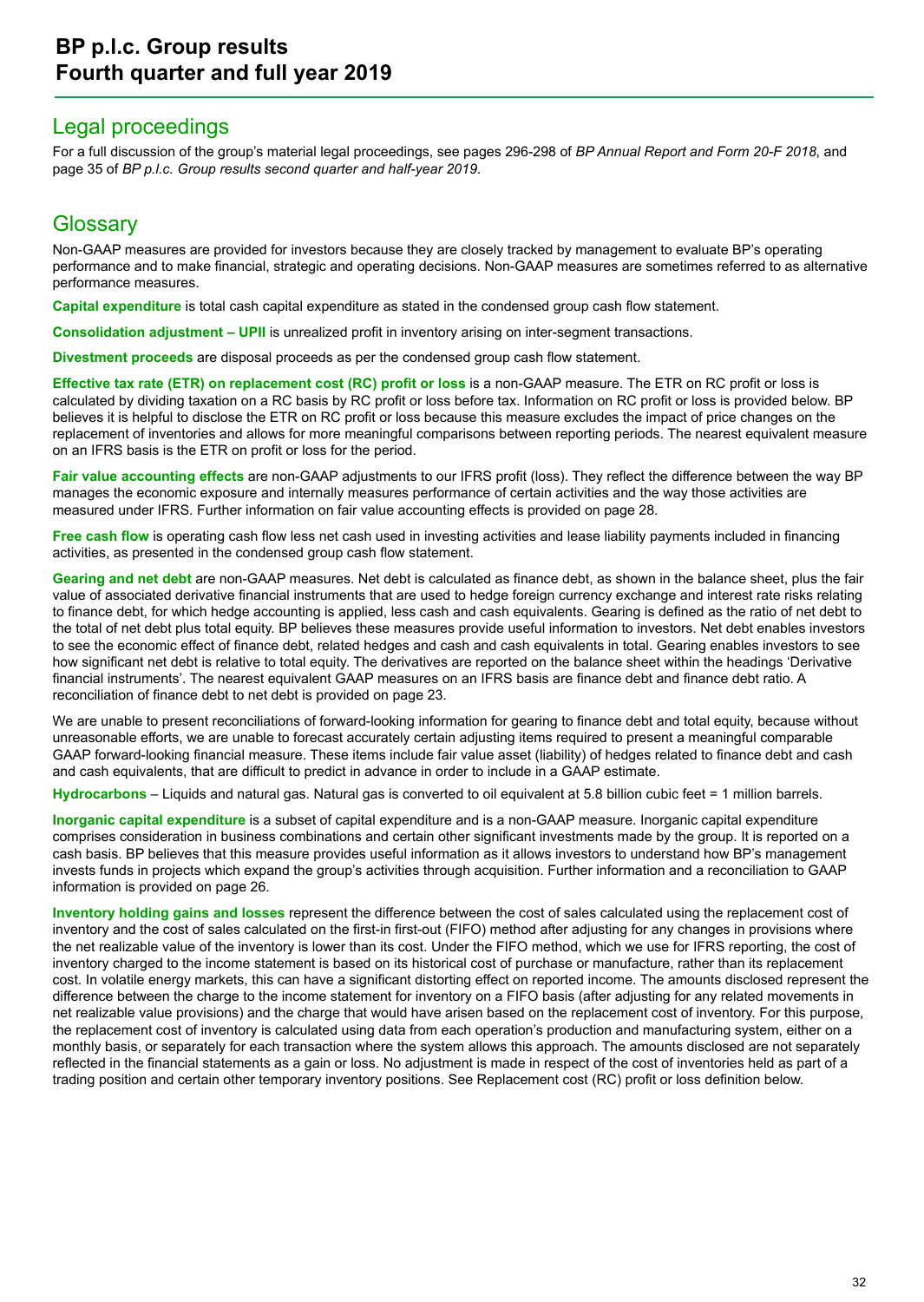### Glossary (continued)

**Liquids** – Liquids for Upstream and Rosneft comprises crude oil, condensate and natural gas liquids. For Upstream, liquids also includes bitumen.

**Net debt including leases** is a non-GAAP measure. Net debt including leases is calculated as net debt plus lease liabilities, less the net amount of partner receivables and payables relating to leases entered into on behalf of joint operations. BP believes this measure provides useful information to investors as it enables investors to understand the impact of the group's lease portfolio on net debt. The nearest equivalent GAAP measure on an IFRS basis is finance debt. A reconciliation of finance debt to net debt including leases is provided on page 23.

**Net wind generation capacity** is the sum of the rated capacities of the assets/turbines that have entered into commercial operation, including BP's share of equity-accounted entities.

**Non-operating items** are charges and credits included in the financial statements that BP discloses separately because it considers such disclosures to be meaningful and relevant to investors. They are items that management considers not to be part of underlying business operations and are disclosed in order to enable investors better to understand and evaluate the group's reported financial performance. Non-operating items within equity-accounted earnings are reported net of incremental income tax reported by the equity-accounted entity. An analysis of non-operating items by region is shown on pages 7, 9 and 11, and by segment and type is shown on page 27.

**Operating cash flow** is net cash provided by (used in) operating activities as stated in the condensed group cash flow statement. When used in the context of a segment rather than the group, the terms refer to the segment's share thereof.

**Operating cash flow excluding Gulf of Mexico oil spill payments** is a non-GAAP measure. It is calculated by excluding post-tax operating cash flows relating to the Gulf of Mexico oil spill from net cash provided by operating activities as reported in the condensed group cash flow statement. BP believes net cash provided by operating activities excluding amounts related to the Gulf of Mexico oil spill is a useful measure as it allows for more meaningful comparisons between reporting periods. The nearest equivalent measure on an IFRS basis is net cash provided by operating activities.

**Organic capital expenditure** is a subset of capital expenditure and is a non-GAAP measure. Organic capital expenditure comprises capital expenditure less inorganic capital expenditure. BP believes that this measure provides useful information as it allows investors to understand how BP's management invests funds in developing and maintaining the group's assets. An analysis of organic capital expenditure by segment and region, and a reconciliation to GAAP information is provided on page 26.

We are unable to present reconciliations of forward-looking information for organic capital expenditure to total cash capital expenditure, because without unreasonable efforts, we are unable to forecast accurately the adjusting item, inorganic capital expenditure, that is difficult to predict in advance in order to derive the nearest GAAP estimate.

**Production-sharing agreement/contract (PSA/PSC)** is an arrangement through which an oil and gas company bears the risks and costs of exploration, development and production. In return, if exploration is successful, the oil company receives entitlement to variable physical volumes of hydrocarbons, representing recovery of the costs incurred and a stipulated share of the production remaining after such cost recovery.

**Readily marketable inventory (RMI)** is inventory held and price risk-managed by our integrated supply and trading function (IST) which could be sold to generate funds if required. It comprises oil and oil products for which liquid markets are available and excludes inventory which is required to meet operational requirements and other inventory which is not price risk-managed. RMI is reported at fair value. Inventory held by the Downstream fuels business for the purpose of sales and marketing, and all inventories relating to the lubricants and petrochemicals businesses, are not included in RMI.

Paid-up RMI excludes RMI which has not yet been paid for. For inventory that is held in storage, a first-in first-out (FIFO) approach is used to determine whether inventory has been paid for or not. Unpaid RMI is RMI which has not yet been paid for by BP. RMI at fair value, Paid-up RMI and Unpaid RMI are non-GAAP measures. Further information is provided on page 29.

**Realizations** are the result of dividing revenue generated from hydrocarbon sales, excluding revenue generated from purchases made for resale and royalty volumes, by revenue generating hydrocarbon production volumes. Revenue generating hydrocarbon production reflects the BP share of production as adjusted for any production which does not generate revenue. Adjustments may include losses due to shrinkage, amounts consumed during processing, and contractual or regulatory host committed volumes such as royalties.

**Refining availability** represents Solomon Associates' operational availability for BP-operated refineries, which is defined as the percentage of the year that a unit is available for processing after subtracting the annualized time lost due to turnaround activity and all planned mechanical, process and regulatory downtime.

The **Refining marker margin (RMM)** is the average of regional indicator margins weighted for BP's crude refining capacity in each region. Each regional marker margin is based on product yields and a marker crude oil deemed appropriate for the region. The regional indicator margins may not be representative of the margins achieved by BP in any period because of BP's particular refinery configurations and crude and product slate.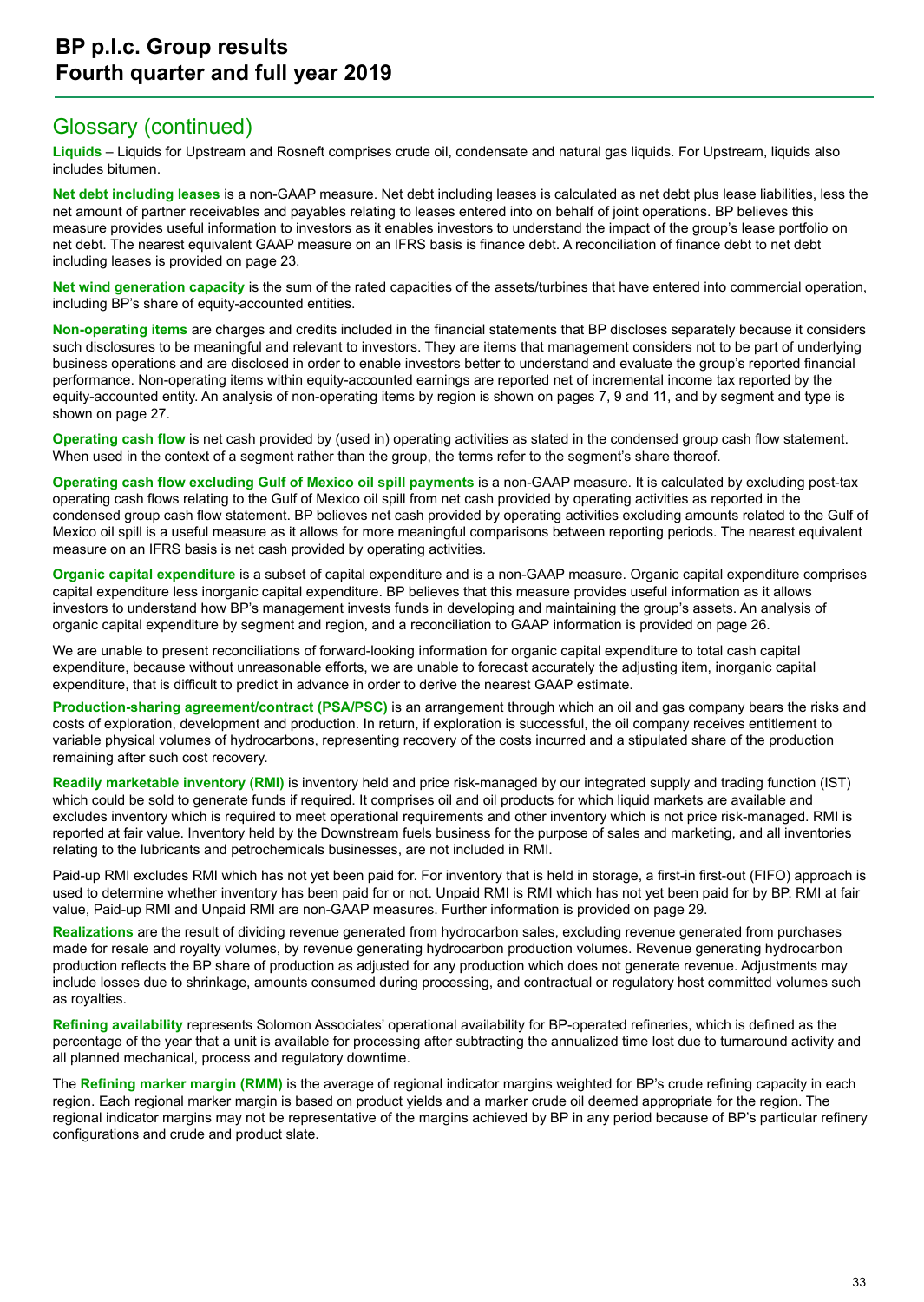### Glossary (continued)

**Replacement cost (RC) profit or loss** reflects the replacement cost of inventories sold in the period and is arrived at by excluding inventory holding gains and losses from profit or loss. RC profit or loss for the group is not a recognized GAAP measure. BP believes this measure is useful to illustrate to investors the fact that crude oil and product prices can vary significantly from period to period and that the impact on our reported result under IFRS can be significant. Inventory holding gains and losses vary from period to period due to changes in prices as well as changes in underlying inventory levels. In order for investors to understand the operating performance of the group excluding the impact of price changes on the replacement of inventories, and to make comparisons of operating performance between reporting periods, BP's management believes it is helpful to disclose this measure. The nearest equivalent measure on an IFRS basis is profit or loss attributable to BP shareholders. A reconciliation to GAAP information is provided on page 1. RC profit or loss before interest and tax is the measure of profit or loss that is required to be disclosed for each operating segment under IFRS.

**RC profit or loss per share** is a non-GAAP measure. Earnings per share is defined in Note 8. RC profit or loss per share is calculated using the same denominator. The numerator used is RC profit or loss attributable to BP shareholders rather than profit or loss attributable to BP shareholders. BP believes it is helpful to disclose the RC profit or loss per share because this measure excludes the impact of price changes on the replacement of inventories and allows for more meaningful comparisons between reporting periods. The nearest equivalent measure on an IFRS basis is basic earnings per share based on profit or loss for the period attributable to BP shareholders.

**Reported recordable injury frequency** measures the number of reported work-related employee and contractor incidents that result in a fatality or injury per 200,000 hours worked. This represents reported incidents occurring within BP's operational HSSE reporting boundary. That boundary includes BP's own operated facilities and certain other locations or situations.

**Reserves replacement ratio** is the extent to which the year's production has been replaced by proved reserves added to our reserve base. The ratio is expressed in oil-equivalent terms and includes changes resulting from discoveries, improved recovery and extensions and revisions to previous estimates, but excludes changes resulting from acquisitions and disposals. The reserves replacement ratio will be reported in *BP Annual Report and Form 20-F 2019*.

**Return on average capital employed (ROACE)** is a non-GAAP measure and is underlying replacement cost profit, after adding back non-controlling interest and interest expense net of tax, divided by average capital employed (total equity plus finance debt), excluding cash and cash equivalents and goodwill. Interest expense is finance costs excluding lease interest and the unwinding of the discount on provisions and other payables, and for full year 2019 interest expense was \$2,032 million (2018 \$1,779 million) before tax. BP believes it is helpful to disclose the ROACE because this measure gives an indication of the company's capital efficiency. The nearest GAAP measures of the numerator and denominator are profit or loss for the period attributable to BP shareholders and average capital employed respectively.

**Solomon availability** – See Refining availability definition.

**Tier 1 and tier 2 process safety events** – Tier 1 events are losses of primary containment from a process of greatest consequence – causing harm to a member of the workforce, damage to equipment from a fire or explosion, a community impact or exceeding defined quantities. Tier 2 events are those of lesser consequence. These represent reported incidents occurring within BP's operational HSSE reporting boundary. That boundary includes BP's own operated facilities and certain other locations or situations.

**Underlying effective tax rate (ETR)** is a non-GAAP measure. The underlying ETR is calculated by dividing taxation on an underlying replacement cost (RC) basis by underlying RC profit or loss before tax. Taxation on an underlying RC basis is taxation on a RC basis for the period adjusted for taxation on non-operating items and fair value accounting effects. Information on underlying RC profit or loss is provided below. BP believes it is helpful to disclose the underlying ETR because this measure may help investors to understand and evaluate, in the same manner as management, the underlying trends in BP's operational performance on a comparable basis, period on period. The nearest equivalent measure on an IFRS basis is the ETR on profit or loss for the period.

We are unable to present reconciliations of forward-looking information for underlying ETR to ETR on profit or loss for the period, because without unreasonable efforts, we are unable to forecast accurately certain adjusting items required to present a meaningful comparable GAAP forward-looking financial measure. These items include the taxation on inventory holding gains and losses, nonoperating items and fair value accounting effects, that are difficult to predict in advance in order to include in a GAAP estimate.

**Underlying production** – 2019 underlying production, when compared with 2018, is production after adjusting for BPX Energy, other acquisitions and divestments, and entitlement impacts in our production-sharing agreements.

**Underlying RC profit or loss** is RC profit or loss after adjusting for non-operating items and fair value accounting effects. Underlying RC profit or loss and adjustments for fair value accounting effects are not recognized GAAP measures. See pages 27 and 28 for additional information on the non-operating items and fair value accounting effects that are used to arrive at underlying RC profit or loss in order to enable a full understanding of the events and their financial impact. BP believes that underlying RC profit or loss is a useful measure for investors because it is a measure closely tracked by management to evaluate BP's operating performance and to make financial, strategic and operating decisions and because it may help investors to understand and evaluate, in the same manner as management, the underlying trends in BP's operational performance on a comparable basis, period on period, by adjusting for the effects of these non-operating items and fair value accounting effects. The nearest equivalent measure on an IFRS basis for the group is profit or loss attributable to BP shareholders. The nearest equivalent measure on an IFRS basis for segments is RC profit or loss before interest and taxation. A reconciliation to GAAP information is provided on page 1.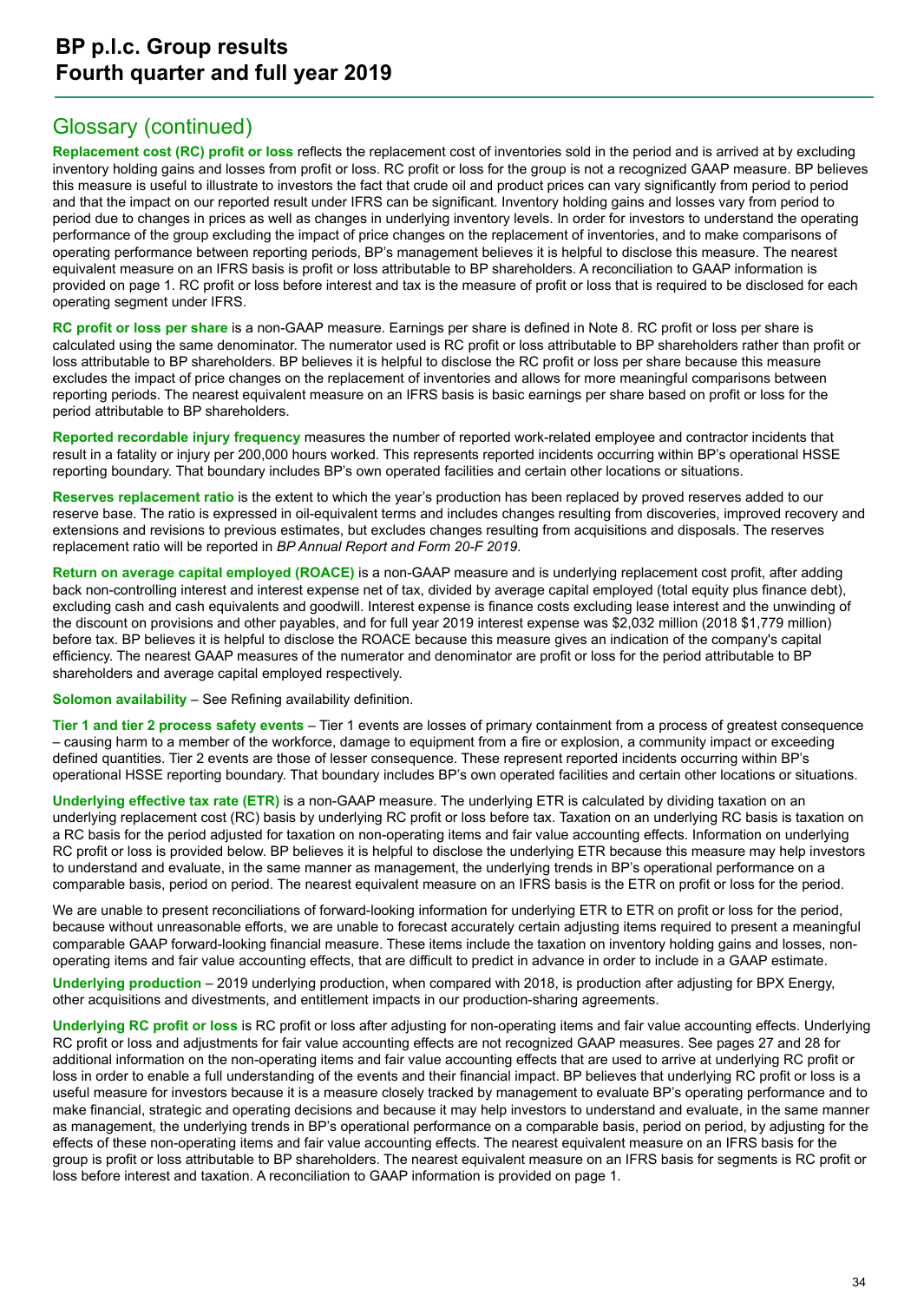### Glossary (continued)

**Underlying RC profit or loss per share** is a non-GAAP measure. Earnings per share is defined in Note 8. Underlying RC profit or loss per share is calculated using the same denominator. The numerator used is underlying RC profit or loss attributable to BP shareholders rather than profit or loss attributable to BP shareholders. BP believes it is helpful to disclose the underlying RC profit or loss per share because this measure may help investors to understand and evaluate, in the same manner as management, the underlying trends in BP's operational performance on a comparable basis, period on period. The nearest equivalent measure on an IFRS basis is basic earnings per share based on profit or loss for the period attributable to BP shareholders.

**Upstream plant reliability** (BP-operated) is calculated taking 100% less the ratio of total unplanned plant deferrals divided by installed production capacity. Unplanned plant deferrals are associated with the topside plant and where applicable the subsea equipment (excluding wells and reservoir). Unplanned plant deferrals include breakdowns, which does not include Gulf of Mexico weather related downtime.

**Upstream unit production cost** is calculated as production cost divided by units of production. Production cost does not include ad valorem and severance taxes. Units of production are barrels for liquids and thousands of cubic feet for gas. Amounts disclosed are for BP subsidiaries only and do not include BP's share of equity-accounted entities.

**Working capital** - Change in working capital is movements in inventories and other current and non-current assets and liabilities as reported in the condensed group cash flow statement. Change in working capital adjusted for inventory holding gains/losses is a non-GAAP measure. It is calculated by adjusting for inventory holding gains/losses reported in the period and this therefore represents what would have been reported as movements in inventories and other current and non-current assets and liabilities, if the starting point in determining net cash provided by operating activities had been replacement cost profit rather than profit for the period. The nearest equivalent measure on an IFRS basis for this is movements in inventories and other current and non-current assets and liabilities. In the context of describing operating cash flow excluding Gulf of Mexico oil spill payments, change in working capital also excludes movements in inventories and other current and non-current assets and liabilities relating to the Gulf of Mexico oil spill. See page 30 for further details.

BP utilizes various arrangements in order to manage its working capital including discounting of receivables and, in the supply and trading business, the active management of supplier payment terms, inventory and collateral.